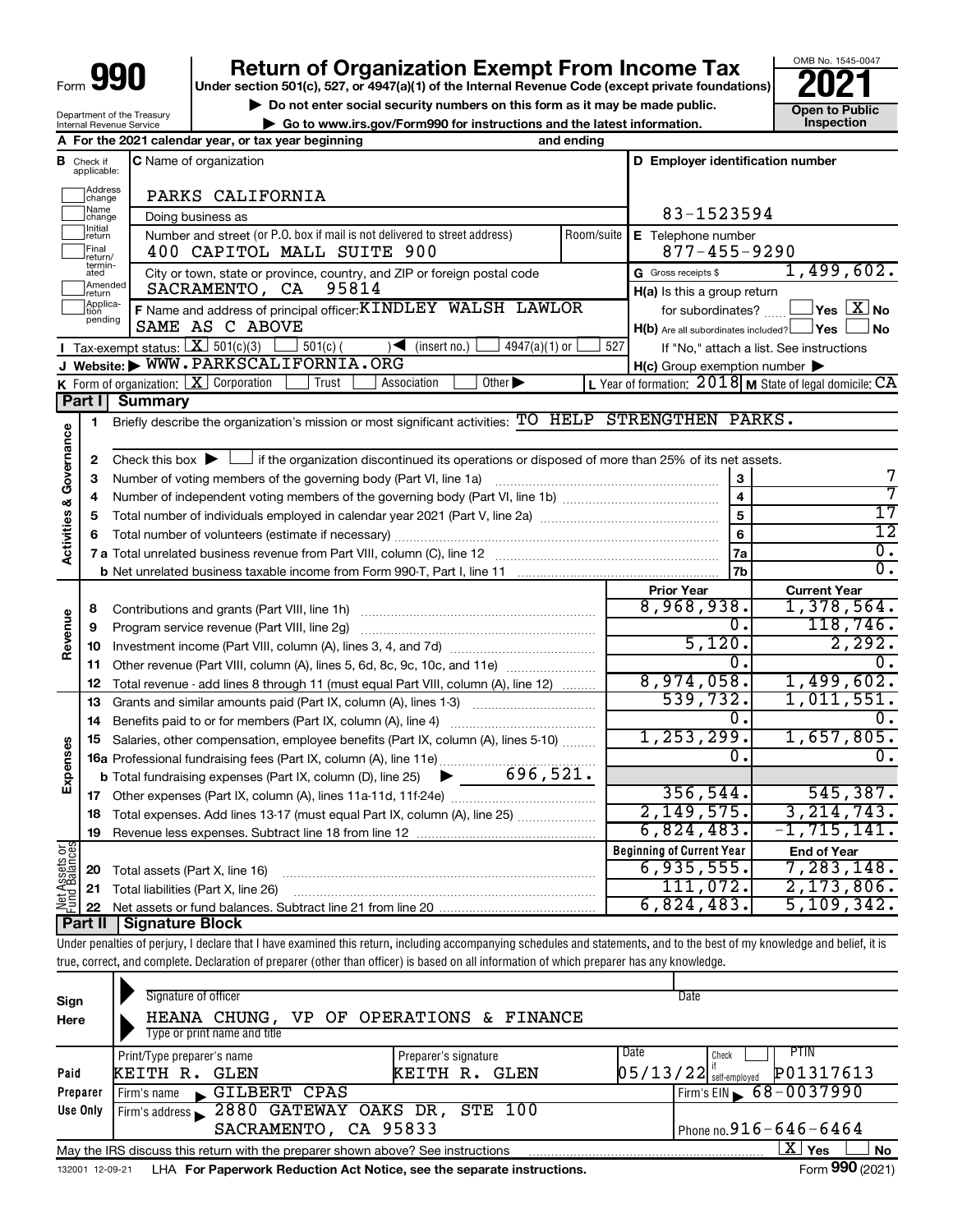| 4d<br>4e     | Other program services (Describe on Schedule O.)<br>(Expenses \$<br>(Revenue \$<br>including grants of \$<br>2, 259, 659.<br>Total program service expenses |
|--------------|-------------------------------------------------------------------------------------------------------------------------------------------------------------|
|              |                                                                                                                                                             |
|              |                                                                                                                                                             |
|              |                                                                                                                                                             |
|              |                                                                                                                                                             |
|              |                                                                                                                                                             |
|              |                                                                                                                                                             |
|              |                                                                                                                                                             |
|              |                                                                                                                                                             |
|              |                                                                                                                                                             |
|              |                                                                                                                                                             |
|              |                                                                                                                                                             |
|              |                                                                                                                                                             |
|              |                                                                                                                                                             |
|              |                                                                                                                                                             |
|              |                                                                                                                                                             |
| 4c           | $\left(\text{Code:}\right)$<br>(Expenses \$<br>(Revenue \$<br>including grants of \$                                                                        |
|              |                                                                                                                                                             |
|              |                                                                                                                                                             |
|              |                                                                                                                                                             |
|              |                                                                                                                                                             |
|              |                                                                                                                                                             |
|              |                                                                                                                                                             |
|              |                                                                                                                                                             |
|              |                                                                                                                                                             |
|              |                                                                                                                                                             |
|              |                                                                                                                                                             |
|              |                                                                                                                                                             |
|              |                                                                                                                                                             |
|              |                                                                                                                                                             |
|              |                                                                                                                                                             |
|              |                                                                                                                                                             |
|              | PROGRAM SERVICE ACCOMPLISHMENTS CONTINUED ON SCHEDULE O.                                                                                                    |
|              |                                                                                                                                                             |
|              | COLLABORATIVE, MOMENTOUS ACHIEVEMENTS BY OUR SIDE.                                                                                                          |
|              | WE INVITE YOU TO EXPLORE OUR HIGHLIGHTS FROM 2021 AND CELEBRATE THESE                                                                                       |
|              |                                                                                                                                                             |
|              | BELOW CAME TO FRUITION AND SCALED TO REACH EVEN MORE PEOPLE AND PLACES.                                                                                     |
|              | CALIFORNIA STATE PARKS, MANY OF THE EFFORTS YOU'RE ABOUT TO READ ABOUT                                                                                      |
|              | MORE THAN \$70,000 IN EQUIPMENT, IN-KIND DONATIONS AND DIRECT FUNDS TO                                                                                      |
|              | WELCOMING, INCLUSIVE, AND CLIMATE-RESILIENT PARKS. WITH A DONATION OF                                                                                       |
|              | DEEPER ROOTS AS WE ENGAGED WITH A NETWORK THAT SHARES OUR VISION FOR                                                                                        |
|              | IN 2021, NEW PARTNERSHIPS SPROUTED, AND EXISTING PARTNERSHIPS GREW                                                                                          |
|              | 2, 259, 659. including grants of \$1, 011, 551. ) (Revenue \$118, 746. )<br>(Expenses \$<br>4a (Code:                                                       |
|              | revenue, if any, for each program service reported.                                                                                                         |
|              | Section 501(c)(3) and 501(c)(4) organizations are required to report the amount of grants and allocations to others, the total expenses, and                |
| 4            | Describe the organization's program service accomplishments for each of its three largest program services, as measured by expenses.                        |
|              | If "Yes," describe these changes on Schedule O.                                                                                                             |
| З            |                                                                                                                                                             |
|              | If "Yes," describe these new services on Schedule O.                                                                                                        |
|              | $\exists$ Yes $\boxed{\text{X}}$ No                                                                                                                         |
| $\mathbf{2}$ | Did the organization undertake any significant program services during the year which were not listed on the                                                |
|              | EXTRAORDINARY PLACES.                                                                                                                                       |
|              | MISSION- TO HELP STRENGTHEN PARKS AND INSPIRE ALL TO EXPERIENCE THESE                                                                                       |
|              | AS CALIFORNIA STATE PARKS' STATUTORY PARTNER, WE HAVE A SIMPLE                                                                                              |
| $\mathbf{1}$ | Briefly describe the organization's mission:                                                                                                                |
|              | $\boxed{\mathbf{X}}$                                                                                                                                        |
|              | Part III   Statement of Program Service Accomplishments                                                                                                     |
|              | 83-1523594<br>PARKS CALIFORNIA<br>Form 990 (2021)<br>Page 2                                                                                                 |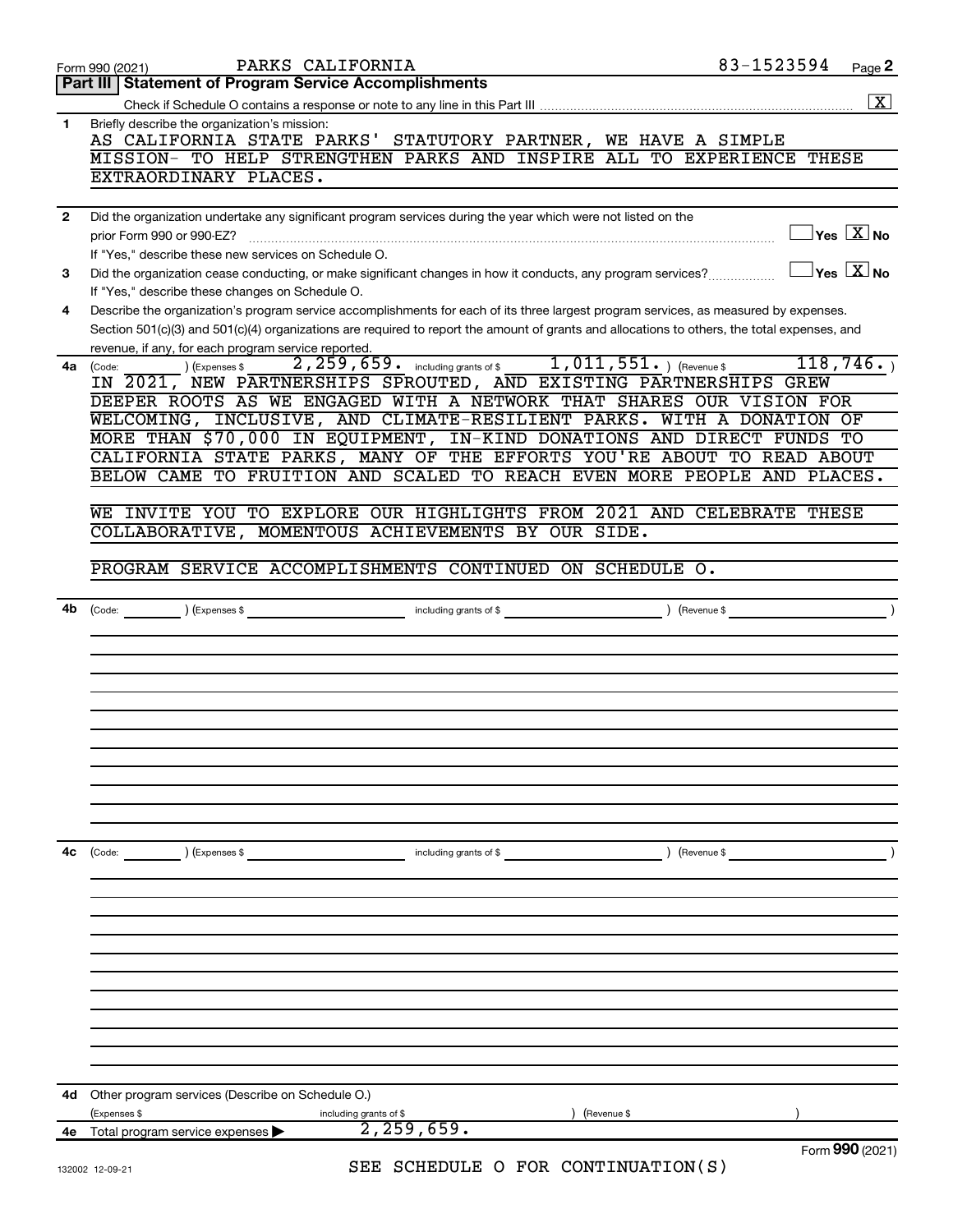|  | Form 990 (2021) |
|--|-----------------|

PARKS CALIFORNIA and the settlement of the settlement of  $83-1523594$ 

**Part IV Checklist of Required Schedules**

|    |                                                                                                                                                                                                                                             |                 | Yes | No                    |
|----|---------------------------------------------------------------------------------------------------------------------------------------------------------------------------------------------------------------------------------------------|-----------------|-----|-----------------------|
| 1. | Is the organization described in section $501(c)(3)$ or $4947(a)(1)$ (other than a private foundation)?                                                                                                                                     |                 |     |                       |
|    | If "Yes," complete Schedule A                                                                                                                                                                                                               | 1               | x   |                       |
| 2  |                                                                                                                                                                                                                                             | $\mathbf{2}$    | х   |                       |
| З  | Did the organization engage in direct or indirect political campaign activities on behalf of or in opposition to candidates for                                                                                                             |                 |     |                       |
|    | public office? If "Yes," complete Schedule C, Part I                                                                                                                                                                                        | З               |     | х                     |
| 4  | Section 501(c)(3) organizations. Did the organization engage in lobbying activities, or have a section 501(h) election in effect                                                                                                            |                 |     |                       |
|    |                                                                                                                                                                                                                                             | 4               |     | х                     |
| 5  | Is the organization a section 501(c)(4), 501(c)(5), or 501(c)(6) organization that receives membership dues, assessments, or                                                                                                                |                 |     |                       |
|    |                                                                                                                                                                                                                                             | 5               |     | х                     |
| 6  | Did the organization maintain any donor advised funds or any similar funds or accounts for which donors have the right to                                                                                                                   |                 |     |                       |
|    | provide advice on the distribution or investment of amounts in such funds or accounts? If "Yes," complete Schedule D, Part I                                                                                                                | 6               |     | х                     |
| 7  | Did the organization receive or hold a conservation easement, including easements to preserve open space,                                                                                                                                   |                 |     |                       |
|    |                                                                                                                                                                                                                                             | $\overline{7}$  |     | х                     |
| 8  | Did the organization maintain collections of works of art, historical treasures, or other similar assets? If "Yes," complete                                                                                                                |                 |     |                       |
|    |                                                                                                                                                                                                                                             | 8               |     | x                     |
| 9  | Did the organization report an amount in Part X, line 21, for escrow or custodial account liability, serve as a custodian for                                                                                                               |                 |     |                       |
|    | amounts not listed in Part X; or provide credit counseling, debt management, credit repair, or debt negotiation services?                                                                                                                   |                 |     |                       |
|    |                                                                                                                                                                                                                                             | 9               |     | х                     |
| 10 | Did the organization, directly or through a related organization, hold assets in donor-restricted endowments                                                                                                                                |                 |     |                       |
|    |                                                                                                                                                                                                                                             | 10              |     | x                     |
| 11 | If the organization's answer to any of the following questions is "Yes," then complete Schedule D, Parts VI, VII, VIII, IX, or X,                                                                                                           |                 |     |                       |
|    | as applicable.                                                                                                                                                                                                                              |                 |     |                       |
|    | a Did the organization report an amount for land, buildings, and equipment in Part X, line 10? If "Yes," complete Schedule D,                                                                                                               |                 |     |                       |
|    |                                                                                                                                                                                                                                             | 11a             | х   |                       |
|    | <b>b</b> Did the organization report an amount for investments - other securities in Part X, line 12, that is 5% or more of its total                                                                                                       |                 |     |                       |
|    |                                                                                                                                                                                                                                             | 11b             |     | х                     |
|    | c Did the organization report an amount for investments - program related in Part X, line 13, that is 5% or more of its total                                                                                                               |                 |     |                       |
|    |                                                                                                                                                                                                                                             | 11c             |     | х                     |
|    | d Did the organization report an amount for other assets in Part X, line 15, that is 5% or more of its total assets reported in                                                                                                             |                 |     |                       |
|    |                                                                                                                                                                                                                                             | 11d             |     | х<br>X                |
|    |                                                                                                                                                                                                                                             | 11e             |     |                       |
| f  | Did the organization's separate or consolidated financial statements for the tax year include a footnote that addresses                                                                                                                     |                 |     | x                     |
|    | the organization's liability for uncertain tax positions under FIN 48 (ASC 740)? If "Yes," complete Schedule D, Part X                                                                                                                      | 11f             |     |                       |
|    | 12a Did the organization obtain separate, independent audited financial statements for the tax year? If "Yes," complete                                                                                                                     |                 | х   |                       |
|    |                                                                                                                                                                                                                                             | 12a             |     |                       |
|    | <b>b</b> Was the organization included in consolidated, independent audited financial statements for the tax year?<br>If "Yes," and if the organization answered "No" to line 12a, then completing Schedule D, Parts XI and XII is optional | 12 <sub>b</sub> |     | х                     |
|    |                                                                                                                                                                                                                                             | 13              |     | $\overline{\text{x}}$ |
| 13 |                                                                                                                                                                                                                                             | 14a             |     | x                     |
|    | <b>b</b> Did the organization have aggregate revenues or expenses of more than \$10,000 from grantmaking, fundraising, business,                                                                                                            |                 |     |                       |
|    | investment, and program service activities outside the United States, or aggregate foreign investments valued at \$100,000                                                                                                                  |                 |     |                       |
|    |                                                                                                                                                                                                                                             | 14b             |     | х                     |
| 15 | Did the organization report on Part IX, column (A), line 3, more than \$5,000 of grants or other assistance to or for any                                                                                                                   |                 |     |                       |
|    |                                                                                                                                                                                                                                             | 15              |     | х                     |
| 16 | Did the organization report on Part IX, column (A), line 3, more than \$5,000 of aggregate grants or other assistance to                                                                                                                    |                 |     |                       |
|    |                                                                                                                                                                                                                                             | 16              |     | х                     |
| 17 | Did the organization report a total of more than \$15,000 of expenses for professional fundraising services on Part IX,                                                                                                                     |                 |     |                       |
|    |                                                                                                                                                                                                                                             | 17              |     | х                     |
| 18 | Did the organization report more than \$15,000 total of fundraising event gross income and contributions on Part VIII, lines                                                                                                                |                 |     |                       |
|    |                                                                                                                                                                                                                                             | 18              |     | х                     |
| 19 | Did the organization report more than \$15,000 of gross income from gaming activities on Part VIII, line 9a? If "Yes,"                                                                                                                      |                 |     |                       |
|    |                                                                                                                                                                                                                                             | 19              |     | х                     |
|    |                                                                                                                                                                                                                                             | 20a             |     | X                     |
|    |                                                                                                                                                                                                                                             | 20 <sub>b</sub> |     |                       |
| 21 | Did the organization report more than \$5,000 of grants or other assistance to any domestic organization or                                                                                                                                 |                 |     |                       |
|    |                                                                                                                                                                                                                                             | 21              | х   |                       |

Form (2021) **990**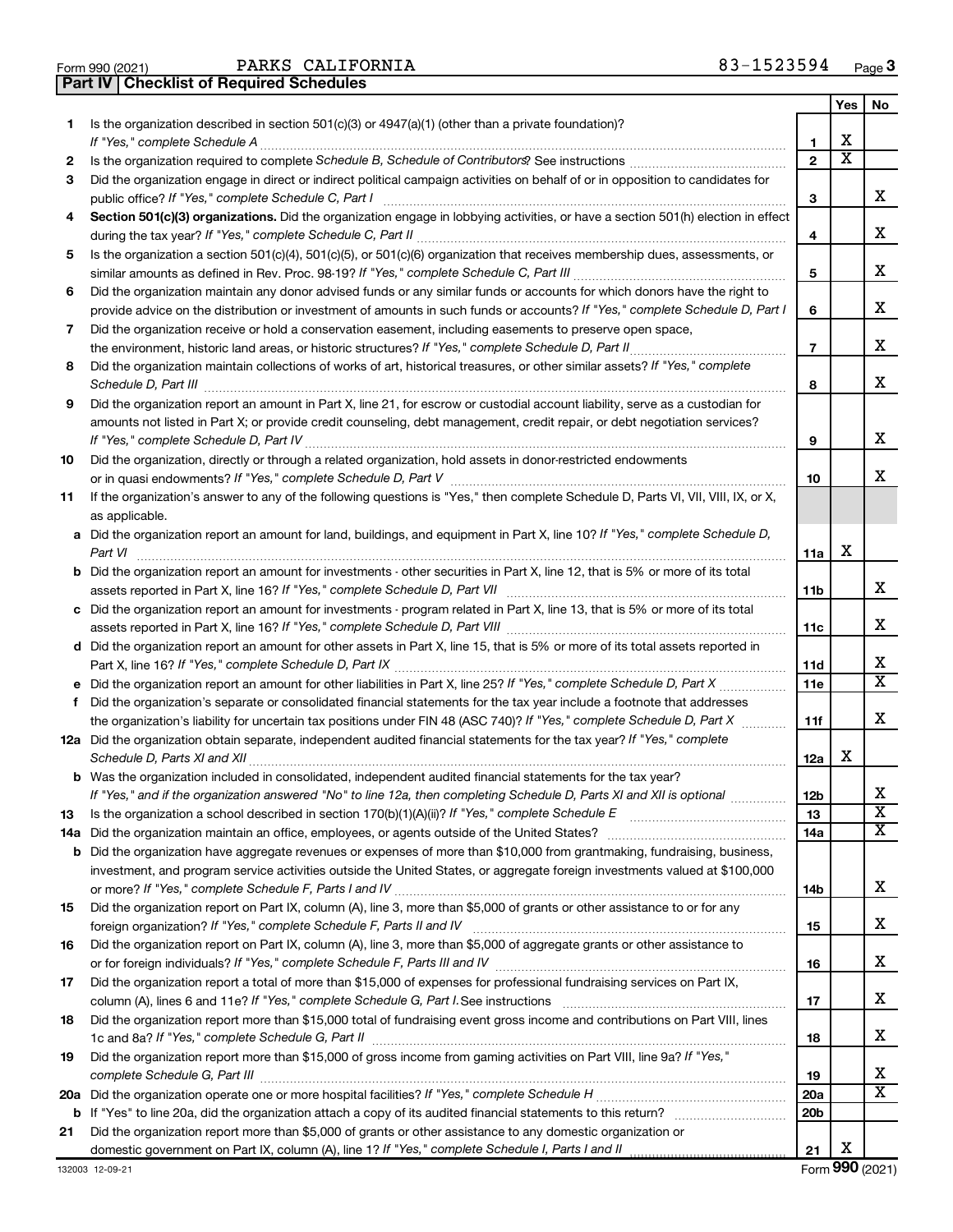|  | Form 990 (2021) |
|--|-----------------|
|  |                 |

*(continued)* **Part IV Checklist of Required Schedules**

|               |                                                                                                                              |                 | Yes | No                      |
|---------------|------------------------------------------------------------------------------------------------------------------------------|-----------------|-----|-------------------------|
| 22            | Did the organization report more than \$5,000 of grants or other assistance to or for domestic individuals on                |                 |     |                         |
|               | Part IX, column (A), line 2? If "Yes," complete Schedule I, Parts I and III                                                  | 22              |     | x                       |
| 23            | Did the organization answer "Yes" to Part VII, Section A, line 3, 4, or 5, about compensation of the organization's current  |                 |     |                         |
|               | and former officers, directors, trustees, key employees, and highest compensated employees? If "Yes," complete<br>Schedule J | 23              | X   |                         |
|               | 24a Did the organization have a tax-exempt bond issue with an outstanding principal amount of more than \$100,000 as of the  |                 |     |                         |
|               | last day of the year, that was issued after December 31, 2002? If "Yes," answer lines 24b through 24d and complete           |                 |     |                         |
|               | Schedule K. If "No," go to line 25a                                                                                          | 24a             |     | x                       |
|               |                                                                                                                              | 24 <sub>b</sub> |     |                         |
|               | c Did the organization maintain an escrow account other than a refunding escrow at any time during the year to defease       |                 |     |                         |
|               | any tax-exempt bonds?                                                                                                        | 24c             |     |                         |
|               |                                                                                                                              | 24d             |     |                         |
|               | 25a Section 501(c)(3), 501(c)(4), and 501(c)(29) organizations. Did the organization engage in an excess benefit             |                 |     |                         |
|               |                                                                                                                              | 25a             |     | х                       |
|               | b Is the organization aware that it engaged in an excess benefit transaction with a disqualified person in a prior year, and |                 |     |                         |
|               | that the transaction has not been reported on any of the organization's prior Forms 990 or 990-EZ? If "Yes," complete        |                 |     |                         |
|               | Schedule L, Part I                                                                                                           | 25b             |     | x                       |
| 26            | Did the organization report any amount on Part X, line 5 or 22, for receivables from or payables to any current              |                 |     |                         |
|               | or former officer, director, trustee, key employee, creator or founder, substantial contributor, or 35%                      |                 |     |                         |
|               | controlled entity or family member of any of these persons? If "Yes," complete Schedule L, Part II                           | 26              |     | x                       |
| 27            | Did the organization provide a grant or other assistance to any current or former officer, director, trustee, key employee,  |                 |     |                         |
|               | creator or founder, substantial contributor or employee thereof, a grant selection committee member, or to a 35% controlled  |                 |     |                         |
|               | entity (including an employee thereof) or family member of any of these persons? If "Yes," complete Schedule L, Part III     | 27              |     | х                       |
| 28            | Was the organization a party to a business transaction with one of the following parties (see the Schedule L, Part IV,       |                 |     |                         |
|               | instructions for applicable filing thresholds, conditions, and exceptions):                                                  |                 |     |                         |
|               | a A current or former officer, director, trustee, key employee, creator or founder, or substantial contributor? If           |                 |     |                         |
|               | "Yes," complete Schedule L, Part IV                                                                                          | 28a             |     | x                       |
|               |                                                                                                                              | 28 <sub>b</sub> |     | $\overline{\mathbf{X}}$ |
|               | c A 35% controlled entity of one or more individuals and/or organizations described in line 28a or 28b?/f                    |                 |     |                         |
|               |                                                                                                                              | 28c             |     | X                       |
| 29            | Did the organization receive more than \$25,000 in non-cash contributions? If "Yes," complete Schedule M                     | 29              |     | $\overline{\mathtt{x}}$ |
| 30            | Did the organization receive contributions of art, historical treasures, or other similar assets, or qualified conservation  |                 |     |                         |
|               |                                                                                                                              | 30              |     | X                       |
| 31            | Did the organization liquidate, terminate, or dissolve and cease operations? If "Yes," complete Schedule N, Part I           | 31              |     | $\overline{\mathtt{x}}$ |
| 32            | Did the organization sell, exchange, dispose of, or transfer more than 25% of its net assets? If "Yes," complete             |                 |     |                         |
|               | Schedule N, Part II                                                                                                          | 32              |     | X                       |
| 33            | Did the organization own 100% of an entity disregarded as separate from the organization under Regulations                   |                 |     |                         |
|               |                                                                                                                              | 33              |     | X                       |
| 34            | Was the organization related to any tax-exempt or taxable entity? If "Yes," complete Schedule R, Part II, III, or IV, and    |                 |     |                         |
|               | Part V, line 1                                                                                                               | 34              |     | x                       |
|               | 35a Did the organization have a controlled entity within the meaning of section 512(b)(13)?                                  | 35a             |     | $\overline{\mathtt{x}}$ |
|               | b If "Yes" to line 35a, did the organization receive any payment from or engage in any transaction with a controlled entity  |                 |     |                         |
|               |                                                                                                                              | 35b             |     |                         |
| 36            | Section 501(c)(3) organizations. Did the organization make any transfers to an exempt non-charitable related organization?   |                 |     |                         |
|               |                                                                                                                              | 36              |     | x                       |
| 37            | Did the organization conduct more than 5% of its activities through an entity that is not a related organization             |                 |     |                         |
|               | and that is treated as a partnership for federal income tax purposes? If "Yes," complete Schedule R, Part VI                 | 37              |     | x                       |
| 38            | Did the organization complete Schedule O and provide explanations on Schedule O for Part VI, lines 11b and 19?               |                 |     |                         |
|               |                                                                                                                              | 38              | X   |                         |
| <b>Part V</b> | <b>Statements Regarding Other IRS Filings and Tax Compliance</b>                                                             |                 |     |                         |
|               |                                                                                                                              |                 |     |                         |
|               |                                                                                                                              |                 | Yes | No                      |
|               | 14<br>1a                                                                                                                     |                 |     |                         |
|               | 0<br><b>b</b> Enter the number of Forms W-2G included on line 1a. Enter -0- if not applicable<br>1b                          |                 |     |                         |
|               | c Did the organization comply with backup withholding rules for reportable payments to vendors and reportable gaming         |                 |     |                         |
|               |                                                                                                                              | 1c              | X   |                         |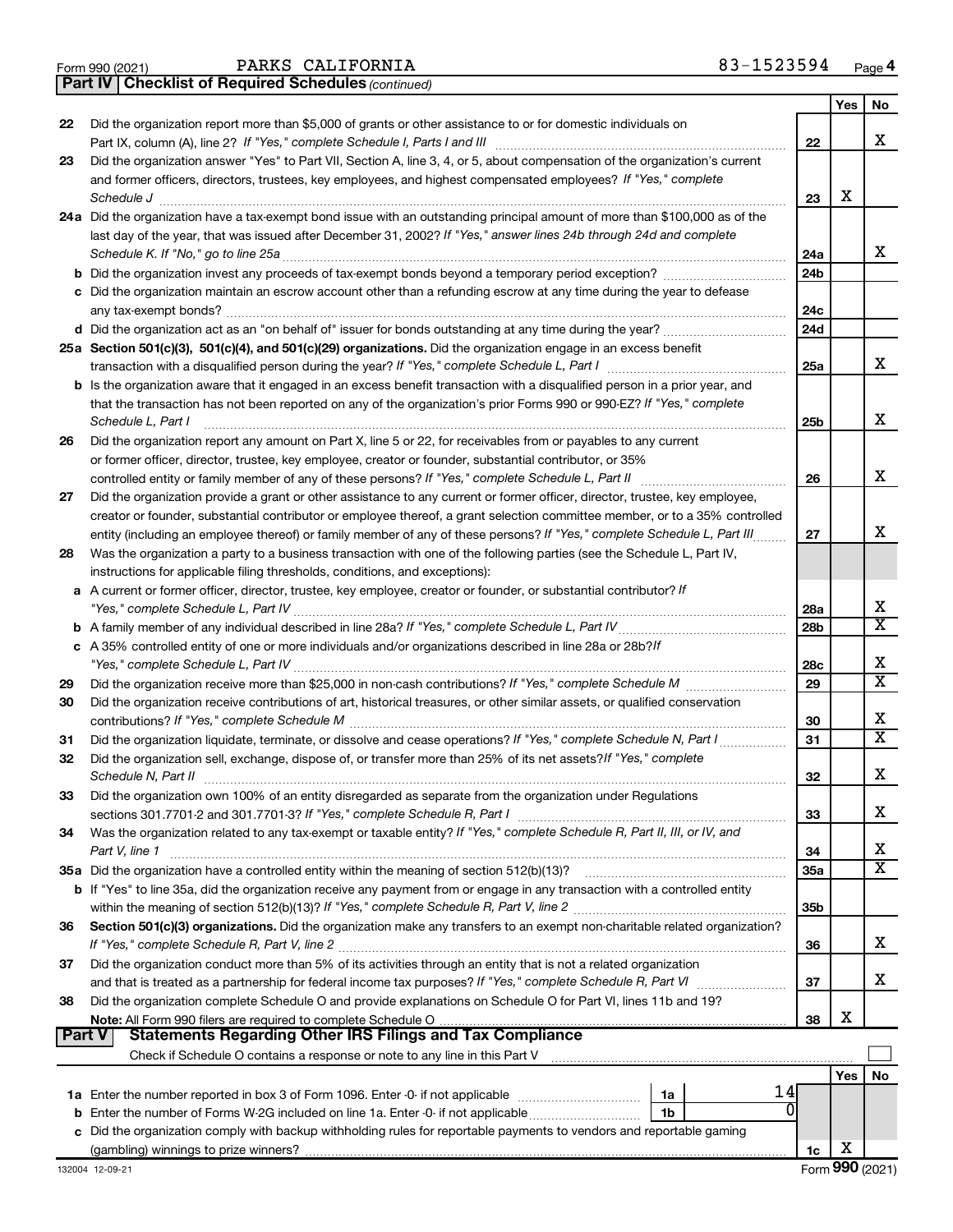| 83-1523594 | Page 5 |
|------------|--------|
|------------|--------|

| Form 990 (2021) | PARKS CALIFORNIA                                                                    | 83-1523594 | Page |
|-----------------|-------------------------------------------------------------------------------------|------------|------|
|                 | <b>Part V</b> Statements Regarding Other IRS Filings and Tax Compliance (continued) |            |      |

|    |                                                                                                                                                              |                |   | No                      |
|----|--------------------------------------------------------------------------------------------------------------------------------------------------------------|----------------|---|-------------------------|
|    | 2a Enter the number of employees reported on Form W-3, Transmittal of Wage and Tax Statements,                                                               |                |   |                         |
|    | 17<br>filed for the calendar year ending with or within the year covered by this return<br>2a                                                                |                |   |                         |
|    | <b>b</b> If at least one is reported on line 2a, did the organization file all required federal employment tax returns?                                      | 2 <sub>b</sub> | X |                         |
|    | Note: If the sum of lines 1a and 2a is greater than 250, you may be required to e-file. See instructions.                                                    |                |   |                         |
|    | 3a Did the organization have unrelated business gross income of \$1,000 or more during the year?                                                             | За             |   | x                       |
|    |                                                                                                                                                              | 3b             |   |                         |
|    | 4a At any time during the calendar year, did the organization have an interest in, or a signature or other authority over, a                                 |                |   |                         |
|    | financial account in a foreign country (such as a bank account, securities account, or other financial account)?                                             | 4a             |   | x                       |
|    | <b>b</b> If "Yes," enter the name of the foreign country                                                                                                     |                |   |                         |
|    | See instructions for filing requirements for FinCEN Form 114, Report of Foreign Bank and Financial Accounts (FBAR).                                          |                |   |                         |
|    |                                                                                                                                                              | 5a             |   | х                       |
| b  |                                                                                                                                                              | 5 <sub>b</sub> |   | $\overline{\mathtt{x}}$ |
| c  |                                                                                                                                                              | 5 <sub>c</sub> |   |                         |
|    | 6a Does the organization have annual gross receipts that are normally greater than \$100,000, and did the organization solicit                               |                |   |                         |
|    | any contributions that were not tax deductible as charitable contributions?                                                                                  | 6a             |   | x                       |
|    | <b>b</b> If "Yes," did the organization include with every solicitation an express statement that such contributions or gifts                                |                |   |                         |
|    | were not tax deductible?                                                                                                                                     | 6b             |   |                         |
| 7  | Organizations that may receive deductible contributions under section 170(c).                                                                                |                |   |                         |
| a  | Did the organization receive a payment in excess of \$75 made partly as a contribution and partly for goods and services provided to the payor?              | 7a             |   | x                       |
| b  |                                                                                                                                                              | 7b             |   |                         |
| с  | Did the organization sell, exchange, or otherwise dispose of tangible personal property for which it was required                                            |                |   |                         |
|    | to file Form 8282?                                                                                                                                           | 7c             |   | х                       |
| d  | 7d                                                                                                                                                           |                |   |                         |
|    | Did the organization receive any funds, directly or indirectly, to pay premiums on a personal benefit contract?                                              | 7е             |   | x                       |
|    |                                                                                                                                                              | 7f             |   | $\overline{\mathbf{x}}$ |
| g  | If the organization received a contribution of qualified intellectual property, did the organization file Form 8899 as required?                             | 7g             |   |                         |
| h  | If the organization received a contribution of cars, boats, airplanes, or other vehicles, did the organization file a Form 1098-C?                           |                |   |                         |
| 8  | Sponsoring organizations maintaining donor advised funds. Did a donor advised fund maintained by the                                                         |                |   |                         |
|    | sponsoring organization have excess business holdings at any time during the year?                                                                           |                |   |                         |
| 9  | Sponsoring organizations maintaining donor advised funds.                                                                                                    |                |   |                         |
| а  | Did the sponsoring organization make any taxable distributions under section 4966?                                                                           | 9а             |   |                         |
| b  |                                                                                                                                                              | 9b             |   |                         |
| 10 | Section 501(c)(7) organizations. Enter:                                                                                                                      |                |   |                         |
| а  | 10a                                                                                                                                                          |                |   |                         |
| b  | 10 <sub>b</sub><br>Gross receipts, included on Form 990, Part VIII, line 12, for public use of club facilities                                               |                |   |                         |
| 11 | Section 501(c)(12) organizations. Enter:                                                                                                                     |                |   |                         |
|    | 11a                                                                                                                                                          |                |   |                         |
| b  | Gross income from other sources. (Do not net amounts due or paid to other sources against                                                                    |                |   |                         |
|    | amounts due or received from them.)<br>11b                                                                                                                   |                |   |                         |
|    | 12a Section 4947(a)(1) non-exempt charitable trusts. Is the organization filing Form 990 in lieu of Form 1041?                                               | 12a            |   |                         |
|    | <b>b</b> If "Yes," enter the amount of tax-exempt interest received or accrued during the year<br>12b                                                        |                |   |                         |
| 13 | Section 501(c)(29) qualified nonprofit health insurance issuers.                                                                                             |                |   |                         |
|    | <b>a</b> Is the organization licensed to issue qualified health plans in more than one state?                                                                | 1За            |   |                         |
|    | Note: See the instructions for additional information the organization must report on Schedule O.                                                            |                |   |                         |
|    | <b>b</b> Enter the amount of reserves the organization is required to maintain by the states in which the                                                    |                |   |                         |
|    | 13b                                                                                                                                                          |                |   |                         |
| c  | 13с                                                                                                                                                          |                |   | $\overline{\mathbf{X}}$ |
|    | 14a Did the organization receive any payments for indoor tanning services during the tax year?                                                               | 14a            |   |                         |
|    | <b>b</b> If "Yes," has it filed a Form 720 to report these payments? If "No," provide an explanation on Schedule O                                           | 14b            |   |                         |
| 15 | Is the organization subject to the section 4960 tax on payment(s) of more than \$1,000,000 in remuneration or                                                |                |   | х                       |
|    | excess parachute payment(s) during the year?                                                                                                                 | 15             |   |                         |
|    | If "Yes," see the instructions and file Form 4720, Schedule N.                                                                                               | 16             |   | x                       |
| 16 | Is the organization an educational institution subject to the section 4968 excise tax on net investment income?<br>If "Yes," complete Form 4720, Schedule O. |                |   |                         |
| 17 | Section 501(c)(21) organizations. Did the trust, any disqualified person, or mine operator engage in any                                                     |                |   |                         |
|    |                                                                                                                                                              | 17             |   |                         |
|    | If "Yes," complete Form 6069.                                                                                                                                |                |   |                         |
|    |                                                                                                                                                              |                |   |                         |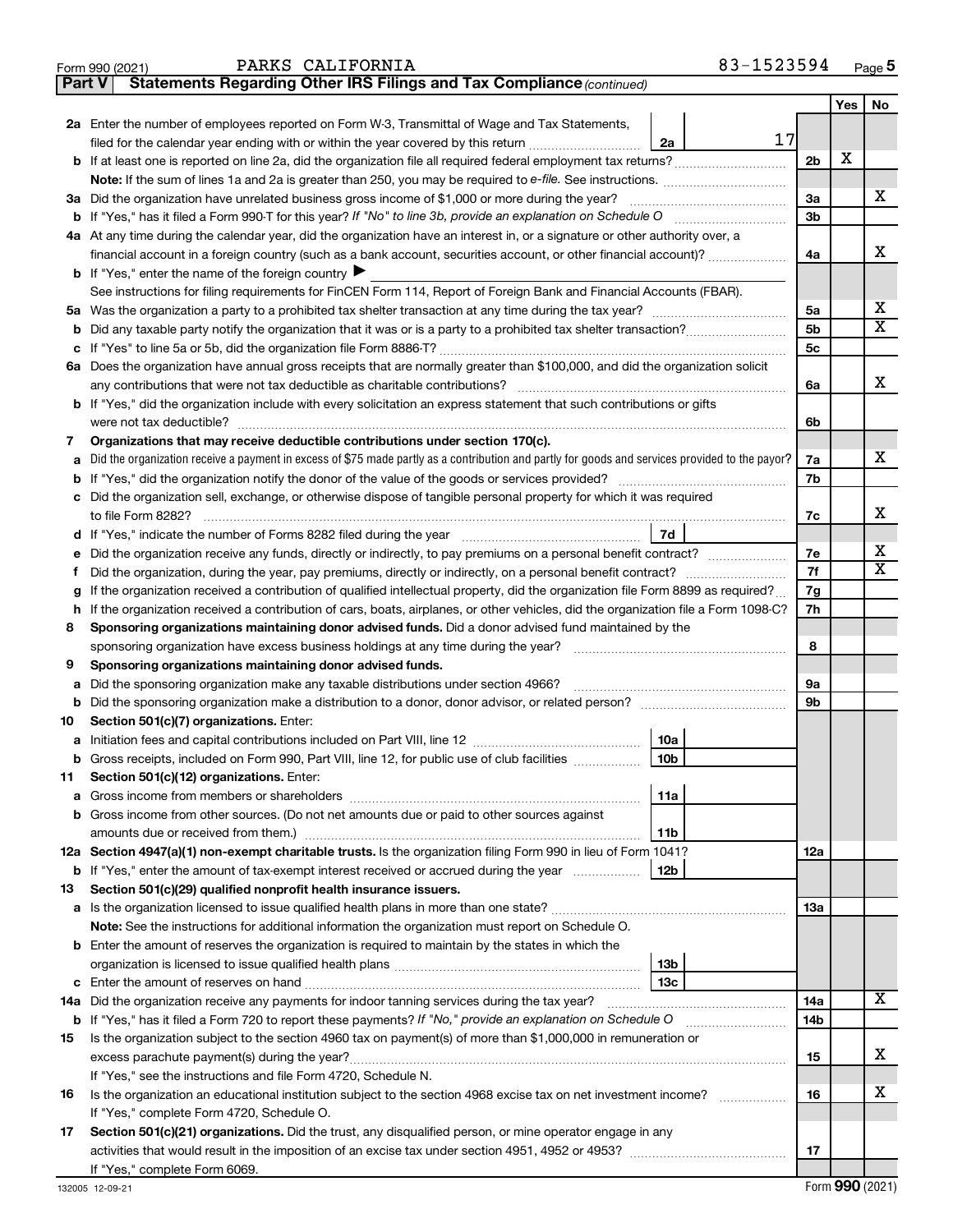| Form 990 (2021) |  |
|-----------------|--|
|-----------------|--|

**Part VI** Governance, Management, and Disclosure. For each "Yes" response to lines 2 through 7b below, and for a "No" response *to line 8a, 8b, or 10b below, describe the circumstances, processes, or changes on Schedule O. See instructions.*

|     |                                                                                                                                                  |                 |                         | $\overline{\text{X}}$   |
|-----|--------------------------------------------------------------------------------------------------------------------------------------------------|-----------------|-------------------------|-------------------------|
|     | <b>Section A. Governing Body and Management</b>                                                                                                  |                 |                         |                         |
|     |                                                                                                                                                  |                 | Yes                     | No                      |
|     | <b>1a</b> Enter the number of voting members of the governing body at the end of the tax year<br>1a                                              |                 |                         |                         |
|     | If there are material differences in voting rights among members of the governing body, or if the governing                                      |                 |                         |                         |
|     | body delegated broad authority to an executive committee or similar committee, explain on Schedule O.                                            |                 |                         |                         |
| b   | Enter the number of voting members included on line 1a, above, who are independent<br>1b                                                         |                 |                         |                         |
| 2   | Did any officer, director, trustee, or key employee have a family relationship or a business relationship with any other                         |                 |                         |                         |
|     | officer, director, trustee, or key employee?                                                                                                     | $\mathbf{2}$    |                         | х                       |
| 3   | Did the organization delegate control over management duties customarily performed by or under the direct supervision                            |                 |                         |                         |
|     |                                                                                                                                                  | 3               |                         | х                       |
| 4   | Did the organization make any significant changes to its governing documents since the prior Form 990 was filed?                                 | 4               |                         | $\overline{\mathbf{x}}$ |
| 5   |                                                                                                                                                  | 5               |                         | $\overline{\mathbf{x}}$ |
| 6   |                                                                                                                                                  | 6               |                         | $\overline{\mathbf{x}}$ |
| 7a  | Did the organization have members, stockholders, or other persons who had the power to elect or appoint one or                                   |                 |                         |                         |
|     | more members of the governing body?                                                                                                              | 7a              |                         | х                       |
|     | <b>b</b> Are any governance decisions of the organization reserved to (or subject to approval by) members, stockholders, or                      |                 |                         |                         |
|     | persons other than the governing body?                                                                                                           | 7b              |                         | x                       |
| 8   | Did the organization contemporaneously document the meetings held or written actions undertaken during the year by the following:                |                 |                         |                         |
| a   |                                                                                                                                                  | 8а              | х                       |                         |
| b   | Each committee with authority to act on behalf of the governing body?                                                                            | 8b              |                         | х                       |
| 9   | Is there any officer, director, trustee, or key employee listed in Part VII, Section A, who cannot be reached at the                             |                 |                         |                         |
|     |                                                                                                                                                  | 9               |                         | x                       |
|     | Section B. Policies (This Section B requests information about policies not required by the Internal Revenue Code.)                              |                 |                         |                         |
|     |                                                                                                                                                  |                 | Yes                     | No                      |
|     |                                                                                                                                                  | 10a             |                         | х                       |
|     | <b>b</b> If "Yes," did the organization have written policies and procedures governing the activities of such chapters, affiliates,              |                 |                         |                         |
|     |                                                                                                                                                  | 10 <sub>b</sub> |                         |                         |
|     | 11a Has the organization provided a complete copy of this Form 990 to all members of its governing body before filing the form?                  | 11a             | X                       |                         |
| b   | Describe on Schedule O the process, if any, used by the organization to review this Form 990.                                                    |                 |                         |                         |
| 12a | Did the organization have a written conflict of interest policy? If "No," go to line 13                                                          | 12a             | х                       |                         |
| b   | Were officers, directors, or trustees, and key employees required to disclose annually interests that could give rise to conflicts?              | 12 <sub>b</sub> | $\overline{\textbf{x}}$ |                         |
| с   | Did the organization regularly and consistently monitor and enforce compliance with the policy? If "Yes," describe                               |                 |                         |                         |
|     | on Schedule O how this was done                                                                                                                  | 12c             | х                       |                         |
| 13  | Did the organization have a written whistleblower policy?                                                                                        | 13              | $\overline{\textbf{x}}$ |                         |
| 14  | Did the organization have a written document retention and destruction policy? [[[[[[[[[[[[[[[[[[[[[[[[[[[[[[                                    | 14              | $\overline{\mathbf{X}}$ |                         |
| 15  | Did the process for determining compensation of the following persons include a review and approval by independent                               |                 |                         |                         |
|     | persons, comparability data, and contemporaneous substantiation of the deliberation and decision?                                                |                 |                         |                         |
| а   |                                                                                                                                                  | <b>15a</b>      | х                       |                         |
|     |                                                                                                                                                  | 15b             | X                       |                         |
|     | If "Yes" to line 15a or 15b, describe the process on Schedule O. See instructions.                                                               |                 |                         |                         |
|     | 16a Did the organization invest in, contribute assets to, or participate in a joint venture or similar arrangement with a                        |                 |                         |                         |
|     | taxable entity during the year?                                                                                                                  | 16a             |                         | x                       |
|     | b If "Yes," did the organization follow a written policy or procedure requiring the organization to evaluate its participation                   |                 |                         |                         |
|     | in joint venture arrangements under applicable federal tax law, and take steps to safequard the organization's                                   |                 |                         |                         |
|     | exempt status with respect to such arrangements?                                                                                                 | 16b             |                         |                         |
|     | <b>Section C. Disclosure</b>                                                                                                                     |                 |                         |                         |
| 17  | List the states with which a copy of this Form 990 is required to be filed $\blacktriangleright$ CA                                              |                 |                         |                         |
| 18  | Section 6104 requires an organization to make its Forms 1023 (1024 or 1024-A, if applicable), 990, and 990-T (section 501(c)(3)s only) available |                 |                         |                         |
|     | for public inspection. Indicate how you made these available. Check all that apply.                                                              |                 |                         |                         |
|     | $ \mathbf{X} $ Own website<br>$\lfloor x \rfloor$ Upon request<br>Another's website<br>Other (explain on Schedule O)                             |                 |                         |                         |
| 19  | Describe on Schedule O whether (and if so, how) the organization made its governing documents, conflict of interest policy, and financial        |                 |                         |                         |
|     | statements available to the public during the tax year.                                                                                          |                 |                         |                         |
| 20  | State the name, address, and telephone number of the person who possesses the organization's books and records<br>MEREDITH WADE - 877-455-9290   |                 |                         |                         |
|     | 400 CAPITOL MALL SUITE 900, SACRAMENTO, CA<br>95814                                                                                              |                 |                         |                         |
|     |                                                                                                                                                  |                 |                         |                         |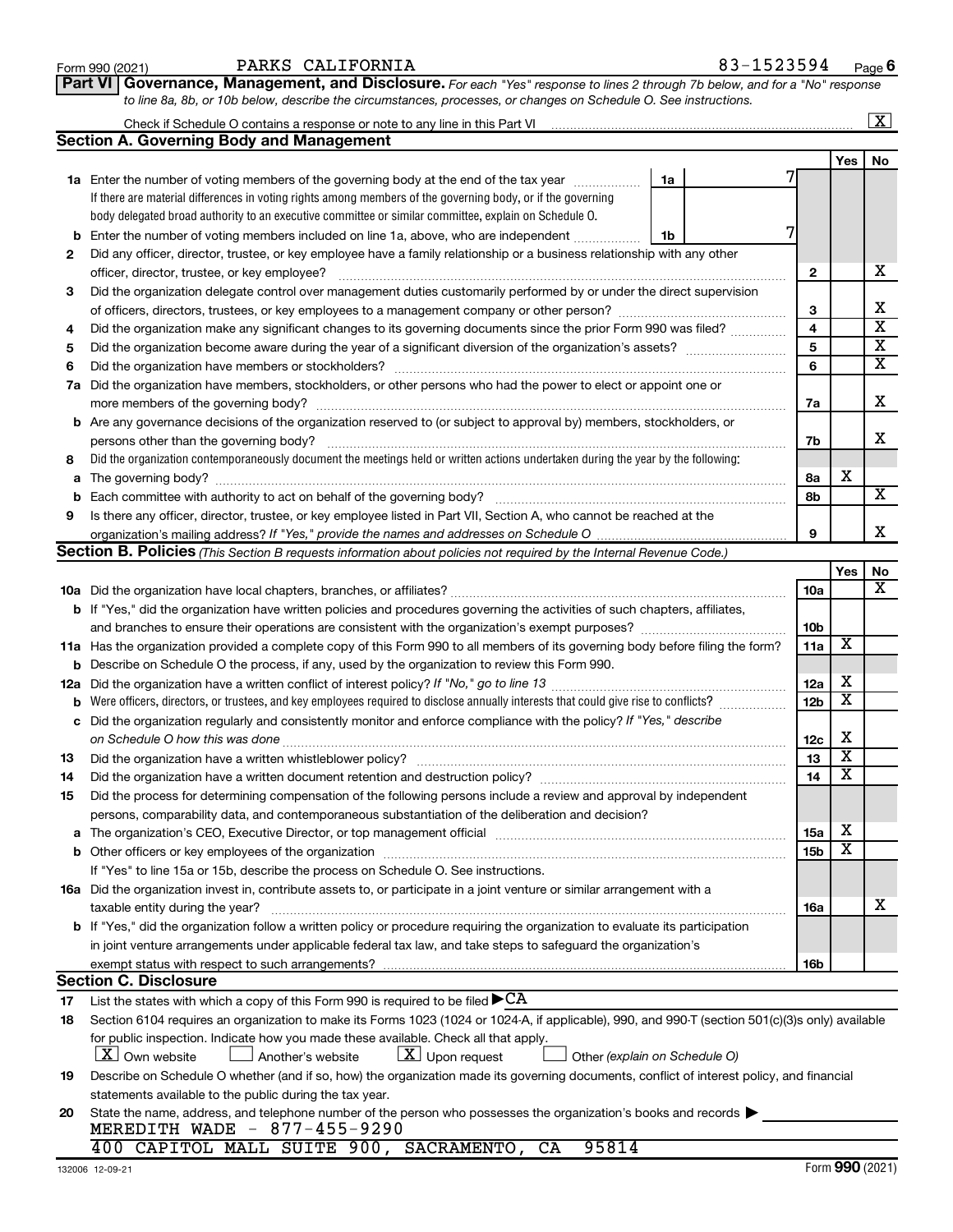$\Box$ 

| Part VII Compensation of Officers, Directors, Trustees, Key Employees, Highest Compensated |  |  |  |  |
|--------------------------------------------------------------------------------------------|--|--|--|--|
| <b>Employees, and Independent Contractors</b>                                              |  |  |  |  |

### Check if Schedule O contains a response or note to any line in this Part VII

**Section A. Officers, Directors, Trustees, Key Employees, and Highest Compensated Employees**

**1a**  Complete this table for all persons required to be listed. Report compensation for the calendar year ending with or within the organization's tax year.  $\bullet$  List all of the organization's current officers, directors, trustees (whether individuals or organizations), regardless of amount of compensation.

Enter -0- in columns (D), (E), and (F) if no compensation was paid.

**•** List all of the organization's **current** key employees, if any. See the instructions for definition of "key employee."

• List the organization's five *current* highest compensated employees (other than an officer, director, trustee, or key employee) who received reportable compensation (box 5 of Form W-2, Form 1099-MISC, and/or box 1 of Form 1099-NEC) of more than \$100,000 from the organization and any related organizations.

 $\bullet$  List all of the organization's former officers, key employees, and highest compensated employees who received more than \$100,000 of reportable compensation from the organization and any related organizations.

**•** List all of the organization's former directors or trustees that received, in the capacity as a former director or trustee of the organization, more than \$10,000 of reportable compensation from the organization and any related organizations.

See the instructions for the order in which to list the persons above.

Check this box if neither the organization nor any related organization compensated any current officer, director, or trustee.  $\Box$ 

| (A)                             | (B)                      | (C)                                     |                                                                  | (D)         | (E)          | (F)                             |           |                              |                 |                             |
|---------------------------------|--------------------------|-----------------------------------------|------------------------------------------------------------------|-------------|--------------|---------------------------------|-----------|------------------------------|-----------------|-----------------------------|
| Name and title                  | Average                  | Position<br>(do not check more than one |                                                                  | Reportable  | Reportable   | Estimated                       |           |                              |                 |                             |
|                                 | hours per                |                                         | box, unless person is both an<br>officer and a director/trustee) |             | compensation | compensation                    | amount of |                              |                 |                             |
|                                 | week                     |                                         |                                                                  |             |              |                                 |           | from                         | from related    | other                       |
|                                 | (list any                |                                         |                                                                  |             |              |                                 |           | the                          | organizations   | compensation                |
|                                 | hours for                |                                         |                                                                  |             |              |                                 |           | organization                 | (W-2/1099-MISC/ | from the                    |
|                                 | related<br>organizations |                                         |                                                                  |             |              |                                 |           | (W-2/1099-MISC/<br>1099-NEC) | 1099-NEC)       | organization<br>and related |
|                                 | below                    |                                         |                                                                  |             |              |                                 |           |                              |                 | organizations               |
|                                 | line)                    | Individual trustee or director          | Institutional trustee                                            | Officer     | Key employee | Highest compensated<br>employee | Former    |                              |                 |                             |
| KINDLEY WALSH LAWLOR<br>(1)     | 40.00                    |                                         |                                                                  |             |              |                                 |           |                              |                 |                             |
| BOARD DIRECTOR, PRESIDENT & CEO |                          | X                                       |                                                                  | $\mathbf X$ |              |                                 |           | 243,306.                     | 0.              | 29,452.                     |
| HEANA CHUNG<br>(2)              | 40.00                    |                                         |                                                                  |             |              |                                 |           |                              |                 |                             |
| VP OF OPERATIONS & FINANCE      |                          |                                         |                                                                  | $\mathbf X$ |              |                                 |           | 174,444.                     | $\mathbf 0$ .   | 18,748.                     |
| <b>GEOFF KISH</b><br>(3)        | 40.00                    |                                         |                                                                  |             |              |                                 |           |                              |                 |                             |
| VICE PRESIDENT OF PROGRAMS      |                          |                                         |                                                                  |             | X            |                                 |           | 161,583.                     | 0.              | 9,212.                      |
| MYRIAN SOLIS CARONEL<br>(4)     | 40.00                    |                                         |                                                                  |             |              |                                 |           |                              |                 |                             |
| DIR. OF COMMUNITY ENGAGEMENT    |                          |                                         |                                                                  |             |              | $\mathbf X$                     |           | 135,648.                     | $0$ .           | 16,222.                     |
| MICHAEL BRIDGES<br>(5)          | 40.00                    |                                         |                                                                  |             |              |                                 |           |                              |                 |                             |
| DIRECTOR OF DEVELOPMENT         |                          |                                         |                                                                  |             |              | $\mathbf X$                     |           | 125,841.                     | 0.              | 22,602.                     |
| (6)<br>MEREDITH WADE            | 40.00                    |                                         |                                                                  |             |              |                                 |           |                              |                 |                             |
| FINANCE MANAGER                 |                          |                                         |                                                                  |             |              | $\rm X$                         |           | 102,688.                     | 0.              | 10,080.                     |
| STEPHEN LOCKHART<br>(7)         | 1.00                     |                                         |                                                                  |             |              |                                 |           |                              |                 |                             |
| BOARD DIRECTOR - CHAIR          |                          | $\mathbf X$                             |                                                                  |             |              |                                 |           | 0.                           | 0.              | $\mathbf 0$ .               |
| SHARON FARRELL<br>(8)           | 1.00                     |                                         |                                                                  |             |              |                                 |           |                              |                 |                             |
| BOARD DIRECTOR - CO-CHAIR       |                          | Χ                                       |                                                                  |             |              |                                 |           | 0.                           | 0.              | $\mathbf 0$ .               |
| TERESA ALVARADO<br>(9)          | 1.00                     |                                         |                                                                  |             |              |                                 |           |                              |                 |                             |
| BOARD DIRECTOR - SECRETARY      |                          | $\mathbf X$                             |                                                                  |             |              |                                 |           | 0.                           | 0.              | $\mathbf 0$ .               |
| (10) JOSE GONZALEZ              | 1.00                     |                                         |                                                                  |             |              |                                 |           |                              |                 |                             |
| BOARD DIRECTOR - TREASURER      |                          | X                                       |                                                                  |             |              |                                 |           | $\mathbf 0$ .                | 0.              | $\boldsymbol{0}$ .          |
| (11) TONY LILLIOS               | 1.00                     |                                         |                                                                  |             |              |                                 |           |                              |                 |                             |
| <b>BOARD DIRECTOR</b>           |                          | $\mathbf X$                             |                                                                  |             |              |                                 |           | 0.                           | 0.              | $\mathbf 0$ .               |
| (12) DEANNA MACKEY              | 1.00                     |                                         |                                                                  |             |              |                                 |           |                              |                 |                             |
| <b>BOARD DIRECTOR</b>           |                          | $\mathbf X$                             |                                                                  |             |              |                                 |           | 0.                           | $\mathbf 0$ .   | 0.                          |
|                                 |                          |                                         |                                                                  |             |              |                                 |           |                              |                 |                             |
|                                 |                          |                                         |                                                                  |             |              |                                 |           |                              |                 |                             |
|                                 |                          |                                         |                                                                  |             |              |                                 |           |                              |                 |                             |
|                                 |                          |                                         |                                                                  |             |              |                                 |           |                              |                 |                             |
|                                 |                          |                                         |                                                                  |             |              |                                 |           |                              |                 |                             |
|                                 |                          |                                         |                                                                  |             |              |                                 |           |                              |                 |                             |
|                                 |                          |                                         |                                                                  |             |              |                                 |           |                              |                 |                             |
|                                 |                          |                                         |                                                                  |             |              |                                 |           |                              |                 |                             |
|                                 |                          |                                         |                                                                  |             |              |                                 |           |                              |                 |                             |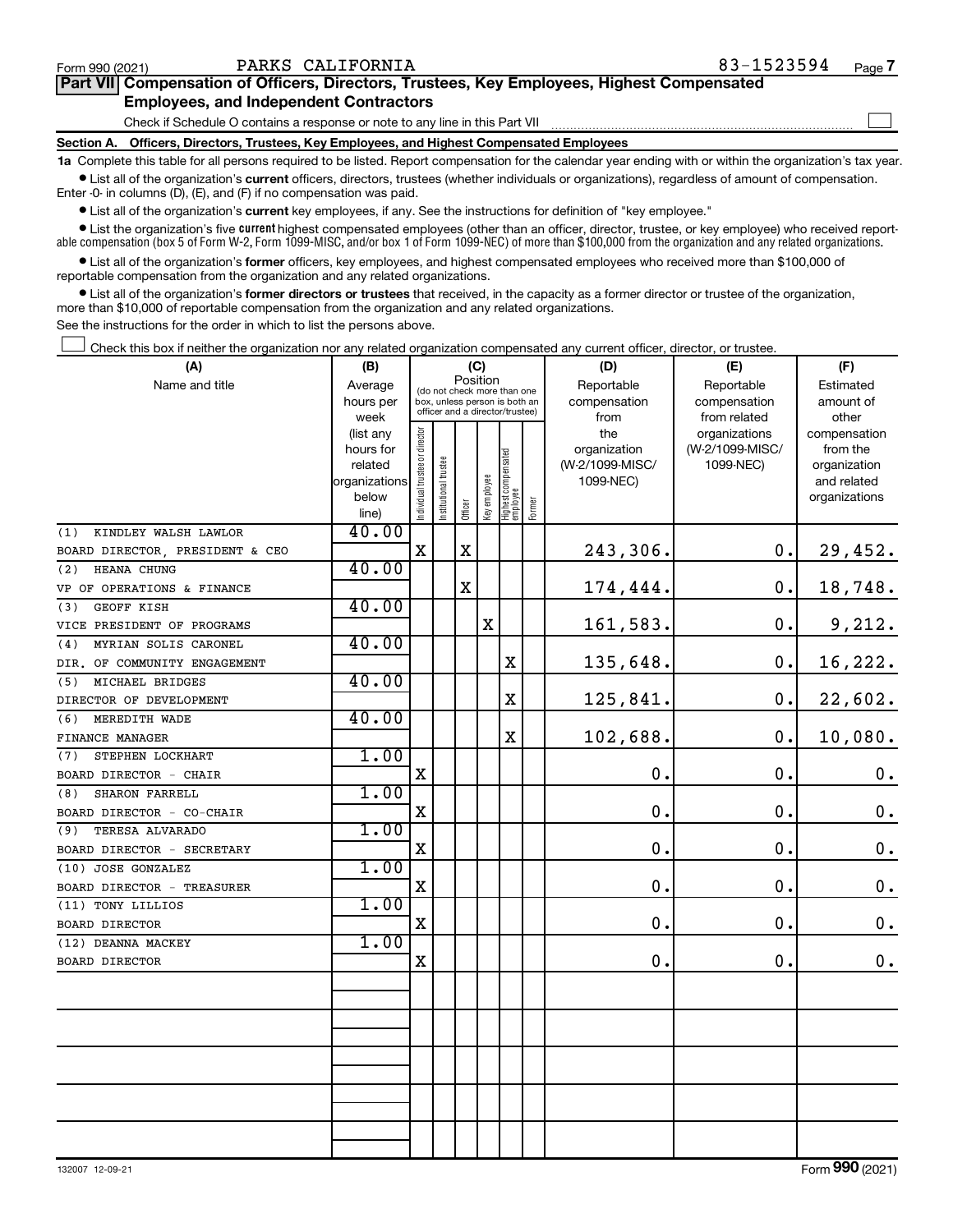| PARKS CALIFORNIA<br>Form 990 (2021)                                                                                                                                                                                                                                                                       |                                                                      |                                                                                                                    |                                                                                                                                                      |  |  |                                                                                                |                                | 83-1523594                             |                                                                          |                     |     | Page 8          |
|-----------------------------------------------------------------------------------------------------------------------------------------------------------------------------------------------------------------------------------------------------------------------------------------------------------|----------------------------------------------------------------------|--------------------------------------------------------------------------------------------------------------------|------------------------------------------------------------------------------------------------------------------------------------------------------|--|--|------------------------------------------------------------------------------------------------|--------------------------------|----------------------------------------|--------------------------------------------------------------------------|---------------------|-----|-----------------|
| <b>Part VII</b><br>Section A. Officers, Directors, Trustees, Key Employees, and Highest Compensated Employees (continued)                                                                                                                                                                                 |                                                                      |                                                                                                                    |                                                                                                                                                      |  |  |                                                                                                |                                |                                        |                                                                          |                     |     |                 |
| (A)<br>Name and title                                                                                                                                                                                                                                                                                     | (B)<br>Average<br>hours per<br>week                                  | (C)<br>Position<br>(do not check more than one<br>box, unless person is both an<br>officer and a director/trustee) |                                                                                                                                                      |  |  | (D)<br>(E)<br>Reportable<br>Reportable<br>compensation<br>compensation<br>from related<br>from |                                | (F)<br>Estimated<br>amount of<br>other |                                                                          |                     |     |                 |
|                                                                                                                                                                                                                                                                                                           | (list any<br>hours for<br>related<br>organizations<br>below<br>line) | Individual trustee or director                                                                                     | the<br>organization<br>Highest compensated<br>employee<br>Institutional trustee<br>(W-2/1099-MISC/<br>Key employee<br>1099-NEC)<br>Former<br>Officer |  |  | organizations<br>(W-2/1099-MISC/<br>1099-NEC)                                                  |                                |                                        | compensation<br>from the<br>organization<br>and related<br>organizations |                     |     |                 |
|                                                                                                                                                                                                                                                                                                           |                                                                      |                                                                                                                    |                                                                                                                                                      |  |  |                                                                                                |                                |                                        |                                                                          |                     |     |                 |
|                                                                                                                                                                                                                                                                                                           |                                                                      |                                                                                                                    |                                                                                                                                                      |  |  |                                                                                                |                                |                                        |                                                                          |                     |     |                 |
|                                                                                                                                                                                                                                                                                                           |                                                                      |                                                                                                                    |                                                                                                                                                      |  |  |                                                                                                |                                |                                        |                                                                          |                     |     |                 |
|                                                                                                                                                                                                                                                                                                           |                                                                      |                                                                                                                    |                                                                                                                                                      |  |  |                                                                                                |                                |                                        |                                                                          |                     |     |                 |
|                                                                                                                                                                                                                                                                                                           |                                                                      |                                                                                                                    |                                                                                                                                                      |  |  |                                                                                                |                                |                                        |                                                                          |                     |     |                 |
|                                                                                                                                                                                                                                                                                                           |                                                                      |                                                                                                                    |                                                                                                                                                      |  |  |                                                                                                |                                |                                        |                                                                          |                     |     |                 |
|                                                                                                                                                                                                                                                                                                           |                                                                      |                                                                                                                    |                                                                                                                                                      |  |  |                                                                                                | 943,510.                       |                                        | $\overline{\phantom{0}}$                                                 |                     |     | 106, 316.       |
|                                                                                                                                                                                                                                                                                                           |                                                                      |                                                                                                                    |                                                                                                                                                      |  |  |                                                                                                | 0.<br>943,510.                 |                                        | $\overline{0}$ .<br>$\overline{0}$ .                                     |                     |     | 0.<br>106, 316. |
| Total number of individuals (including but not limited to those listed above) who received more than \$100,000 of reportable<br>$\mathbf{2}$<br>compensation from the organization $\blacktriangleright$                                                                                                  |                                                                      |                                                                                                                    |                                                                                                                                                      |  |  |                                                                                                |                                |                                        |                                                                          |                     |     | 6               |
| Did the organization list any former officer, director, trustee, key employee, or highest compensated employee on<br>3<br>line 1a? If "Yes," complete Schedule J for such individual                                                                                                                      |                                                                      |                                                                                                                    |                                                                                                                                                      |  |  |                                                                                                |                                |                                        |                                                                          | 3                   | Yes | No<br>х         |
| For any individual listed on line 1a, is the sum of reportable compensation and other compensation from the organization<br>4<br>and related organizations greater than \$150,000? If "Yes," complete Schedule J for such individual                                                                      |                                                                      |                                                                                                                    |                                                                                                                                                      |  |  |                                                                                                |                                |                                        |                                                                          | 4                   | х   |                 |
| Did any person listed on line 1a receive or accrue compensation from any unrelated organization or individual for services<br>5                                                                                                                                                                           |                                                                      |                                                                                                                    |                                                                                                                                                      |  |  |                                                                                                |                                |                                        |                                                                          | 5                   |     | x               |
| <b>Section B. Independent Contractors</b><br>Complete this table for your five highest compensated independent contractors that received more than \$100,000 of compensation from<br>1.<br>the organization. Report compensation for the calendar year ending with or within the organization's tax year. |                                                                      |                                                                                                                    |                                                                                                                                                      |  |  |                                                                                                |                                |                                        |                                                                          |                     |     |                 |
| (A)<br>Name and business address                                                                                                                                                                                                                                                                          |                                                                      |                                                                                                                    |                                                                                                                                                      |  |  |                                                                                                | (B)<br>Description of services |                                        |                                                                          | (C)<br>Compensation |     |                 |
| MIXTE COMMUNICATIONS INC, 3930 W. POINT<br>LOMA BLVD. H204, SAN DIEGO, CA 92110                                                                                                                                                                                                                           |                                                                      |                                                                                                                    |                                                                                                                                                      |  |  |                                                                                                | COMMUNICATIONS<br>SUPPORT      |                                        |                                                                          |                     |     | 152, 359.       |
|                                                                                                                                                                                                                                                                                                           |                                                                      |                                                                                                                    |                                                                                                                                                      |  |  |                                                                                                |                                |                                        |                                                                          |                     |     |                 |
|                                                                                                                                                                                                                                                                                                           |                                                                      |                                                                                                                    |                                                                                                                                                      |  |  |                                                                                                |                                |                                        |                                                                          |                     |     |                 |
| Total number of independent contractors (including but not limited to those listed above) who received more than<br>2                                                                                                                                                                                     |                                                                      |                                                                                                                    |                                                                                                                                                      |  |  |                                                                                                |                                |                                        |                                                                          |                     |     |                 |
| \$100,000 of compensation from the organization >                                                                                                                                                                                                                                                         |                                                                      |                                                                                                                    |                                                                                                                                                      |  |  | 1                                                                                              |                                |                                        |                                                                          |                     |     |                 |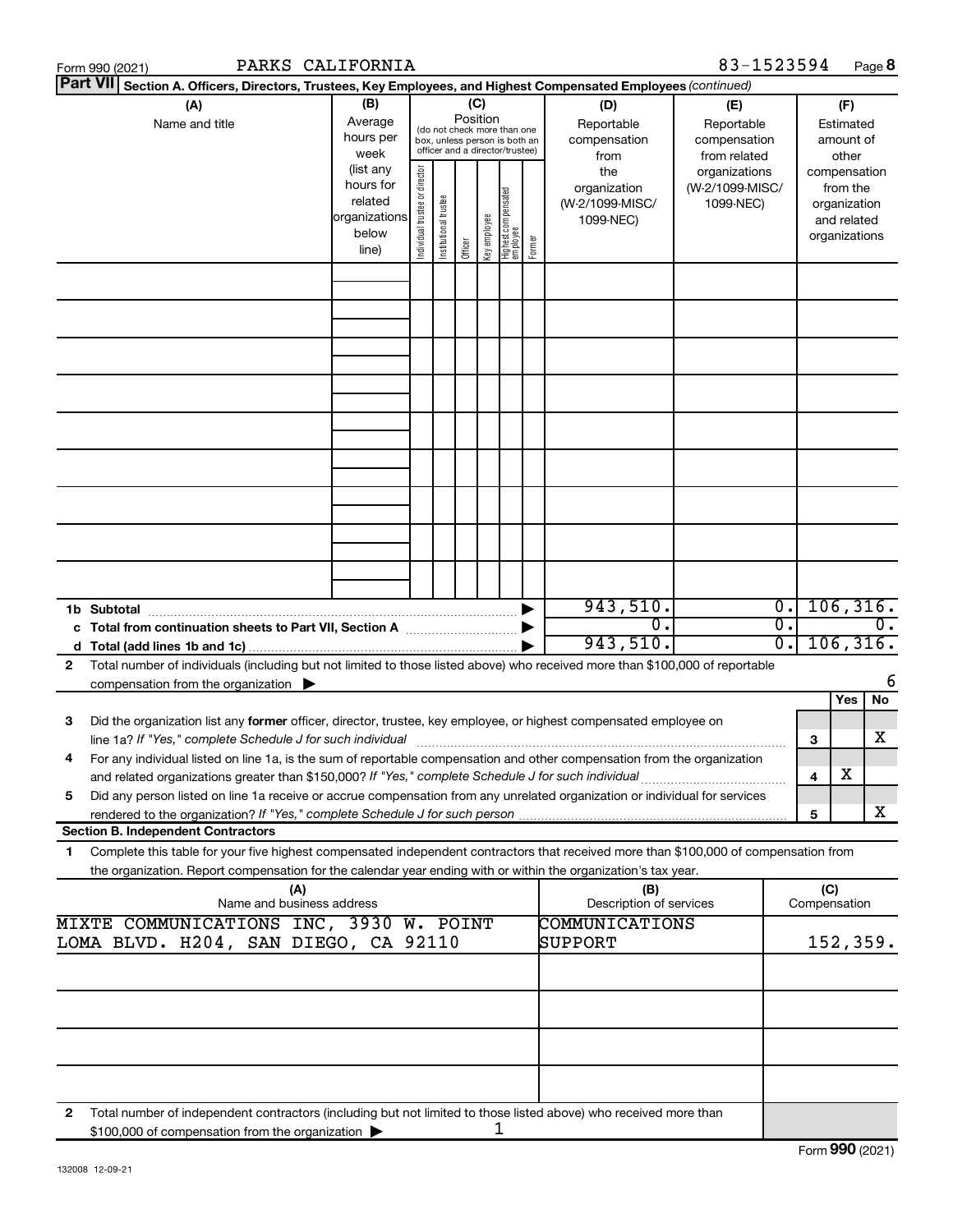|                                                           |                  | PARKS CALIFORNIA<br>Form 990 (2021)                                                                                        |                      |                         |                                       | 83-1523594                    | Page 9                                    |
|-----------------------------------------------------------|------------------|----------------------------------------------------------------------------------------------------------------------------|----------------------|-------------------------|---------------------------------------|-------------------------------|-------------------------------------------|
|                                                           | <b>Part VIII</b> | <b>Statement of Revenue</b>                                                                                                |                      |                         |                                       |                               |                                           |
|                                                           |                  |                                                                                                                            |                      |                         | (B)                                   | (C)                           |                                           |
|                                                           |                  |                                                                                                                            |                      | (A)<br>Total revenue    | Related or exempt<br>function revenue | Unrelated<br>business revenue | (D)<br>Revenue excluded<br>from tax under |
|                                                           |                  |                                                                                                                            |                      |                         |                                       |                               | sections 512 - 514                        |
|                                                           |                  | 1a<br>1 a Federated campaigns                                                                                              |                      |                         |                                       |                               |                                           |
| Contributions, Gifts, Grants<br>and Other Similar Amounts |                  | 1 <sub>b</sub><br><b>b</b> Membership dues<br>$\overline{\phantom{a}}$                                                     |                      |                         |                                       |                               |                                           |
|                                                           |                  | 1 <sub>c</sub><br>c Fundraising events                                                                                     |                      |                         |                                       |                               |                                           |
|                                                           |                  | 1 <sub>d</sub><br>d Related organizations                                                                                  |                      |                         |                                       |                               |                                           |
|                                                           |                  | e Government grants (contributions)<br>1e                                                                                  |                      |                         |                                       |                               |                                           |
|                                                           |                  | f All other contributions, gifts, grants, and                                                                              |                      |                         |                                       |                               |                                           |
|                                                           |                  | similar amounts not included above<br>1f<br>  1g  \$                                                                       | 1,378,564.<br>2,897. |                         |                                       |                               |                                           |
|                                                           |                  | g Noncash contributions included in lines 1a-1f                                                                            |                      | $\mathcal{1}$ ,378,564. |                                       |                               |                                           |
|                                                           |                  |                                                                                                                            | <b>Business Code</b> |                         |                                       |                               |                                           |
|                                                           | 2a               | CONTRACT REVENUE                                                                                                           | 900009               | 118,746.                | 118,746.                              |                               |                                           |
|                                                           |                  | b                                                                                                                          |                      |                         |                                       |                               |                                           |
|                                                           |                  | с<br><u> 1989 - Johann John Stone, markin film yn y brening yn y brening yn y brening yn y brening yn y brening yn y b</u> |                      |                         |                                       |                               |                                           |
|                                                           |                  | d<br>the control of the control of the control of the control of the control of                                            |                      |                         |                                       |                               |                                           |
| Program Service<br>Revenue                                |                  |                                                                                                                            |                      |                         |                                       |                               |                                           |
|                                                           |                  |                                                                                                                            |                      |                         |                                       |                               |                                           |
|                                                           |                  | a                                                                                                                          |                      | 118,746.                |                                       |                               |                                           |
|                                                           | 3                | Investment income (including dividends, interest, and                                                                      |                      |                         |                                       |                               |                                           |
|                                                           |                  |                                                                                                                            |                      | 2,292.                  |                                       |                               | 2,292.                                    |
|                                                           | 4                | Income from investment of tax-exempt bond proceeds                                                                         |                      |                         |                                       |                               |                                           |
|                                                           | 5                |                                                                                                                            |                      |                         |                                       |                               |                                           |
|                                                           |                  | (i) Real                                                                                                                   | (ii) Personal        |                         |                                       |                               |                                           |
|                                                           |                  | l 6a<br>6 a Gross rents<br>.                                                                                               |                      |                         |                                       |                               |                                           |
|                                                           |                  | Less: rental expenses<br>6b<br>b                                                                                           |                      |                         |                                       |                               |                                           |
|                                                           |                  | Rental income or (loss)<br>6c<br>c                                                                                         |                      |                         |                                       |                               |                                           |
|                                                           |                  | d Net rental income or (loss)<br>(i) Securities<br>7 a Gross amount from sales of                                          | (ii) Other           |                         |                                       |                               |                                           |
|                                                           |                  | assets other than inventory<br>7a                                                                                          |                      |                         |                                       |                               |                                           |
|                                                           |                  | <b>b</b> Less: cost or other basis                                                                                         |                      |                         |                                       |                               |                                           |
|                                                           |                  | and sales expenses<br>7b                                                                                                   |                      |                         |                                       |                               |                                           |
| venue                                                     |                  | 7c<br>c Gain or (loss)                                                                                                     |                      |                         |                                       |                               |                                           |
| č                                                         |                  |                                                                                                                            |                      |                         |                                       |                               |                                           |
| Other                                                     |                  | 8 a Gross income from fundraising events (not                                                                              |                      |                         |                                       |                               |                                           |
|                                                           |                  |                                                                                                                            |                      |                         |                                       |                               |                                           |
|                                                           |                  | contributions reported on line 1c). See                                                                                    |                      |                         |                                       |                               |                                           |
|                                                           |                  | 8a                                                                                                                         |                      |                         |                                       |                               |                                           |
|                                                           |                  | 8b<br>c Net income or (loss) from fundraising events                                                                       |                      |                         |                                       |                               |                                           |
|                                                           |                  | 9 a Gross income from gaming activities. See                                                                               |                      |                         |                                       |                               |                                           |
|                                                           |                  | 9a                                                                                                                         |                      |                         |                                       |                               |                                           |
|                                                           |                  | 9 <sub>b</sub>                                                                                                             |                      |                         |                                       |                               |                                           |
|                                                           |                  | c Net income or (loss) from gaming activities                                                                              |                      |                         |                                       |                               |                                           |
|                                                           |                  | 10 a Gross sales of inventory, less returns                                                                                |                      |                         |                                       |                               |                                           |
|                                                           |                  | <b>10a</b>                                                                                                                 |                      |                         |                                       |                               |                                           |
|                                                           |                  | 10bl<br><b>b</b> Less: cost of goods sold                                                                                  |                      |                         |                                       |                               |                                           |
|                                                           |                  | c Net income or (loss) from sales of inventory                                                                             |                      |                         |                                       |                               |                                           |
|                                                           |                  |                                                                                                                            | <b>Business Code</b> |                         |                                       |                               |                                           |
|                                                           | 11 a             |                                                                                                                            |                      |                         |                                       |                               |                                           |
|                                                           |                  | b                                                                                                                          |                      |                         |                                       |                               |                                           |
| Miscellaneous<br>Revenue                                  |                  | с                                                                                                                          |                      |                         |                                       |                               |                                           |
|                                                           |                  |                                                                                                                            |                      |                         |                                       |                               |                                           |
|                                                           | 12               |                                                                                                                            |                      |                         |                                       | $\overline{0}$ .              | 2,292.                                    |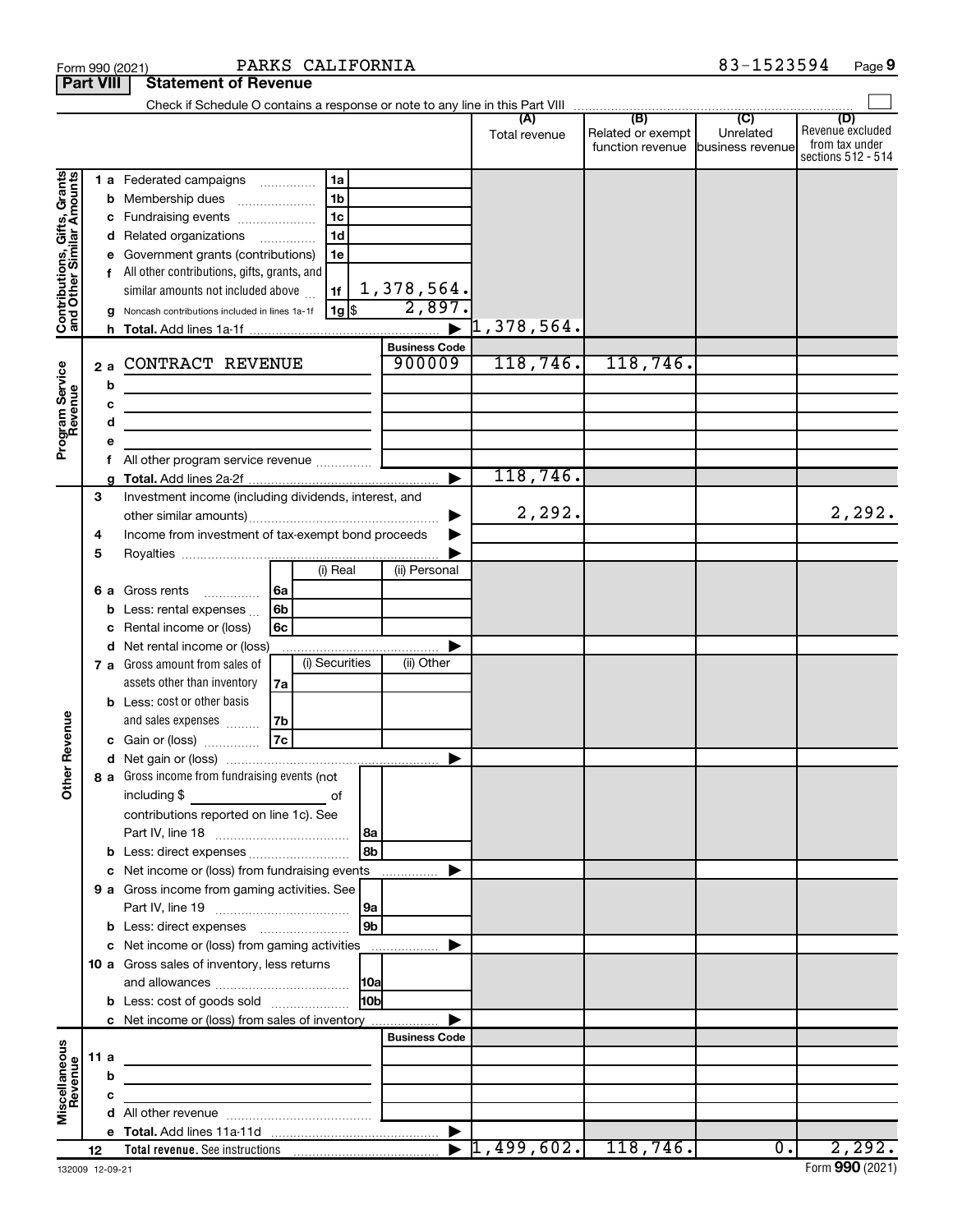## Form 990 (2021) **PARKS CALIFORNIA**  $83-1523594$  Page

**Part IX Statement of Functional Expenses**

*Section 501(c)(3) and 501(c)(4) organizations must complete all columns. All other organizations must complete column (A).*

|              | Check if Schedule O contains a response or note to any line in this Part IX                                                                                                                                  |                       |                                    |                                           |                                |
|--------------|--------------------------------------------------------------------------------------------------------------------------------------------------------------------------------------------------------------|-----------------------|------------------------------------|-------------------------------------------|--------------------------------|
|              | Do not include amounts reported on lines 6b,<br>7b, 8b, 9b, and 10b of Part VIII.                                                                                                                            | (A)<br>Total expenses | (B)<br>Program service<br>expenses | (C)<br>Management and<br>general expenses | (D)<br>Fundraising<br>expenses |
| 1.           | Grants and other assistance to domestic organizations                                                                                                                                                        |                       |                                    |                                           |                                |
|              | and domestic governments. See Part IV, line 21                                                                                                                                                               | 1,011,551.            | 1,011,551.                         |                                           |                                |
| $\mathbf{2}$ | Grants and other assistance to domestic                                                                                                                                                                      |                       |                                    |                                           |                                |
|              | individuals. See Part IV, line 22                                                                                                                                                                            |                       |                                    |                                           |                                |
| 3.           | Grants and other assistance to foreign                                                                                                                                                                       |                       |                                    |                                           |                                |
|              | organizations, foreign governments, and foreign                                                                                                                                                              |                       |                                    |                                           |                                |
|              | individuals. See Part IV, lines 15 and 16                                                                                                                                                                    |                       |                                    |                                           |                                |
| 4            | Benefits paid to or for members                                                                                                                                                                              |                       |                                    |                                           |                                |
| 5            | Compensation of current officers, directors,                                                                                                                                                                 |                       |                                    |                                           |                                |
|              | trustees, and key employees                                                                                                                                                                                  | 636,676.              | 361,158.                           | 81,626.                                   | 193,892.                       |
| 6            | Compensation not included above to disqualified                                                                                                                                                              |                       |                                    |                                           |                                |
|              | persons (as defined under section 4958(f)(1)) and                                                                                                                                                            |                       |                                    |                                           |                                |
|              | persons described in section 4958(c)(3)(B)                                                                                                                                                                   |                       |                                    |                                           |                                |
| 7            |                                                                                                                                                                                                              | 667,377.              | 381,413.                           | 86,454.                                   | 199,510.                       |
| 8            | Pension plan accruals and contributions (include                                                                                                                                                             |                       |                                    |                                           |                                |
|              | section 401(k) and 403(b) employer contributions)                                                                                                                                                            | 29,900.<br>230,095.   | 15,675.<br>120,629.                | 3,430.<br>26, 394.                        | 10,795.<br>83,072.             |
| 9            | Other employee benefits                                                                                                                                                                                      | 93,757.               | 49, 153.                           | 10,755.                                   | 33,849.                        |
| 10           |                                                                                                                                                                                                              |                       |                                    |                                           |                                |
| 11           | Fees for services (nonemployees):                                                                                                                                                                            |                       |                                    |                                           |                                |
| а            |                                                                                                                                                                                                              | 7,021.                | 5,107.                             | 507.                                      |                                |
| b            |                                                                                                                                                                                                              | 23,922.               | 17,400.                            | 1,728.                                    | $\frac{1,407.}{4,794.}$        |
| c            |                                                                                                                                                                                                              |                       |                                    |                                           |                                |
| d<br>е       | Professional fundraising services. See Part IV, line 17                                                                                                                                                      |                       |                                    |                                           |                                |
| f            | Investment management fees                                                                                                                                                                                   |                       |                                    |                                           |                                |
| g            | Other. (If line 11g amount exceeds 10% of line 25,                                                                                                                                                           |                       |                                    |                                           |                                |
|              | column (A), amount, list line 11g expenses on Sch O.)                                                                                                                                                        | 90,040.               | 65,492.                            | 6,504.                                    | 18,044.                        |
| 12           |                                                                                                                                                                                                              | 213,942.              | 104, 407.                          | 17,384.                                   | 92,151.                        |
| 13           |                                                                                                                                                                                                              | 9,219.                | 5,326.                             | 955.                                      | 2,938.                         |
| 14           |                                                                                                                                                                                                              | 10,858.               | 7,898.                             | 784.                                      | 2,176.                         |
| 15           |                                                                                                                                                                                                              |                       |                                    |                                           |                                |
| 16           |                                                                                                                                                                                                              | 89,005.               | 50, 733.                           | 11,571.                                   | 26,701.                        |
| 17           | Travel                                                                                                                                                                                                       | 21,907.               | 15, 196.                           | 1,205.                                    | 5,506.                         |
| 18           | Payments of travel or entertainment expenses                                                                                                                                                                 |                       |                                    |                                           |                                |
|              | for any federal, state, or local public officials                                                                                                                                                            |                       |                                    |                                           |                                |
| 19           | Conferences, conventions, and meetings                                                                                                                                                                       | 7,616.                | 5,268.                             | 2,168.                                    | 180.                           |
| 20           | Interest                                                                                                                                                                                                     |                       |                                    |                                           |                                |
| 21           |                                                                                                                                                                                                              |                       |                                    |                                           |                                |
| 22           | Depreciation, depletion, and amortization                                                                                                                                                                    | 17,912.               | 9,236.                             | 1,997.                                    | 6,679.                         |
| 23           | Insurance                                                                                                                                                                                                    | 3,069.                | 1,749.                             | 399.                                      | 921.                           |
| 24           | Other expenses. Itemize expenses not covered<br>above. (List miscellaneous expenses on line 24e. If<br>line 24e amount exceeds 10% of line 25, column (A).<br>amount, list line 24e expenses on Schedule O.) |                       |                                    |                                           |                                |
| a            | SOFTWARE AND HOSTING SE                                                                                                                                                                                      | 40, 427.              | 26,489.                            | 3,586.                                    | 10,352.                        |
|              | OTHER EXPENSES                                                                                                                                                                                               | 10,449.               | 5,779.                             | $1,116$ .                                 | 3,554.                         |
| c            |                                                                                                                                                                                                              |                       |                                    |                                           |                                |
| d            |                                                                                                                                                                                                              |                       |                                    |                                           |                                |
|              | e All other expenses                                                                                                                                                                                         |                       |                                    |                                           |                                |
| 25           | Total functional expenses. Add lines 1 through 24e                                                                                                                                                           | 3, 214, 743.          | 2, 259, 659.                       | 258, 563.                                 | 696,521.                       |
| 26           | <b>Joint costs.</b> Complete this line only if the organization                                                                                                                                              |                       |                                    |                                           |                                |
|              | reported in column (B) joint costs from a combined                                                                                                                                                           |                       |                                    |                                           |                                |
|              | educational campaign and fundraising solicitation.                                                                                                                                                           |                       |                                    |                                           |                                |
|              | Check here $\blacktriangleright$<br>if following SOP 98-2 (ASC 958-720)                                                                                                                                      |                       |                                    |                                           |                                |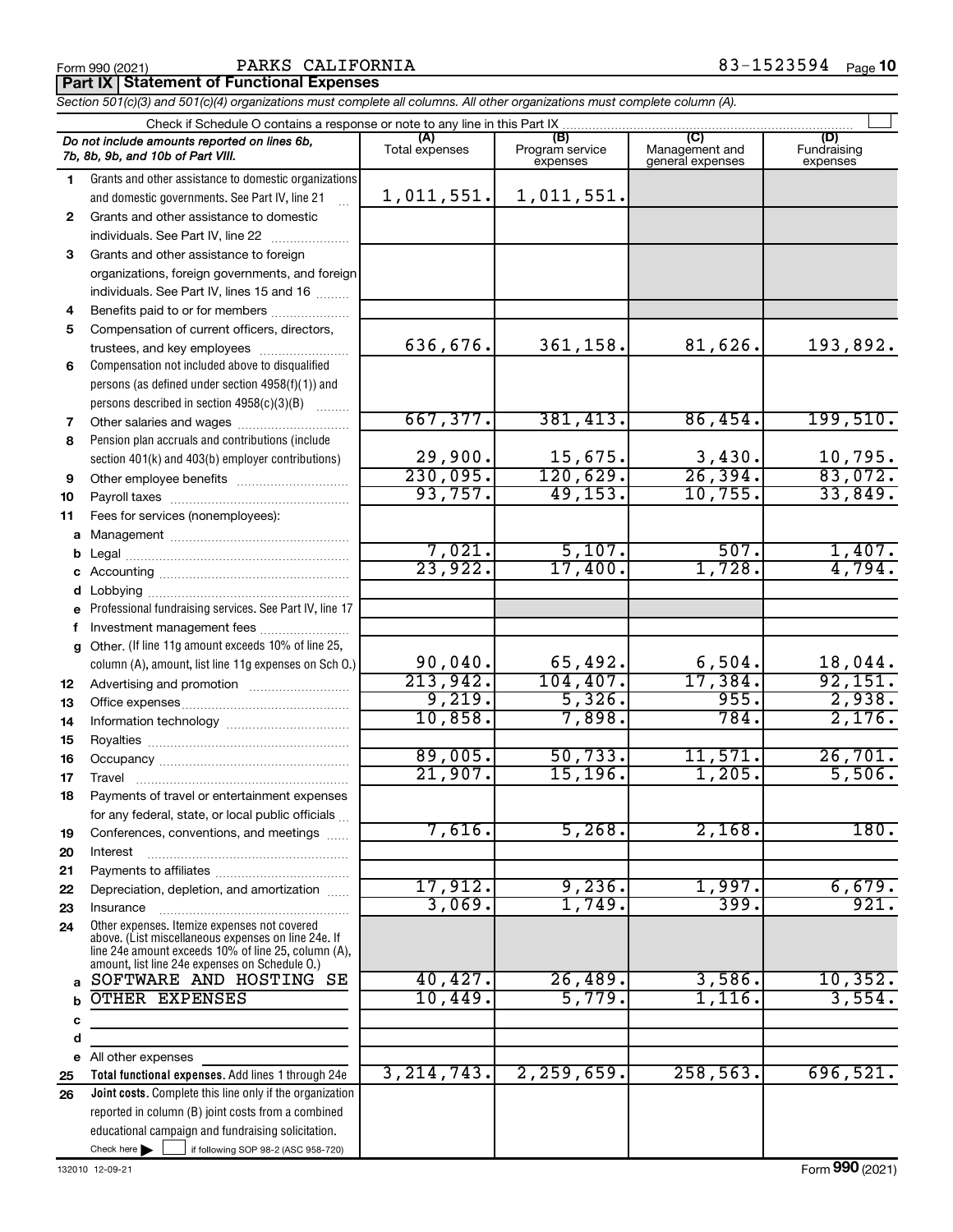|                             |    |                                                                                                                                          |                 |              | (A)<br>Beginning of year |                          | (B)<br>End of year     |
|-----------------------------|----|------------------------------------------------------------------------------------------------------------------------------------------|-----------------|--------------|--------------------------|--------------------------|------------------------|
|                             | 1  |                                                                                                                                          |                 |              | 1,624.                   | $\mathbf{1}$             | 120.                   |
|                             | 2  |                                                                                                                                          | 6,774,246.      | $\mathbf{2}$ | 7,141,590.               |                          |                        |
|                             | 3  |                                                                                                                                          |                 |              | 63,955.                  | 3                        | 39,294.                |
|                             | 4  |                                                                                                                                          |                 |              |                          | 4                        |                        |
|                             | 5  | Loans and other receivables from any current or former officer, director,                                                                |                 |              |                          |                          |                        |
|                             |    | trustee, key employee, creator or founder, substantial contributor, or 35%                                                               |                 |              |                          |                          |                        |
|                             |    | controlled entity or family member of any of these persons                                                                               |                 |              |                          | 5                        |                        |
|                             | 6  | Loans and other receivables from other disqualified persons (as defined                                                                  |                 |              |                          |                          |                        |
|                             |    | under section $4958(f)(1)$ , and persons described in section $4958(c)(3)(B)$                                                            |                 |              |                          | 6                        |                        |
|                             | 7  |                                                                                                                                          |                 |              |                          | $\overline{\phantom{a}}$ |                        |
| Assets                      | 8  |                                                                                                                                          |                 |              |                          | 8                        |                        |
|                             | 9  | Prepaid expenses and deferred charges                                                                                                    |                 |              | 18,585.                  | 9                        | 26,746.                |
|                             |    | 10a Land, buildings, and equipment: cost or other                                                                                        |                 |              |                          |                          |                        |
|                             |    | basis. Complete Part VI of Schedule D                                                                                                    | 10a             | 22,606.      |                          |                          |                        |
|                             |    | <b>b</b> Less: accumulated depreciation <i></i>                                                                                          | 10 <sub>b</sub> | 3,382.       | 6, 183.                  | 10 <sub>c</sub>          | 19,224.                |
|                             | 11 |                                                                                                                                          |                 |              |                          | 11                       |                        |
|                             | 12 |                                                                                                                                          |                 |              |                          | 12                       |                        |
|                             | 13 |                                                                                                                                          |                 |              |                          | 13                       |                        |
|                             | 14 |                                                                                                                                          |                 | 70,962.      | 14                       | 56, 174.                 |                        |
|                             | 15 |                                                                                                                                          |                 |              |                          | 15                       |                        |
|                             | 16 |                                                                                                                                          |                 |              | 6,935,555.<br>111,072.   | 16                       | 7,283,148.<br>156,870. |
|                             | 17 |                                                                                                                                          |                 |              | 17                       | 40,500.                  |                        |
|                             | 18 |                                                                                                                                          |                 |              | 18                       | 1,976,436.               |                        |
|                             | 19 |                                                                                                                                          |                 |              | 19                       |                          |                        |
|                             | 20 |                                                                                                                                          |                 |              | 20                       |                          |                        |
|                             | 21 | Escrow or custodial account liability. Complete Part IV of Schedule D                                                                    |                 |              |                          | 21                       |                        |
| Liabilities                 | 22 | Loans and other payables to any current or former officer, director,                                                                     |                 |              |                          |                          |                        |
|                             |    | trustee, key employee, creator or founder, substantial contributor, or 35%<br>controlled entity or family member of any of these persons |                 |              |                          | 22                       |                        |
|                             | 23 |                                                                                                                                          |                 |              |                          | 23                       |                        |
|                             | 24 | Secured mortgages and notes payable to unrelated third parties                                                                           |                 |              |                          | 24                       |                        |
|                             | 25 | Other liabilities (including federal income tax, payables to related third                                                               |                 |              |                          |                          |                        |
|                             |    | parties, and other liabilities not included on lines 17-24). Complete Part X                                                             |                 |              |                          |                          |                        |
|                             |    | of Schedule D                                                                                                                            |                 |              |                          | 25                       |                        |
|                             | 26 |                                                                                                                                          |                 | 111,072.     | 26                       | $2,173,806$ .            |                        |
|                             |    | Organizations that follow FASB ASC 958, check here $\blacktriangleright \lfloor \underline{X} \rfloor$                                   |                 |              |                          |                          |                        |
|                             |    | and complete lines 27, 28, 32, and 33.                                                                                                   |                 |              |                          |                          |                        |
|                             | 27 |                                                                                                                                          |                 |              | 2,932,696.               | 27                       | 2,813,009.             |
|                             | 28 |                                                                                                                                          |                 |              | 3,891,787.               | 28                       | 2, 296, 333.           |
|                             |    | Organizations that do not follow FASB ASC 958, check here $\blacktriangleright \bot$                                                     |                 |              |                          |                          |                        |
|                             |    | and complete lines 29 through 33.                                                                                                        |                 |              |                          |                          |                        |
| Net Assets or Fund Balances | 29 |                                                                                                                                          |                 |              |                          | 29                       |                        |
|                             | 30 | Paid-in or capital surplus, or land, building, or equipment fund                                                                         |                 |              |                          | 30                       |                        |
|                             | 31 | Retained earnings, endowment, accumulated income, or other funds                                                                         |                 |              |                          | 31                       |                        |
|                             | 32 |                                                                                                                                          |                 |              | 6,824,483.               | 32                       | 5,109,342.             |
|                             | 33 |                                                                                                                                          |                 |              | 6,935,555.               | 33                       | 7,283,148.             |
|                             |    |                                                                                                                                          |                 |              |                          |                          | Form 990 (2021)        |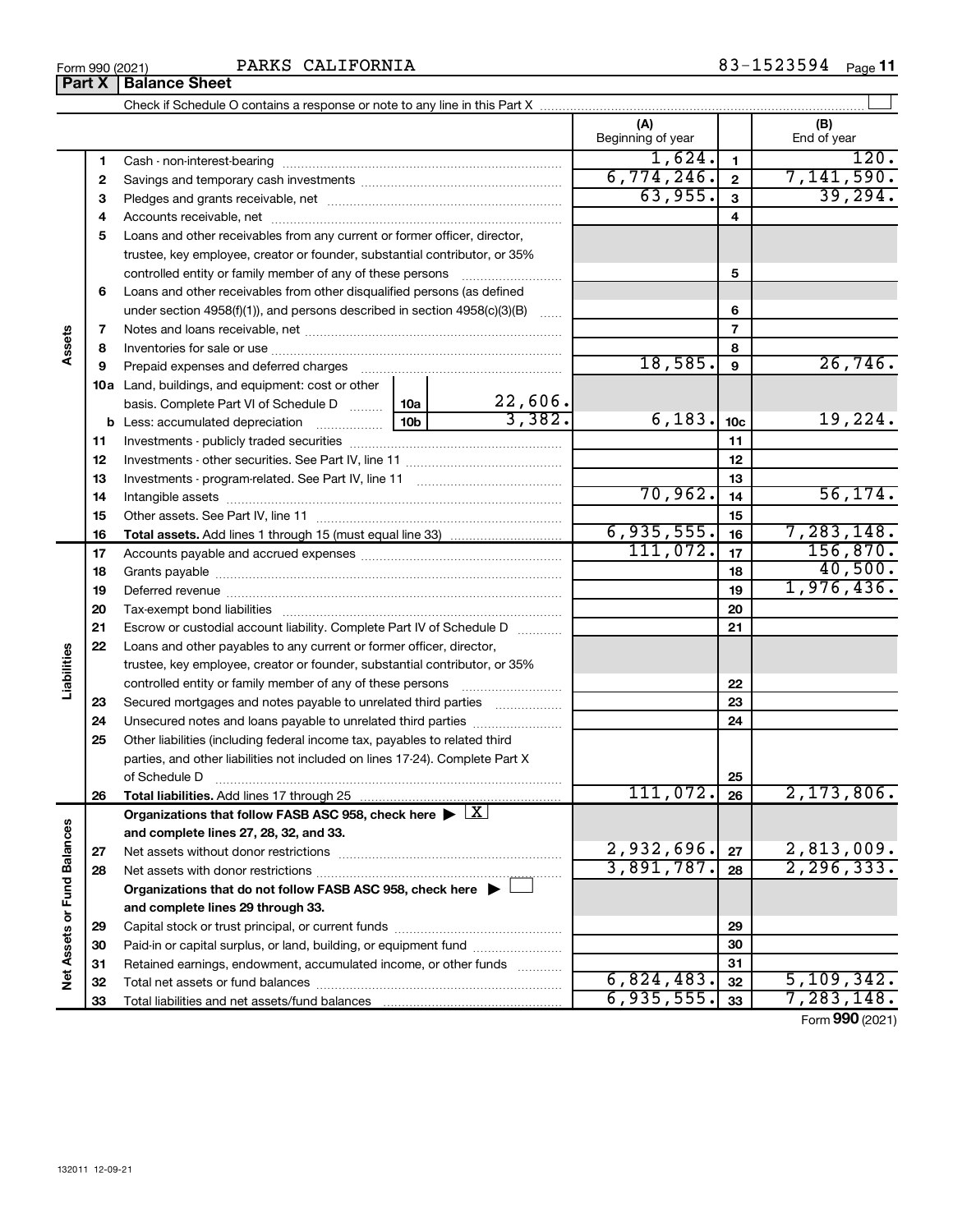| <b>Part XI</b><br><b>Reconciliation of Net Assets</b>                                                                                                                                                                                    | 1,499,602.<br>3, 214, 743. |        |                  |
|------------------------------------------------------------------------------------------------------------------------------------------------------------------------------------------------------------------------------------------|----------------------------|--------|------------------|
|                                                                                                                                                                                                                                          |                            |        |                  |
|                                                                                                                                                                                                                                          |                            |        |                  |
|                                                                                                                                                                                                                                          |                            |        |                  |
| $\mathbf{1}$<br>1                                                                                                                                                                                                                        |                            |        |                  |
| $\mathbf{2}$<br>2                                                                                                                                                                                                                        |                            |        |                  |
| 3<br>Revenue less expenses. Subtract line 2 from line 1<br>3                                                                                                                                                                             | $-1, 715, 141.$            |        |                  |
| $\overline{\mathbf{4}}$<br>4                                                                                                                                                                                                             | 6,824,483.                 |        |                  |
| 5<br>5                                                                                                                                                                                                                                   |                            |        |                  |
| 6<br>6                                                                                                                                                                                                                                   |                            |        |                  |
| $\overline{7}$<br>7                                                                                                                                                                                                                      |                            |        |                  |
| 8<br>8<br>Prior period adjustments material contents and content and content and content and content and content and content and content and content and content and content and content and content and content and content and content |                            |        |                  |
| $\mathbf{Q}$<br>Other changes in net assets or fund balances (explain on Schedule O)<br>9                                                                                                                                                |                            |        | $\overline{0}$ . |
| Net assets or fund balances at end of year. Combine lines 3 through 9 (must equal Part X, line 32,<br>10                                                                                                                                 |                            |        |                  |
| 10                                                                                                                                                                                                                                       | 5, 109, 342.               |        |                  |
| <b>Part XII Financial Statements and Reporting</b>                                                                                                                                                                                       |                            |        |                  |
|                                                                                                                                                                                                                                          |                            |        | x                |
|                                                                                                                                                                                                                                          |                            | Yes    | <b>No</b>        |
| $\lfloor \mathbf{X} \rfloor$ Accrual<br>Accounting method used to prepare the Form 990: [130] Cash<br>Other<br>1                                                                                                                         |                            |        |                  |
| If the organization changed its method of accounting from a prior year or checked "Other," explain on Schedule O.                                                                                                                        |                            |        |                  |
|                                                                                                                                                                                                                                          | 2a                         |        | x                |
| If "Yes," check a box below to indicate whether the financial statements for the year were compiled or reviewed on a                                                                                                                     |                            |        |                  |
| separate basis, consolidated basis, or both:                                                                                                                                                                                             |                            |        |                  |
| Both consolidated and separate basis<br>Separate basis<br>Consolidated basis                                                                                                                                                             |                            |        |                  |
|                                                                                                                                                                                                                                          | 2 <sub>b</sub>             | х      |                  |
| If "Yes," check a box below to indicate whether the financial statements for the year were audited on a separate basis,                                                                                                                  |                            |        |                  |
| consolidated basis, or both:                                                                                                                                                                                                             |                            |        |                  |
| $ \mathbf{X} $ Separate basis<br>Consolidated basis<br>Both consolidated and separate basis                                                                                                                                              |                            |        |                  |
| c If "Yes" to line 2a or 2b, does the organization have a committee that assumes responsibility for oversight of the audit,                                                                                                              |                            |        |                  |
|                                                                                                                                                                                                                                          | 2c                         | X      |                  |
| If the organization changed either its oversight process or selection process during the tax year, explain on Schedule O.                                                                                                                |                            |        |                  |
| 3a As a result of a federal award, was the organization required to undergo an audit or audits as set forth in the Single Audit                                                                                                          |                            |        |                  |
| Act and OMB Circular A-133?                                                                                                                                                                                                              | 3a                         |        | х                |
| b If "Yes," did the organization undergo the required audit or audits? If the organization did not undergo the required audit                                                                                                            |                            |        |                  |
|                                                                                                                                                                                                                                          | Зb                         | $\sim$ |                  |

Form (2021) **990**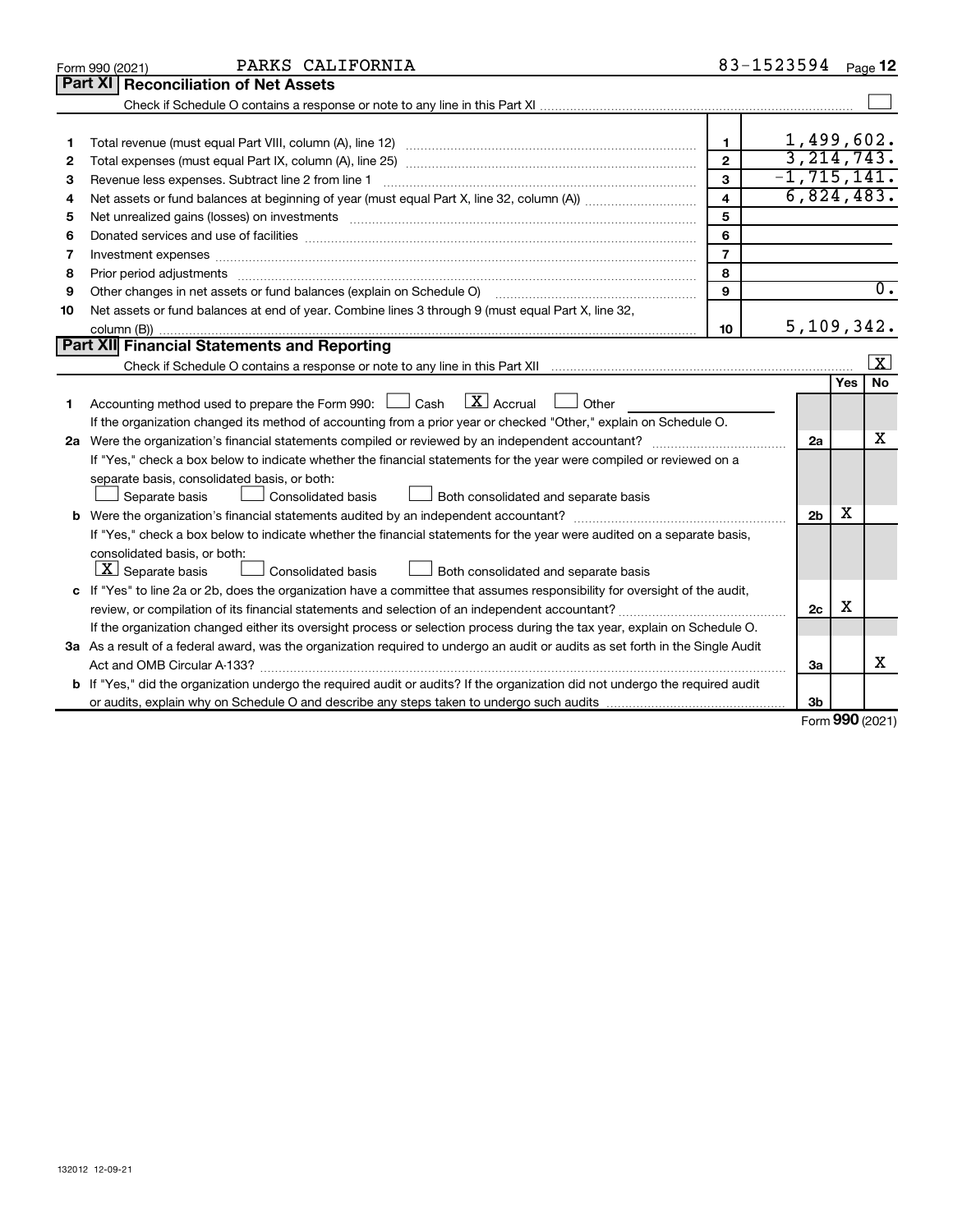| <b>SCHEDULE A</b> |
|-------------------|
|-------------------|

Department of the Treasury

# Form 990)<br>
Complete if the organization is a section 501(c)(3) organization or a section<br> **Public Charity Status and Public Support**

**4947(a)(1) nonexempt charitable trust. | Attach to Form 990 or Form 990-EZ.** 

| <b>P</b> Allach to Form you of Form you LE.                              |
|--------------------------------------------------------------------------|
| ▶ Go to www.irs.gov/Form990 for instructions and the latest information. |

| <b>Open to Public</b><br>Inspection |
|-------------------------------------|
|                                     |

OMB No. 1545-0047

Internal Revenue Service

| Name of the organization                                                                                                                                                         |                  |                                                       |                                    |    |                            | <b>Employer identification number</b> |
|----------------------------------------------------------------------------------------------------------------------------------------------------------------------------------|------------------|-------------------------------------------------------|------------------------------------|----|----------------------------|---------------------------------------|
|                                                                                                                                                                                  | PARKS CALIFORNIA |                                                       |                                    |    |                            | 83-1523594                            |
| Part I<br>Reason for Public Charity Status. (All organizations must complete this part.) See instructions.                                                                       |                  |                                                       |                                    |    |                            |                                       |
| The organization is not a private foundation because it is: (For lines 1 through 12, check only one box.)                                                                        |                  |                                                       |                                    |    |                            |                                       |
| 1.<br>A church, convention of churches, or association of churches described in section 170(b)(1)(A)(i).                                                                         |                  |                                                       |                                    |    |                            |                                       |
| 2<br>A school described in section 170(b)(1)(A)(ii). (Attach Schedule E (Form 990).)                                                                                             |                  |                                                       |                                    |    |                            |                                       |
| A hospital or a cooperative hospital service organization described in section 170(b)(1)(A)(iii).<br>з                                                                           |                  |                                                       |                                    |    |                            |                                       |
| A medical research organization operated in conjunction with a hospital described in section 170(b)(1)(A)(iii). Enter the hospital's name,<br>4                                  |                  |                                                       |                                    |    |                            |                                       |
| city, and state:                                                                                                                                                                 |                  |                                                       |                                    |    |                            |                                       |
| An organization operated for the benefit of a college or university owned or operated by a governmental unit described in<br>5.<br>section 170(b)(1)(A)(iv). (Complete Part II.) |                  |                                                       |                                    |    |                            |                                       |
| A federal, state, or local government or governmental unit described in section 170(b)(1)(A)(v).<br>6.                                                                           |                  |                                                       |                                    |    |                            |                                       |
| 7 $ X $ An organization that normally receives a substantial part of its support from a governmental unit or from the general public described in                                |                  |                                                       |                                    |    |                            |                                       |
| section 170(b)(1)(A)(vi). (Complete Part II.)                                                                                                                                    |                  |                                                       |                                    |    |                            |                                       |
| A community trust described in section 170(b)(1)(A)(vi). (Complete Part II.)<br>8                                                                                                |                  |                                                       |                                    |    |                            |                                       |
| An agricultural research organization described in section 170(b)(1)(A)(ix) operated in conjunction with a land-grant college<br>9                                               |                  |                                                       |                                    |    |                            |                                       |
| or university or a non-land-grant college of agriculture (see instructions). Enter the name, city, and state of the college or                                                   |                  |                                                       |                                    |    |                            |                                       |
| university:                                                                                                                                                                      |                  |                                                       |                                    |    |                            |                                       |
| 10<br>An organization that normally receives (1) more than 33 1/3% of its support from contributions, membership fees, and gross receipts from                                   |                  |                                                       |                                    |    |                            |                                       |
| activities related to its exempt functions, subject to certain exceptions; and (2) no more than 33 1/3% of its support from gross investment                                     |                  |                                                       |                                    |    |                            |                                       |
| income and unrelated business taxable income (less section 511 tax) from businesses acquired by the organization after June 30, 1975.                                            |                  |                                                       |                                    |    |                            |                                       |
| See section 509(a)(2). (Complete Part III.)                                                                                                                                      |                  |                                                       |                                    |    |                            |                                       |
| 11<br>An organization organized and operated exclusively to test for public safety. See section 509(a)(4).                                                                       |                  |                                                       |                                    |    |                            |                                       |
| 12<br>An organization organized and operated exclusively for the benefit of, to perform the functions of, or to carry out the purposes of one or                                 |                  |                                                       |                                    |    |                            |                                       |
| more publicly supported organizations described in section 509(a)(1) or section 509(a)(2). See section 509(a)(3). Check the box on                                               |                  |                                                       |                                    |    |                            |                                       |
| lines 12a through 12d that describes the type of supporting organization and complete lines 12e, 12f, and 12g.                                                                   |                  |                                                       |                                    |    |                            |                                       |
| Type I. A supporting organization operated, supervised, or controlled by its supported organization(s), typically by giving<br>а                                                 |                  |                                                       |                                    |    |                            |                                       |
| the supported organization(s) the power to regularly appoint or elect a majority of the directors or trustees of the supporting                                                  |                  |                                                       |                                    |    |                            |                                       |
| organization. You must complete Part IV, Sections A and B.                                                                                                                       |                  |                                                       |                                    |    |                            |                                       |
| Type II. A supporting organization supervised or controlled in connection with its supported organization(s), by having<br>b                                                     |                  |                                                       |                                    |    |                            |                                       |
| control or management of the supporting organization vested in the same persons that control or manage the supported                                                             |                  |                                                       |                                    |    |                            |                                       |
| organization(s). You must complete Part IV, Sections A and C.                                                                                                                    |                  |                                                       |                                    |    |                            |                                       |
| Type III functionally integrated. A supporting organization operated in connection with, and functionally integrated with,<br>с                                                  |                  |                                                       |                                    |    |                            |                                       |
| its supported organization(s) (see instructions). You must complete Part IV, Sections A, D, and E.                                                                               |                  |                                                       |                                    |    |                            |                                       |
| Type III non-functionally integrated. A supporting organization operated in connection with its supported organization(s)<br>d                                                   |                  |                                                       |                                    |    |                            |                                       |
| that is not functionally integrated. The organization generally must satisfy a distribution requirement and an attentiveness                                                     |                  |                                                       |                                    |    |                            |                                       |
| requirement (see instructions). You must complete Part IV, Sections A and D, and Part V.                                                                                         |                  |                                                       |                                    |    |                            |                                       |
| Check this box if the organization received a written determination from the IRS that it is a Type I, Type II, Type III                                                          |                  |                                                       |                                    |    |                            |                                       |
| functionally integrated, or Type III non-functionally integrated supporting organization.                                                                                        |                  |                                                       |                                    |    |                            |                                       |
| f Enter the number of supported organizations                                                                                                                                    |                  |                                                       |                                    |    |                            |                                       |
| g Provide the following information about the supported organization(s).                                                                                                         |                  |                                                       |                                    |    |                            |                                       |
| (i) Name of supported                                                                                                                                                            | (ii) EIN         | (iii) Type of organization                            | (iv) Is the organization listed    |    | (v) Amount of monetary     | (vi) Amount of other                  |
| organization                                                                                                                                                                     |                  | (described on lines 1-10<br>above (see instructions)) | in your governing document?<br>Yes | No | support (see instructions) | support (see instructions)            |
|                                                                                                                                                                                  |                  |                                                       |                                    |    |                            |                                       |
|                                                                                                                                                                                  |                  |                                                       |                                    |    |                            |                                       |
|                                                                                                                                                                                  |                  |                                                       |                                    |    |                            |                                       |
|                                                                                                                                                                                  |                  |                                                       |                                    |    |                            |                                       |
|                                                                                                                                                                                  |                  |                                                       |                                    |    |                            |                                       |
|                                                                                                                                                                                  |                  |                                                       |                                    |    |                            |                                       |
|                                                                                                                                                                                  |                  |                                                       |                                    |    |                            |                                       |
|                                                                                                                                                                                  |                  |                                                       |                                    |    |                            |                                       |
|                                                                                                                                                                                  |                  |                                                       |                                    |    |                            |                                       |
| <b>Total</b>                                                                                                                                                                     |                  |                                                       |                                    |    |                            |                                       |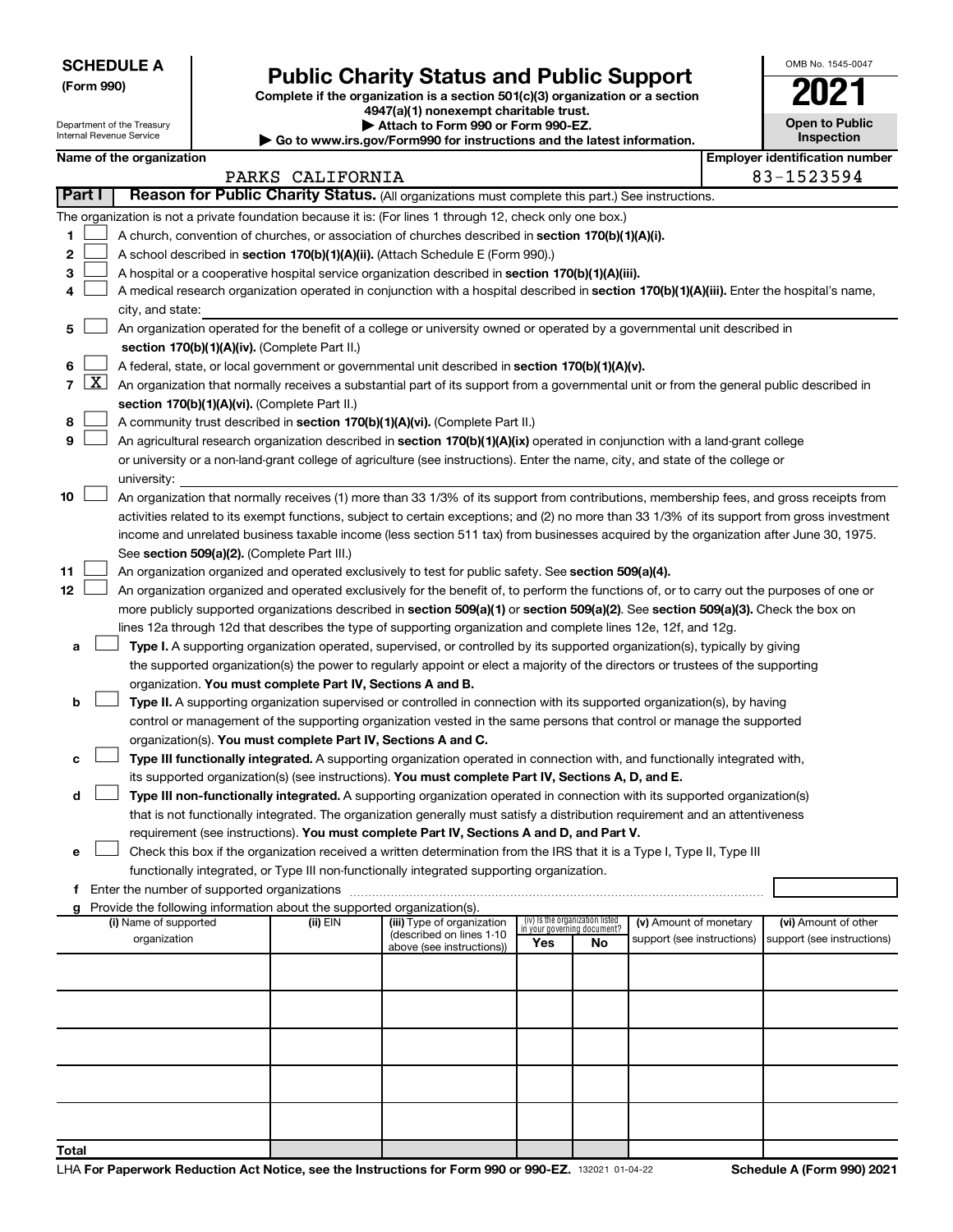Schedule A (Form 990) 2021 **PARKS CALIFORNIA**  $83-1523594$   $_{\text{Page}}$ 

**Part II Support Schedule for Organizations Described in Sections 170(b)(1)(A)(iv) and 170(b)(1)(A)(vi)**

(Complete only if you checked the box on line 5, 7, or 8 of Part I or if the organization failed to qualify under Part III. If the organization fails to qualify under the tests listed below, please complete Part III.)

| <b>Section A. Public Support</b>                                                                                                                                                                                                                 |          |          |            |            |            |                                          |
|--------------------------------------------------------------------------------------------------------------------------------------------------------------------------------------------------------------------------------------------------|----------|----------|------------|------------|------------|------------------------------------------|
| Calendar year (or fiscal year beginning in)                                                                                                                                                                                                      | (a) 2017 | (b) 2018 | $(c)$ 2019 | $(d)$ 2020 | (e) 2021   | (f) Total                                |
| 1 Gifts, grants, contributions, and                                                                                                                                                                                                              |          |          |            |            |            |                                          |
| membership fees received. (Do not                                                                                                                                                                                                                |          |          |            |            |            |                                          |
| include any "unusual grants.")                                                                                                                                                                                                                   |          |          |            | 8,968,938. | 1,378,564. | 10, 347, 502.                            |
| 2 Tax revenues levied for the organ-                                                                                                                                                                                                             |          |          |            |            |            |                                          |
| ization's benefit and either paid to                                                                                                                                                                                                             |          |          |            |            |            |                                          |
| or expended on its behalf                                                                                                                                                                                                                        |          |          |            |            |            |                                          |
| 3 The value of services or facilities                                                                                                                                                                                                            |          |          |            |            |            |                                          |
| furnished by a governmental unit to                                                                                                                                                                                                              |          |          |            |            |            |                                          |
| the organization without charge                                                                                                                                                                                                                  |          |          |            |            |            |                                          |
| 4 Total. Add lines 1 through 3                                                                                                                                                                                                                   |          |          |            | 8,968,938  | 1,378,564. | 10, 347, 502.                            |
| 5 The portion of total contributions                                                                                                                                                                                                             |          |          |            |            |            |                                          |
| by each person (other than a                                                                                                                                                                                                                     |          |          |            |            |            |                                          |
| governmental unit or publicly                                                                                                                                                                                                                    |          |          |            |            |            |                                          |
| supported organization) included                                                                                                                                                                                                                 |          |          |            |            |            |                                          |
| on line 1 that exceeds 2% of the                                                                                                                                                                                                                 |          |          |            |            |            |                                          |
| amount shown on line 11,                                                                                                                                                                                                                         |          |          |            |            |            |                                          |
| column (f)                                                                                                                                                                                                                                       |          |          |            |            |            | 4,863,706.                               |
| 6 Public support. Subtract line 5 from line 4.                                                                                                                                                                                                   |          |          |            |            |            | 5,483,796.                               |
| <b>Section B. Total Support</b>                                                                                                                                                                                                                  |          |          |            |            |            |                                          |
| Calendar year (or fiscal year beginning in)                                                                                                                                                                                                      | (a) 2017 | (b) 2018 | $(c)$ 2019 | $(d)$ 2020 | (e) 2021   | (f) Total                                |
| 7 Amounts from line 4                                                                                                                                                                                                                            |          |          |            | 8,968,938  | 1,378,564  | 10, 347, 502.                            |
| 8 Gross income from interest,                                                                                                                                                                                                                    |          |          |            |            |            |                                          |
| dividends, payments received on                                                                                                                                                                                                                  |          |          |            |            |            |                                          |
| securities loans, rents, royalties,                                                                                                                                                                                                              |          |          |            |            |            |                                          |
| and income from similar sources                                                                                                                                                                                                                  |          |          |            | 5,120.     | 2,292.     | 7,412.                                   |
| 9 Net income from unrelated business                                                                                                                                                                                                             |          |          |            |            |            |                                          |
| activities, whether or not the                                                                                                                                                                                                                   |          |          |            |            |            |                                          |
| business is regularly carried on                                                                                                                                                                                                                 |          |          |            |            |            |                                          |
| 10 Other income. Do not include gain                                                                                                                                                                                                             |          |          |            |            |            |                                          |
|                                                                                                                                                                                                                                                  |          |          |            |            |            |                                          |
| or loss from the sale of capital<br>assets (Explain in Part VI.)                                                                                                                                                                                 |          |          |            |            |            |                                          |
| 11 Total support. Add lines 7 through 10                                                                                                                                                                                                         |          |          |            |            |            | 10, 354, 914.                            |
| <b>12</b> Gross receipts from related activities, etc. (see instructions)                                                                                                                                                                        |          |          |            |            | 12         | 118,746.                                 |
| 13 First 5 years. If the Form 990 is for the organization's first, second, third, fourth, or fifth tax year as a section 501(c)(3)                                                                                                               |          |          |            |            |            |                                          |
| organization, check this box and stop here <b>conservation and conservation</b> construction of the conservation of the conservation of the conservation of the conservation of the conservation of the conservation of the conserv              |          |          |            |            |            | $\blacktriangleright$ $\boxed{\text{X}}$ |
| <b>Section C. Computation of Public Support Percentage</b>                                                                                                                                                                                       |          |          |            |            |            |                                          |
|                                                                                                                                                                                                                                                  |          |          |            |            | 14         | %                                        |
|                                                                                                                                                                                                                                                  |          |          |            |            | 15         | %                                        |
| 16a 33 1/3% support test - 2021. If the organization did not check the box on line 13, and line 14 is 33 1/3% or more, check this box and                                                                                                        |          |          |            |            |            |                                          |
| stop here. The organization qualifies as a publicly supported organization manufactured content and the support of the state of the state of the state of the state of the state of the state of the state of the state of the                   |          |          |            |            |            |                                          |
| b 33 1/3% support test - 2020. If the organization did not check a box on line 13 or 16a, and line 15 is 33 1/3% or more, check this box                                                                                                         |          |          |            |            |            |                                          |
| and stop here. The organization qualifies as a publicly supported organization                                                                                                                                                                   |          |          |            |            |            |                                          |
| 17a 10% -facts-and-circumstances test - 2021. If the organization did not check a box on line 13, 16a, or 16b, and line 14 is 10% or more,                                                                                                       |          |          |            |            |            |                                          |
|                                                                                                                                                                                                                                                  |          |          |            |            |            |                                          |
| and if the organization meets the facts-and-circumstances test, check this box and stop here. Explain in Part VI how the organization<br>meets the facts-and-circumstances test. The organization qualifies as a publicly supported organization |          |          |            |            |            |                                          |
| b 10% -facts-and-circumstances test - 2020. If the organization did not check a box on line 13, 16a, 16b, or 17a, and line 15 is 10% or                                                                                                          |          |          |            |            |            |                                          |
|                                                                                                                                                                                                                                                  |          |          |            |            |            |                                          |
| more, and if the organization meets the facts-and-circumstances test, check this box and stop here. Explain in Part VI how the                                                                                                                   |          |          |            |            |            |                                          |
| organization meets the facts-and-circumstances test. The organization qualifies as a publicly supported organization                                                                                                                             |          |          |            |            |            |                                          |
| 18 Private foundation. If the organization did not check a box on line 13, 16a, 16b, 17a, or 17b, check this box and see instructions                                                                                                            |          |          |            |            |            |                                          |

**Schedule A (Form 990) 2021**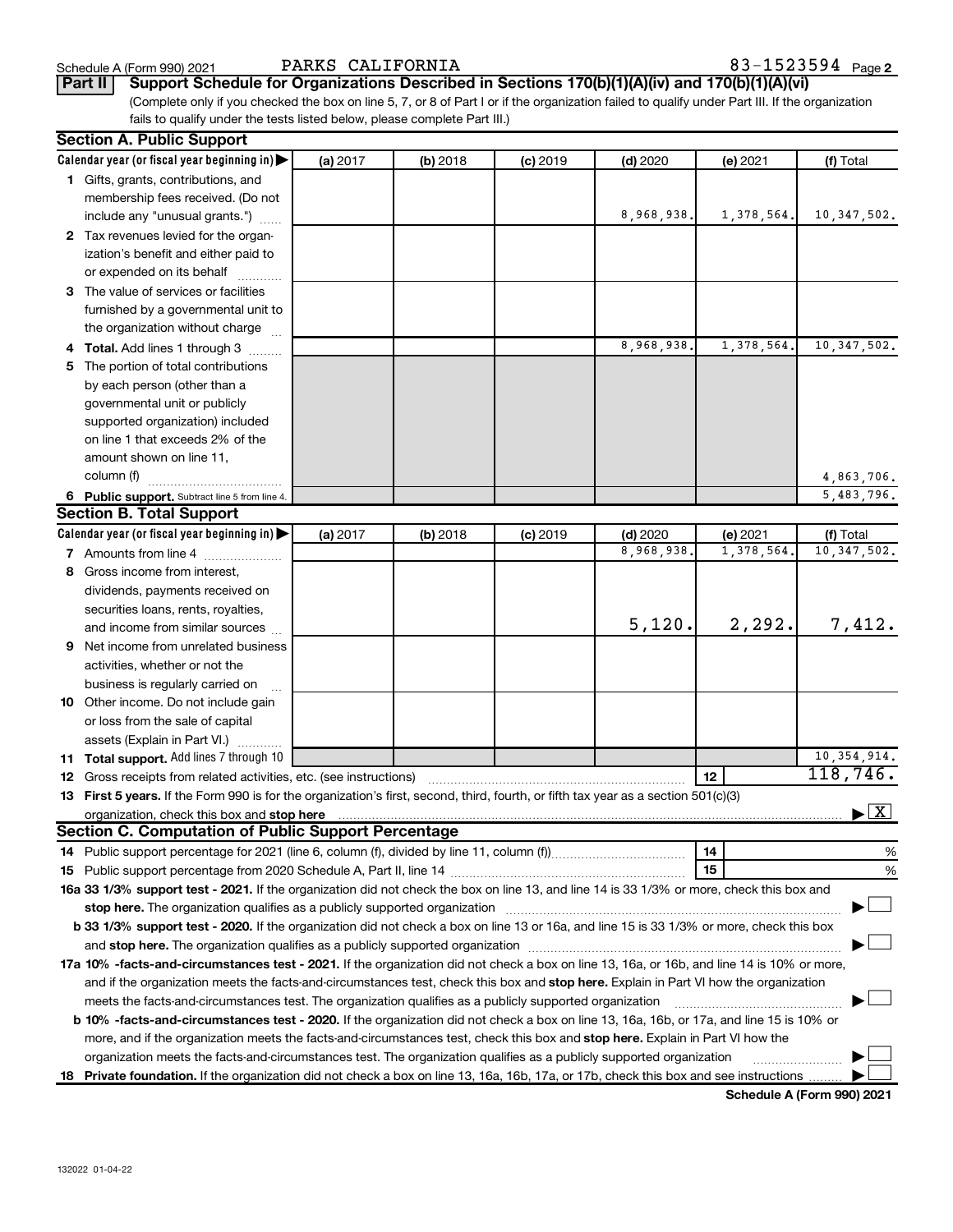**Schedule A (Form 990) 2021** PARKS CALIFORNIA<br>**Part III** | Support Schedule for Organizations Described in Section 509(a)(2)

(Complete only if you checked the box on line 10 of Part I or if the organization failed to qualify under Part II. If the organization fails to qualify under the tests listed below, please complete Part II.)

| <b>Section A. Public Support</b>                                                                                                                                                                                                     |          |            |            |            |          |           |
|--------------------------------------------------------------------------------------------------------------------------------------------------------------------------------------------------------------------------------------|----------|------------|------------|------------|----------|-----------|
| Calendar year (or fiscal year beginning in)                                                                                                                                                                                          | (a) 2017 | (b) 2018   | $(c)$ 2019 | $(d)$ 2020 | (e) 2021 | (f) Total |
| 1 Gifts, grants, contributions, and                                                                                                                                                                                                  |          |            |            |            |          |           |
| membership fees received. (Do not                                                                                                                                                                                                    |          |            |            |            |          |           |
| include any "unusual grants.")                                                                                                                                                                                                       |          |            |            |            |          |           |
| <b>2</b> Gross receipts from admissions,                                                                                                                                                                                             |          |            |            |            |          |           |
| merchandise sold or services per-                                                                                                                                                                                                    |          |            |            |            |          |           |
| formed, or facilities furnished in                                                                                                                                                                                                   |          |            |            |            |          |           |
| any activity that is related to the<br>organization's tax-exempt purpose                                                                                                                                                             |          |            |            |            |          |           |
| 3 Gross receipts from activities that                                                                                                                                                                                                |          |            |            |            |          |           |
| are not an unrelated trade or bus-                                                                                                                                                                                                   |          |            |            |            |          |           |
| iness under section 513                                                                                                                                                                                                              |          |            |            |            |          |           |
| 4 Tax revenues levied for the organ-                                                                                                                                                                                                 |          |            |            |            |          |           |
| ization's benefit and either paid to                                                                                                                                                                                                 |          |            |            |            |          |           |
| or expended on its behalf                                                                                                                                                                                                            |          |            |            |            |          |           |
|                                                                                                                                                                                                                                      |          |            |            |            |          |           |
| 5 The value of services or facilities                                                                                                                                                                                                |          |            |            |            |          |           |
| furnished by a governmental unit to                                                                                                                                                                                                  |          |            |            |            |          |           |
| the organization without charge                                                                                                                                                                                                      |          |            |            |            |          |           |
| 6 Total. Add lines 1 through 5                                                                                                                                                                                                       |          |            |            |            |          |           |
| 7a Amounts included on lines 1, 2, and                                                                                                                                                                                               |          |            |            |            |          |           |
| 3 received from disqualified persons                                                                                                                                                                                                 |          |            |            |            |          |           |
| <b>b</b> Amounts included on lines 2 and 3 received<br>from other than disqualified persons that                                                                                                                                     |          |            |            |            |          |           |
| exceed the greater of \$5,000 or 1% of the                                                                                                                                                                                           |          |            |            |            |          |           |
| amount on line 13 for the year                                                                                                                                                                                                       |          |            |            |            |          |           |
| c Add lines 7a and 7b                                                                                                                                                                                                                |          |            |            |            |          |           |
| 8 Public support. (Subtract line 7c from line 6.)                                                                                                                                                                                    |          |            |            |            |          |           |
| <b>Section B. Total Support</b>                                                                                                                                                                                                      |          |            |            |            |          |           |
| Calendar year (or fiscal year beginning in)                                                                                                                                                                                          | (a) 2017 | $(b)$ 2018 | $(c)$ 2019 | $(d)$ 2020 | (e) 2021 | (f) Total |
| 9 Amounts from line 6                                                                                                                                                                                                                |          |            |            |            |          |           |
| <b>10a</b> Gross income from interest,<br>dividends, payments received on                                                                                                                                                            |          |            |            |            |          |           |
| securities loans, rents, royalties,                                                                                                                                                                                                  |          |            |            |            |          |           |
| and income from similar sources                                                                                                                                                                                                      |          |            |            |            |          |           |
| <b>b</b> Unrelated business taxable income                                                                                                                                                                                           |          |            |            |            |          |           |
| (less section 511 taxes) from businesses                                                                                                                                                                                             |          |            |            |            |          |           |
| acquired after June 30, 1975                                                                                                                                                                                                         |          |            |            |            |          |           |
| c Add lines 10a and 10b                                                                                                                                                                                                              |          |            |            |            |          |           |
| <b>11</b> Net income from unrelated business                                                                                                                                                                                         |          |            |            |            |          |           |
| activities not included on line 10b.<br>whether or not the business is                                                                                                                                                               |          |            |            |            |          |           |
| regularly carried on                                                                                                                                                                                                                 |          |            |            |            |          |           |
| 12 Other income. Do not include gain                                                                                                                                                                                                 |          |            |            |            |          |           |
| or loss from the sale of capital                                                                                                                                                                                                     |          |            |            |            |          |           |
| assets (Explain in Part VI.)<br><b>13</b> Total support. (Add lines 9, 10c, 11, and 12.)                                                                                                                                             |          |            |            |            |          |           |
| 14 First 5 years. If the Form 990 is for the organization's first, second, third, fourth, or fifth tax year as a section 501(c)(3) organization,                                                                                     |          |            |            |            |          |           |
| check this box and stop here <b>contained and according to the set of the set of the set of the set of the set of the set of the set of the set of the set of the set of the set of the set of the set of the set of the set of </b> |          |            |            |            |          |           |
| Section C. Computation of Public Support Percentage                                                                                                                                                                                  |          |            |            |            |          |           |
|                                                                                                                                                                                                                                      |          |            |            |            | 15       | ℅         |
| 16 Public support percentage from 2020 Schedule A, Part III, line 15                                                                                                                                                                 |          |            |            |            | 16       | %         |
| Section D. Computation of Investment Income Percentage                                                                                                                                                                               |          |            |            |            |          |           |
|                                                                                                                                                                                                                                      |          |            |            |            | 17       | %         |
| 18 Investment income percentage from 2020 Schedule A, Part III, line 17                                                                                                                                                              |          |            |            |            | 18       | %         |
| 19a 33 1/3% support tests - 2021. If the organization did not check the box on line 14, and line 15 is more than 33 1/3%, and line 17 is not                                                                                         |          |            |            |            |          |           |
| more than 33 1/3%, check this box and stop here. The organization qualifies as a publicly supported organization                                                                                                                     |          |            |            |            |          |           |
| b 33 1/3% support tests - 2020. If the organization did not check a box on line 14 or line 19a, and line 16 is more than 33 1/3%, and                                                                                                |          |            |            |            |          |           |
| line 18 is not more than 33 1/3%, check this box and stop here. The organization qualifies as a publicly supported organization                                                                                                      |          |            |            |            |          |           |
|                                                                                                                                                                                                                                      |          |            |            |            |          |           |
|                                                                                                                                                                                                                                      |          |            |            |            |          |           |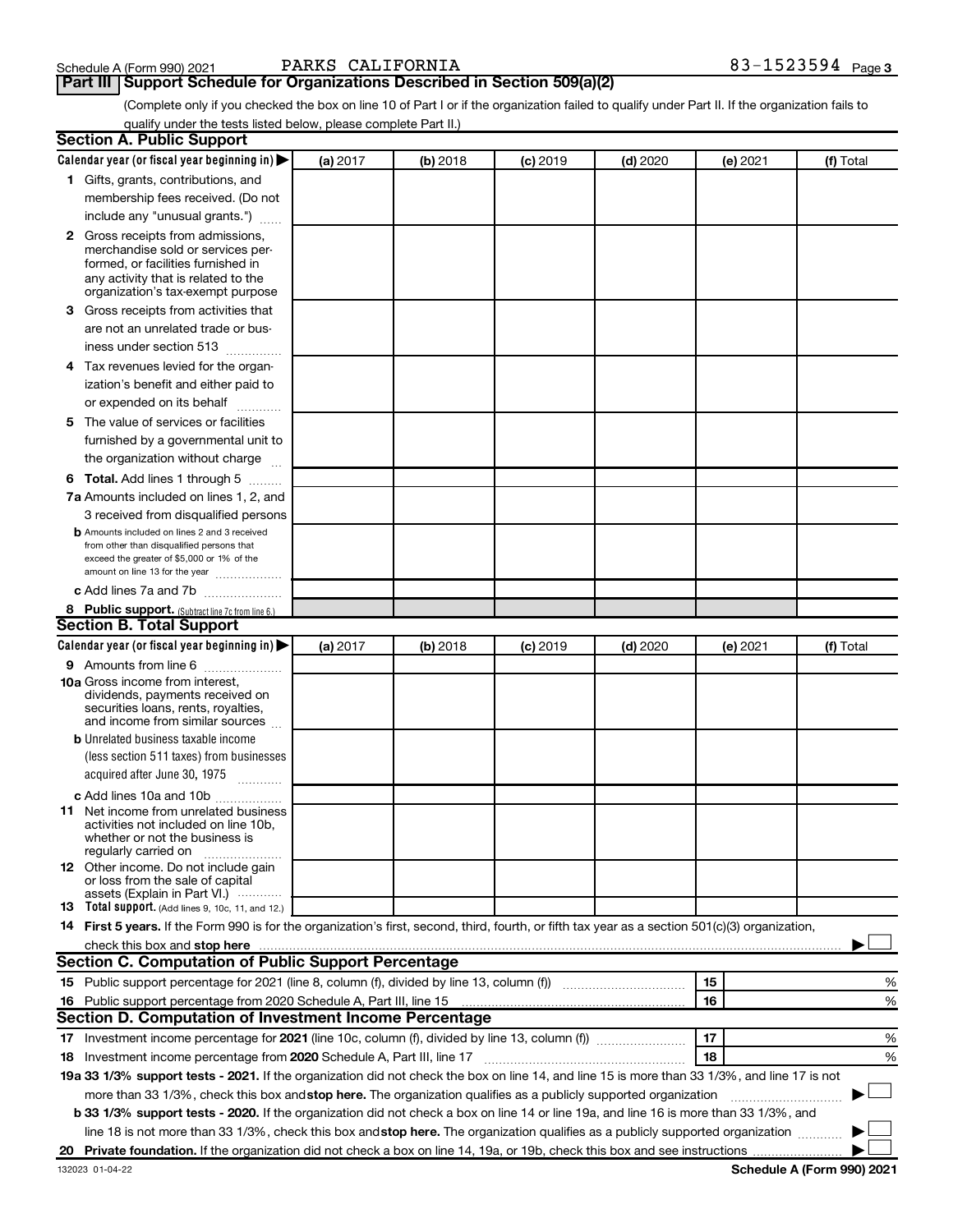## PARKS CALIFORNIA

## **Part IV** | Supporting Organizations

(Complete only if you checked a box in line 12 on Part I. If you checked box 12a, Part I, complete Sections A and B. If you checked box 12b, Part I, complete Sections A and C. If you checked box 12c, Part I, complete Sections A, D, and E. If you checked box 12d, Part I, complete Sections A and D, and complete Part V.)

## **Section A. All Supporting Organizations**

- **1** Are all of the organization's supported organizations listed by name in the organization's governing documents? If "No," describe in Part VI how the supported organizations are designated. If designated by *class or purpose, describe the designation. If historic and continuing relationship, explain.*
- **2** Did the organization have any supported organization that does not have an IRS determination of status under section 509(a)(1) or (2)? If "Yes," explain in Part **VI** how the organization determined that the supported *organization was described in section 509(a)(1) or (2).*
- **3a** Did the organization have a supported organization described in section 501(c)(4), (5), or (6)? If "Yes," answer *lines 3b and 3c below.*
- **b** Did the organization confirm that each supported organization qualified under section 501(c)(4), (5), or (6) and satisfied the public support tests under section 509(a)(2)? If "Yes," describe in Part VI when and how the *organization made the determination.*
- **c** Did the organization ensure that all support to such organizations was used exclusively for section 170(c)(2)(B) purposes? If "Yes," explain in Part VI what controls the organization put in place to ensure such use.
- **4 a** *If* Was any supported organization not organized in the United States ("foreign supported organization")? *"Yes," and if you checked box 12a or 12b in Part I, answer lines 4b and 4c below.*
- **b** Did the organization have ultimate control and discretion in deciding whether to make grants to the foreign supported organization? If "Yes," describe in Part VI how the organization had such control and discretion *despite being controlled or supervised by or in connection with its supported organizations.*
- **c** Did the organization support any foreign supported organization that does not have an IRS determination under sections 501(c)(3) and 509(a)(1) or (2)? If "Yes," explain in Part VI what controls the organization used *to ensure that all support to the foreign supported organization was used exclusively for section 170(c)(2)(B) purposes.*
- **5a** Did the organization add, substitute, or remove any supported organizations during the tax year? If "Yes," answer lines 5b and 5c below (if applicable). Also, provide detail in **Part VI,** including (i) the names and EIN *numbers of the supported organizations added, substituted, or removed; (ii) the reasons for each such action; (iii) the authority under the organization's organizing document authorizing such action; and (iv) how the action was accomplished (such as by amendment to the organizing document).*
- **b Type I or Type II only.** Was any added or substituted supported organization part of a class already designated in the organization's organizing document?
- **c Substitutions only.**  Was the substitution the result of an event beyond the organization's control?
- **6** Did the organization provide support (whether in the form of grants or the provision of services or facilities) to **Part VI.** support or benefit one or more of the filing organization's supported organizations? If "Yes," provide detail in anyone other than (i) its supported organizations, (ii) individuals that are part of the charitable class benefited by one or more of its supported organizations, or (iii) other supporting organizations that also
- **7** Did the organization provide a grant, loan, compensation, or other similar payment to a substantial contributor regard to a substantial contributor? If "Yes," complete Part I of Schedule L (Form 990). (as defined in section 4958(c)(3)(C)), a family member of a substantial contributor, or a 35% controlled entity with
- **8** Did the organization make a loan to a disqualified person (as defined in section 4958) not described on line 7? *If "Yes," complete Part I of Schedule L (Form 990).*
- **9 a** Was the organization controlled directly or indirectly at any time during the tax year by one or more in section 509(a)(1) or (2))? If "Yes," provide detail in **Part VI.** disqualified persons, as defined in section 4946 (other than foundation managers and organizations described
- **b** Did one or more disqualified persons (as defined on line 9a) hold a controlling interest in any entity in which the supporting organization had an interest? If "Yes," provide detail in Part VI.
- **c** Did a disqualified person (as defined on line 9a) have an ownership interest in, or derive any personal benefit from, assets in which the supporting organization also had an interest? If "Yes," provide detail in Part VI.
- **10 a** Was the organization subject to the excess business holdings rules of section 4943 because of section supporting organizations)? If "Yes," answer line 10b below. 4943(f) (regarding certain Type II supporting organizations, and all Type III non-functionally integrated
	- **b** Did the organization have any excess business holdings in the tax year? (Use Schedule C, Form 4720, to *determine whether the organization had excess business holdings.)*

|                 | Yes | <u>No</u> |
|-----------------|-----|-----------|
|                 |     |           |
| 1               |     |           |
|                 |     |           |
| $\overline{2}$  |     |           |
|                 |     |           |
| 3a              |     |           |
|                 |     |           |
| 3b              |     |           |
|                 |     |           |
| 3 <sub>c</sub>  |     |           |
| 4a              |     |           |
|                 |     |           |
| 4b              |     |           |
|                 |     |           |
| 4c              |     |           |
|                 |     |           |
| 5a              |     |           |
|                 |     |           |
| 5b              |     |           |
| 5c              |     |           |
| 6               |     |           |
|                 |     |           |
| 7               |     |           |
|                 |     |           |
| 8               |     |           |
|                 |     |           |
| 9а              |     |           |
|                 |     |           |
| 9b              |     |           |
| 9с              |     |           |
|                 |     |           |
| 10a             |     |           |
| 10 <sub>b</sub> |     |           |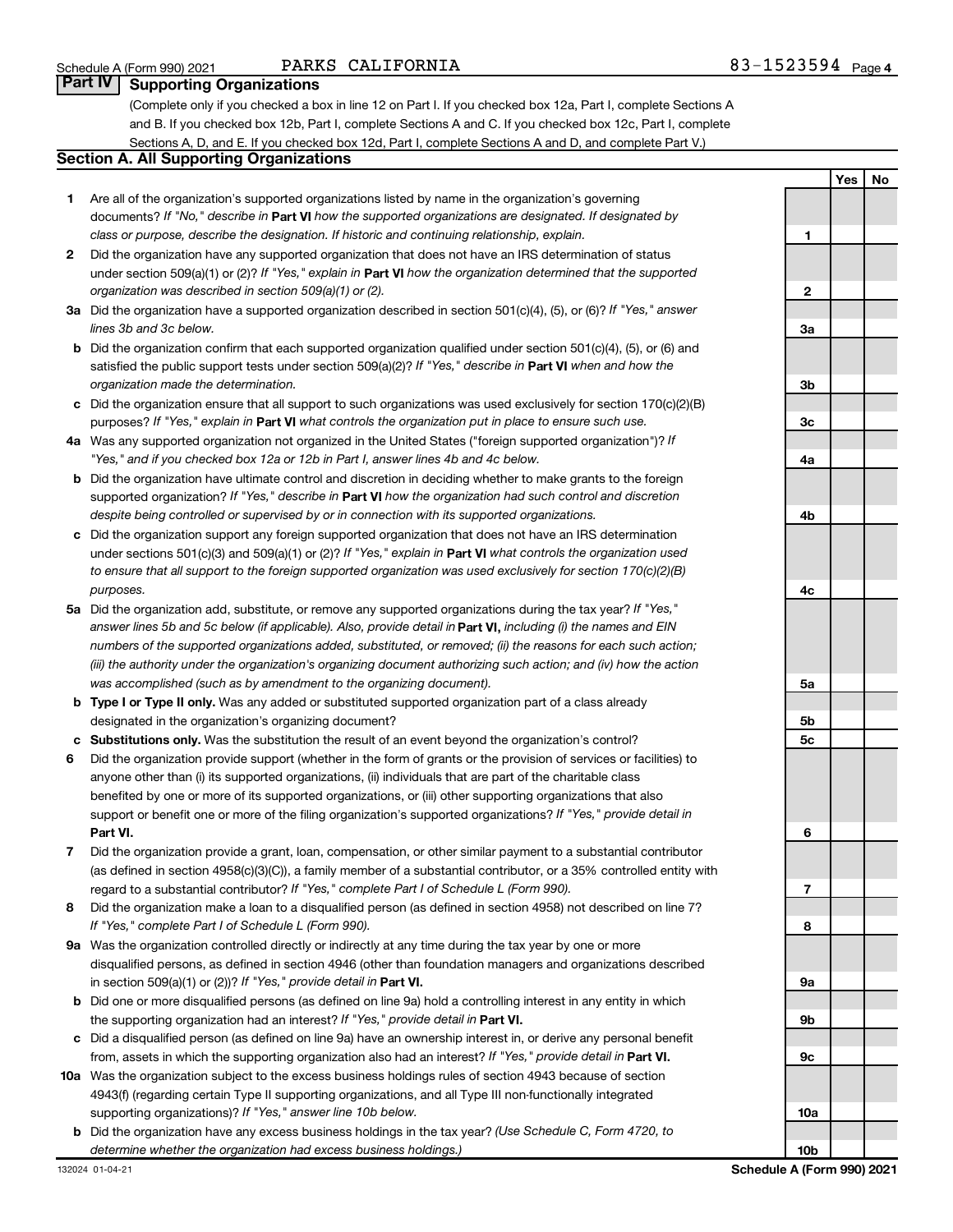| Schedule A (Form 990) 2021 | CALIFORNIA<br>PARKS                         | 1523594<br>Page 5<br><u> - </u> |
|----------------------------|---------------------------------------------|---------------------------------|
| <b>Part IV</b>             | <b>Supporting Organizations (continued)</b> |                                 |

|    | oupporting organizations <sub>(CONTINUEG)</sub>                                                                                                                                                                                                                                                                                                                                        |                 |     |    |
|----|----------------------------------------------------------------------------------------------------------------------------------------------------------------------------------------------------------------------------------------------------------------------------------------------------------------------------------------------------------------------------------------|-----------------|-----|----|
|    |                                                                                                                                                                                                                                                                                                                                                                                        |                 | Yes | No |
| 11 | Has the organization accepted a gift or contribution from any of the following persons?                                                                                                                                                                                                                                                                                                |                 |     |    |
|    | a A person who directly or indirectly controls, either alone or together with persons described on lines 11b and                                                                                                                                                                                                                                                                       |                 |     |    |
|    | 11c below, the governing body of a supported organization?                                                                                                                                                                                                                                                                                                                             | 11a             |     |    |
|    | <b>b</b> A family member of a person described on line 11a above?                                                                                                                                                                                                                                                                                                                      | 11 <sub>b</sub> |     |    |
|    | c A 35% controlled entity of a person described on line 11a or 11b above? If "Yes" to line 11a, 11b, or 11c, provide                                                                                                                                                                                                                                                                   |                 |     |    |
|    | detail in Part VI.<br><b>Section B. Type I Supporting Organizations</b>                                                                                                                                                                                                                                                                                                                | 11c             |     |    |
|    |                                                                                                                                                                                                                                                                                                                                                                                        |                 |     |    |
| 1  | Did the governing body, members of the governing body, officers acting in their official capacity, or membership of one or<br>more supported organizations have the power to regularly appoint or elect at least a majority of the organization's officers,<br>directors, or trustees at all times during the tax year? If "No," describe in Part VI how the supported organization(s) |                 | Yes | No |
|    | effectively operated, supervised, or controlled the organization's activities. If the organization had more than one supported<br>organization, describe how the powers to appoint and/or remove officers, directors, or trustees were allocated among the<br>supported organizations and what conditions or restrictions, if any, applied to such powers during the tax year.         | 1               |     |    |
| 2  | Did the organization operate for the benefit of any supported organization other than the supported                                                                                                                                                                                                                                                                                    |                 |     |    |
|    | organization(s) that operated, supervised, or controlled the supporting organization? If "Yes," explain in                                                                                                                                                                                                                                                                             |                 |     |    |
|    | Part VI how providing such benefit carried out the purposes of the supported organization(s) that operated,                                                                                                                                                                                                                                                                            |                 |     |    |
|    | supervised, or controlled the supporting organization.                                                                                                                                                                                                                                                                                                                                 | 2               |     |    |
|    | <b>Section C. Type II Supporting Organizations</b>                                                                                                                                                                                                                                                                                                                                     |                 |     |    |
|    |                                                                                                                                                                                                                                                                                                                                                                                        |                 | Yes | No |
| 1  | Were a majority of the organization's directors or trustees during the tax year also a majority of the directors                                                                                                                                                                                                                                                                       |                 |     |    |
|    | or trustees of each of the organization's supported organization(s)? If "No," describe in Part VI how control                                                                                                                                                                                                                                                                          |                 |     |    |
|    | or management of the supporting organization was vested in the same persons that controlled or managed                                                                                                                                                                                                                                                                                 |                 |     |    |
|    | the supported organization(s).                                                                                                                                                                                                                                                                                                                                                         | 1               |     |    |
|    | <b>Section D. All Type III Supporting Organizations</b>                                                                                                                                                                                                                                                                                                                                |                 |     |    |
|    |                                                                                                                                                                                                                                                                                                                                                                                        |                 | Yes | No |
| 1  | Did the organization provide to each of its supported organizations, by the last day of the fifth month of the                                                                                                                                                                                                                                                                         |                 |     |    |
|    | organization's tax year, (i) a written notice describing the type and amount of support provided during the prior tax                                                                                                                                                                                                                                                                  |                 |     |    |
|    | year, (ii) a copy of the Form 990 that was most recently filed as of the date of notification, and (iii) copies of the                                                                                                                                                                                                                                                                 |                 |     |    |
|    | organization's governing documents in effect on the date of notification, to the extent not previously provided?                                                                                                                                                                                                                                                                       | 1               |     |    |
| 2  | Were any of the organization's officers, directors, or trustees either (i) appointed or elected by the supported                                                                                                                                                                                                                                                                       |                 |     |    |
|    | organization(s) or (ii) serving on the governing body of a supported organization? If "No," explain in Part VI how                                                                                                                                                                                                                                                                     |                 |     |    |
|    | the organization maintained a close and continuous working relationship with the supported organization(s).                                                                                                                                                                                                                                                                            | 2               |     |    |
| 3  | By reason of the relationship described on line 2, above, did the organization's supported organizations have a                                                                                                                                                                                                                                                                        |                 |     |    |
|    | significant voice in the organization's investment policies and in directing the use of the organization's                                                                                                                                                                                                                                                                             |                 |     |    |
|    | income or assets at all times during the tax year? If "Yes," describe in Part VI the role the organization's                                                                                                                                                                                                                                                                           |                 |     |    |
|    | supported organizations played in this regard.                                                                                                                                                                                                                                                                                                                                         | з               |     |    |
|    | Section E. Type III Functionally Integrated Supporting Organizations                                                                                                                                                                                                                                                                                                                   |                 |     |    |
| 1  | Check the box next to the method that the organization used to satisfy the Integral Part Test during the yealsee instructions).                                                                                                                                                                                                                                                        |                 |     |    |
| a  | The organization satisfied the Activities Test. Complete line 2 below.                                                                                                                                                                                                                                                                                                                 |                 |     |    |
| b  | The organization is the parent of each of its supported organizations. Complete line 3 below.                                                                                                                                                                                                                                                                                          |                 |     |    |
| c  | The organization supported a governmental entity. Describe in Part VI how you supported a governmental entity (see instructions).                                                                                                                                                                                                                                                      |                 |     |    |
| 2  | Activities Test. Answer lines 2a and 2b below.                                                                                                                                                                                                                                                                                                                                         |                 | Yes | No |
| а  | Did substantially all of the organization's activities during the tax year directly further the exempt purposes of                                                                                                                                                                                                                                                                     |                 |     |    |
|    | the supported organization(s) to which the organization was responsive? If "Yes," then in Part VI identify                                                                                                                                                                                                                                                                             |                 |     |    |
|    | those supported organizations and explain how these activities directly furthered their exempt purposes,                                                                                                                                                                                                                                                                               |                 |     |    |
|    | how the organization was responsive to those supported organizations, and how the organization determined                                                                                                                                                                                                                                                                              |                 |     |    |
|    | that these activities constituted substantially all of its activities.                                                                                                                                                                                                                                                                                                                 | 2a              |     |    |
| b  | Did the activities described on line 2a, above, constitute activities that, but for the organization's involvement,<br>one or more of the organization's supported organization(s) would have been engaged in? If "Yes," explain in                                                                                                                                                    |                 |     |    |
|    | <b>Part VI</b> the reasons for the organization's position that its supported organization(s) would have engaged in                                                                                                                                                                                                                                                                    |                 |     |    |
|    | these activities but for the organization's involvement.                                                                                                                                                                                                                                                                                                                               | 2b              |     |    |
| З  | Parent of Supported Organizations. Answer lines 3a and 3b below.                                                                                                                                                                                                                                                                                                                       |                 |     |    |
|    |                                                                                                                                                                                                                                                                                                                                                                                        |                 |     |    |

**3a**

**a** Did the organization have the power to regularly appoint or elect a majority of the officers, directors, or trustees of each of the supported organizations? If "Yes" or "No" provide details in Part VI.

**b** Did the organization exercise a substantial degree of direction over the policies, programs, and activities of each of its supported organizations? If "Yes," describe in Part VI the role played by the organization in this regard.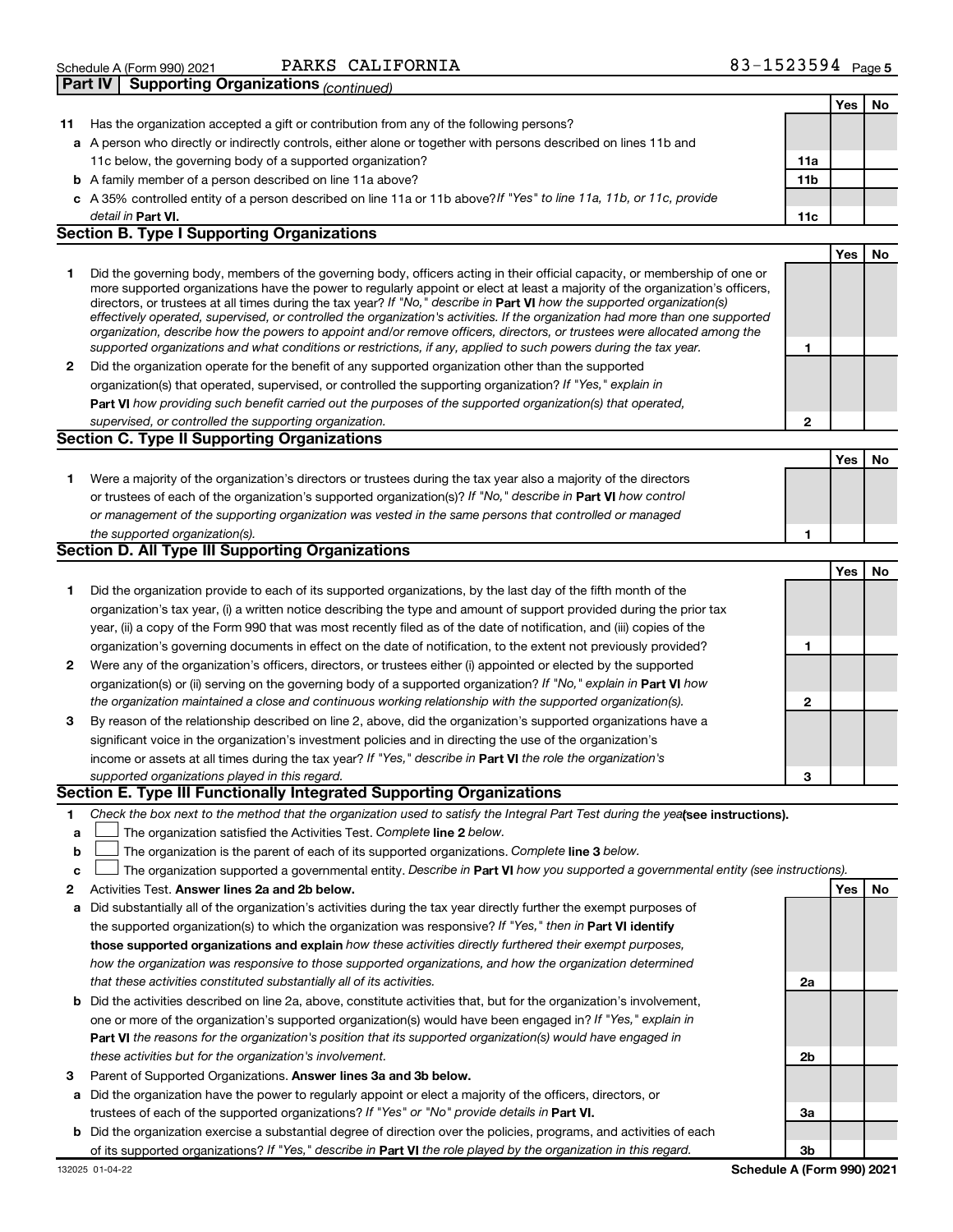| Schedule A (Form 990) 202 |  |  |
|---------------------------|--|--|
|---------------------------|--|--|

## Schedule A (Form 990) 2021 PARKS CALIFORNIA 83-1523594 Page

**1 Part VI** Check here if the organization satisfied the Integral Part Test as a qualifying trust on Nov. 20, 1970 (*explain in* Part **VI**). See instructions. **Section A - Adjusted Net Income 1 2 3 4 5 6 7 8 1 2 3 4 5 6 7 Adjusted Net Income** (subtract lines 5, 6, and 7 from line 4) **8 8 Section B - Minimum Asset Amount 1 2 3 4 5 6 7 8 a** Average monthly value of securities **b** Average monthly cash balances **c** Fair market value of other non-exempt-use assets **d Total**  (add lines 1a, 1b, and 1c) **e Discount** claimed for blockage or other factors **1a 1b 1c 1d 2 3 4 5 6 7 8** (explain in detail in Part VI): **Minimum Asset Amount**  (add line 7 to line 6) **Section C - Distributable Amount 1 2 3 4 5 6 1 2 3 4 5 6** Distributable Amount. Subtract line 5 from line 4, unless subject to All other Type III non-functionally integrated supporting organizations must complete Sections A through E. (B) Current Year (A) Prior Year Net short-term capital gain Recoveries of prior-year distributions Other gross income (see instructions) Add lines 1 through 3. Depreciation and depletion Portion of operating expenses paid or incurred for production or collection of gross income or for management, conservation, or maintenance of property held for production of income (see instructions) Other expenses (see instructions) (B) Current Year  $(A)$  Prior Year  $\left\{\n\begin{array}{ccc}\n\end{array}\n\right\}$  (optional) Aggregate fair market value of all non-exempt-use assets (see instructions for short tax year or assets held for part of year): Acquisition indebtedness applicable to non-exempt-use assets Subtract line 2 from line 1d. Cash deemed held for exempt use. Enter 0.015 of line 3 (for greater amount, see instructions). Net value of non-exempt-use assets (subtract line 4 from line 3) Multiply line 5 by 0.035. Recoveries of prior-year distributions Current Year Adjusted net income for prior year (from Section A, line 8, column A) Enter 0.85 of line 1. Minimum asset amount for prior year (from Section B, line 8, column A) Enter greater of line 2 or line 3. Income tax imposed in prior year emergency temporary reduction (see instructions). **Part V Type III Non-Functionally Integrated 509(a)(3) Supporting Organizations**   $\Box$ 

**7** Check here if the current year is the organization's first as a non-functionally integrated Type III supporting organization (see † instructions).

**Schedule A (Form 990) 2021**

132026 01-04-22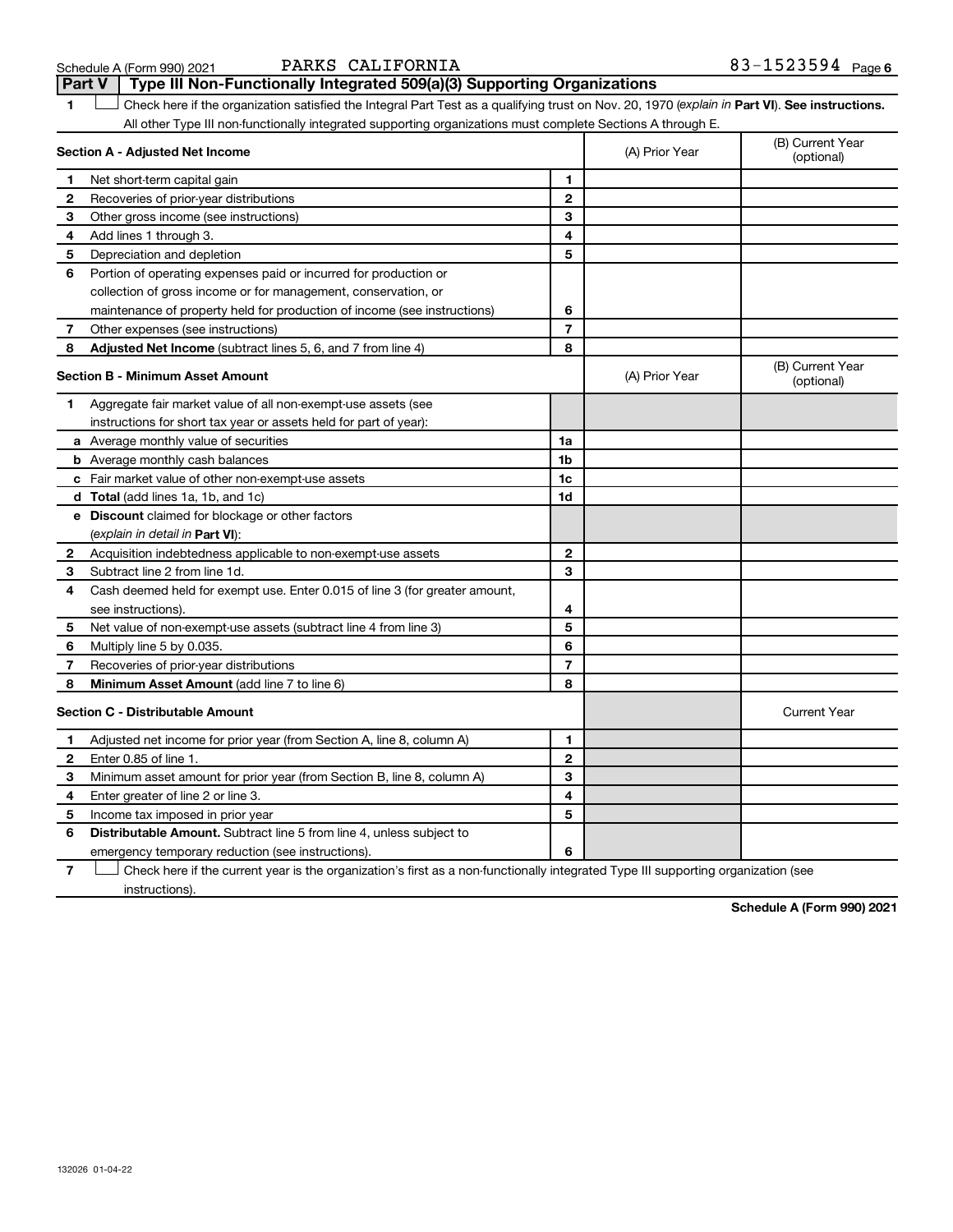| 3chedule A (Form 990) 2021 |  |  |
|----------------------------|--|--|
|                            |  |  |

## Schedule A (Form 990) 2021 PARKS CALIFORNIA 83-1523594 Page

83-1523594 Page 7

|    | Type III Non-Functionally Integrated 509(a)(3) Supporting Organizations (continued)<br><b>Part V</b> |                             |                                       |                                                |
|----|------------------------------------------------------------------------------------------------------|-----------------------------|---------------------------------------|------------------------------------------------|
|    | <b>Section D - Distributions</b>                                                                     |                             |                                       | <b>Current Year</b>                            |
| 1  | Amounts paid to supported organizations to accomplish exempt purposes                                |                             | 1                                     |                                                |
| 2  | Amounts paid to perform activity that directly furthers exempt purposes of supported                 |                             |                                       |                                                |
|    | organizations, in excess of income from activity                                                     |                             | 2                                     |                                                |
| 3  | Administrative expenses paid to accomplish exempt purposes of supported organizations                |                             | 3                                     |                                                |
| 4  | Amounts paid to acquire exempt-use assets                                                            |                             | 4                                     |                                                |
| 5  | Qualified set-aside amounts (prior IRS approval required - provide details in Part VI)               |                             | 5                                     |                                                |
| 6  | Other distributions ( <i>describe in Part VI</i> ). See instructions.                                |                             | 6                                     |                                                |
| 7  | Total annual distributions. Add lines 1 through 6.                                                   |                             | 7                                     |                                                |
| 8  | Distributions to attentive supported organizations to which the organization is responsive           |                             |                                       |                                                |
|    | ( <i>provide details in Part VI</i> ). See instructions.                                             |                             | 8                                     |                                                |
| 9  | Distributable amount for 2021 from Section C, line 6                                                 |                             | 9                                     |                                                |
| 10 | Line 8 amount divided by line 9 amount                                                               |                             | 10                                    |                                                |
|    |                                                                                                      | (i)                         | (ii)                                  | (iii)                                          |
|    | <b>Section E - Distribution Allocations (see instructions)</b>                                       | <b>Excess Distributions</b> | <b>Underdistributions</b><br>Pre-2021 | <b>Distributable</b><br><b>Amount for 2021</b> |
| 1. | Distributable amount for 2021 from Section C, line 6                                                 |                             |                                       |                                                |
| 2  | Underdistributions, if any, for years prior to 2021 (reason-                                         |                             |                                       |                                                |
|    | able cause required - explain in Part VI). See instructions.                                         |                             |                                       |                                                |
| 3  | Excess distributions carryover, if any, to 2021                                                      |                             |                                       |                                                |
|    | a From 2016                                                                                          |                             |                                       |                                                |
|    | <b>b</b> From 2017                                                                                   |                             |                                       |                                                |
|    | c From 2018                                                                                          |                             |                                       |                                                |
|    | d From 2019                                                                                          |                             |                                       |                                                |
|    | e From 2020                                                                                          |                             |                                       |                                                |
|    | f Total of lines 3a through 3e                                                                       |                             |                                       |                                                |
|    | g Applied to underdistributions of prior years                                                       |                             |                                       |                                                |
|    | <b>h</b> Applied to 2021 distributable amount                                                        |                             |                                       |                                                |
| Ť. | Carryover from 2016 not applied (see instructions)                                                   |                             |                                       |                                                |
|    | Remainder. Subtract lines 3g, 3h, and 3i from line 3f.                                               |                             |                                       |                                                |
| 4  | Distributions for 2021 from Section D,                                                               |                             |                                       |                                                |
|    | line $7:$                                                                                            |                             |                                       |                                                |
|    | a Applied to underdistributions of prior years                                                       |                             |                                       |                                                |
|    | <b>b</b> Applied to 2021 distributable amount                                                        |                             |                                       |                                                |
| с  | Remainder. Subtract lines 4a and 4b from line 4.                                                     |                             |                                       |                                                |
| 5  | Remaining underdistributions for years prior to 2021, if                                             |                             |                                       |                                                |
|    | any. Subtract lines 3g and 4a from line 2. For result greater                                        |                             |                                       |                                                |
|    | than zero, explain in Part VI. See instructions.                                                     |                             |                                       |                                                |
| 6  | Remaining underdistributions for 2021. Subtract lines 3h                                             |                             |                                       |                                                |
|    | and 4b from line 1. For result greater than zero, explain in                                         |                             |                                       |                                                |
|    | <b>Part VI.</b> See instructions.                                                                    |                             |                                       |                                                |
| 7  | Excess distributions carryover to 2022. Add lines 3j                                                 |                             |                                       |                                                |
|    | and 4c.                                                                                              |                             |                                       |                                                |
| 8  | Breakdown of line 7:                                                                                 |                             |                                       |                                                |
|    | a Excess from 2017                                                                                   |                             |                                       |                                                |
|    | <b>b</b> Excess from 2018                                                                            |                             |                                       |                                                |
|    | c Excess from 2019                                                                                   |                             |                                       |                                                |
|    | d Excess from 2020                                                                                   |                             |                                       |                                                |
|    | e Excess from 2021                                                                                   |                             |                                       |                                                |

**Schedule A (Form 990) 2021**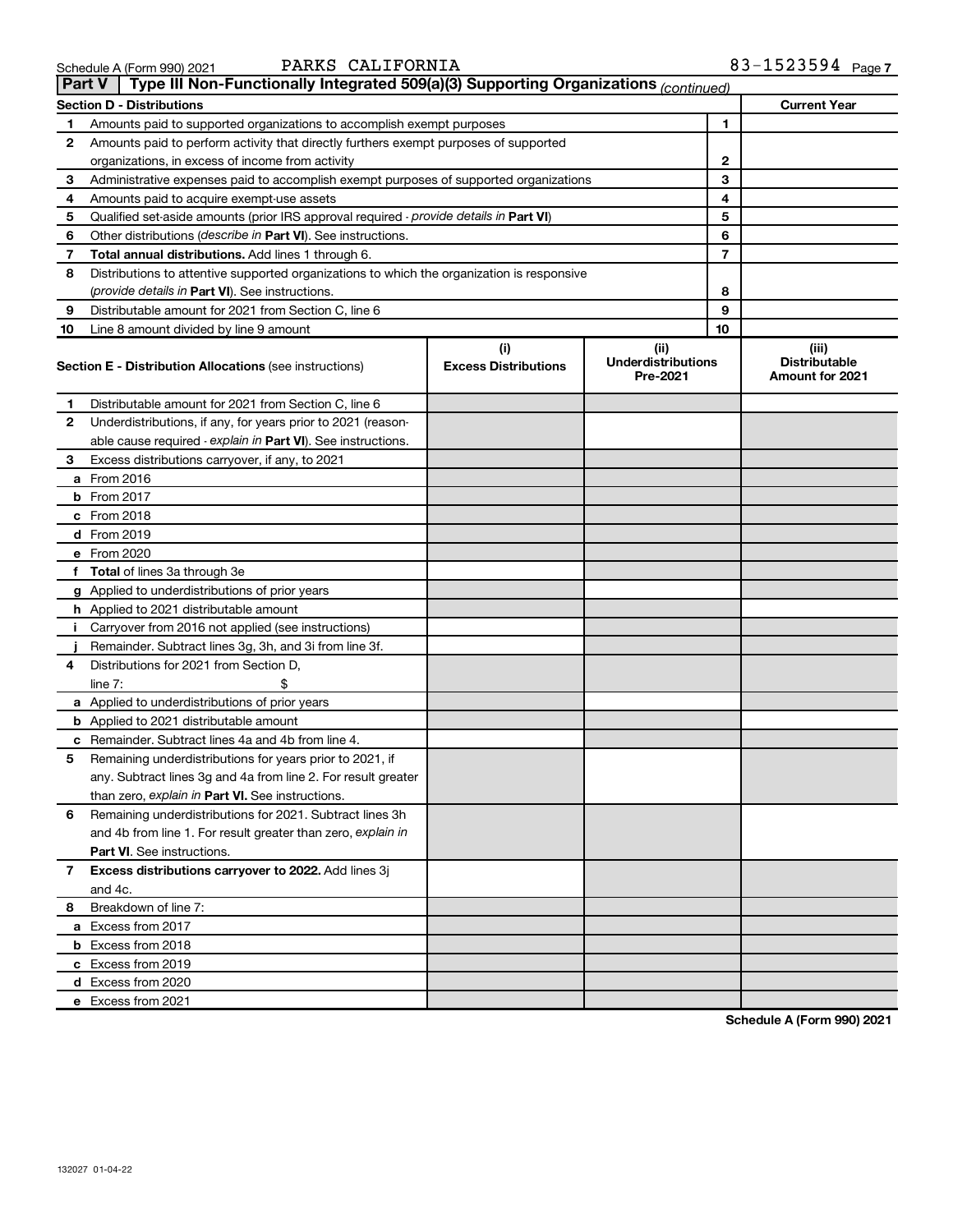| <b>Part VI</b> | Supplemental Information. Provide the explanations required by Part II, line 10; Part II, line 17a or 17b; Part III, line 12;                                                                                                    |
|----------------|----------------------------------------------------------------------------------------------------------------------------------------------------------------------------------------------------------------------------------|
|                | Part IV, Section A, lines 1, 2, 3b, 3c, 4b, 4c, 5a, 6, 9a, 9b, 9c, 11a, 11b, and 11c; Part IV, Section B, lines 1 and 2; Part IV, Section C,<br>line 1; Part IV, Section D, lines 2 and 3; Part IV, Section E, lines 1c, 2a, 2b, |
|                |                                                                                                                                                                                                                                  |
|                | Section D, lines 5, 6, and 8; and Part V, Section E, lines 2, 5, and 6. Also complete this part for any additional information.<br>(See instructions.)                                                                           |
|                |                                                                                                                                                                                                                                  |
|                |                                                                                                                                                                                                                                  |
|                |                                                                                                                                                                                                                                  |
|                |                                                                                                                                                                                                                                  |
|                |                                                                                                                                                                                                                                  |
|                |                                                                                                                                                                                                                                  |
|                |                                                                                                                                                                                                                                  |
|                |                                                                                                                                                                                                                                  |
|                |                                                                                                                                                                                                                                  |
|                |                                                                                                                                                                                                                                  |
|                |                                                                                                                                                                                                                                  |
|                |                                                                                                                                                                                                                                  |
|                |                                                                                                                                                                                                                                  |
|                |                                                                                                                                                                                                                                  |
|                |                                                                                                                                                                                                                                  |
|                |                                                                                                                                                                                                                                  |
|                |                                                                                                                                                                                                                                  |
|                |                                                                                                                                                                                                                                  |
|                |                                                                                                                                                                                                                                  |
|                |                                                                                                                                                                                                                                  |
|                |                                                                                                                                                                                                                                  |
|                |                                                                                                                                                                                                                                  |
|                |                                                                                                                                                                                                                                  |
|                |                                                                                                                                                                                                                                  |
|                |                                                                                                                                                                                                                                  |
|                |                                                                                                                                                                                                                                  |
|                |                                                                                                                                                                                                                                  |
|                |                                                                                                                                                                                                                                  |
|                |                                                                                                                                                                                                                                  |
|                |                                                                                                                                                                                                                                  |
|                |                                                                                                                                                                                                                                  |
|                |                                                                                                                                                                                                                                  |
|                |                                                                                                                                                                                                                                  |
|                |                                                                                                                                                                                                                                  |
|                |                                                                                                                                                                                                                                  |
|                |                                                                                                                                                                                                                                  |
|                |                                                                                                                                                                                                                                  |
|                |                                                                                                                                                                                                                                  |
|                |                                                                                                                                                                                                                                  |
|                |                                                                                                                                                                                                                                  |
|                |                                                                                                                                                                                                                                  |
|                |                                                                                                                                                                                                                                  |
|                |                                                                                                                                                                                                                                  |
|                |                                                                                                                                                                                                                                  |
|                |                                                                                                                                                                                                                                  |
|                |                                                                                                                                                                                                                                  |
|                |                                                                                                                                                                                                                                  |
|                |                                                                                                                                                                                                                                  |
|                |                                                                                                                                                                                                                                  |
|                |                                                                                                                                                                                                                                  |
|                |                                                                                                                                                                                                                                  |
|                |                                                                                                                                                                                                                                  |
|                |                                                                                                                                                                                                                                  |
|                |                                                                                                                                                                                                                                  |
|                |                                                                                                                                                                                                                                  |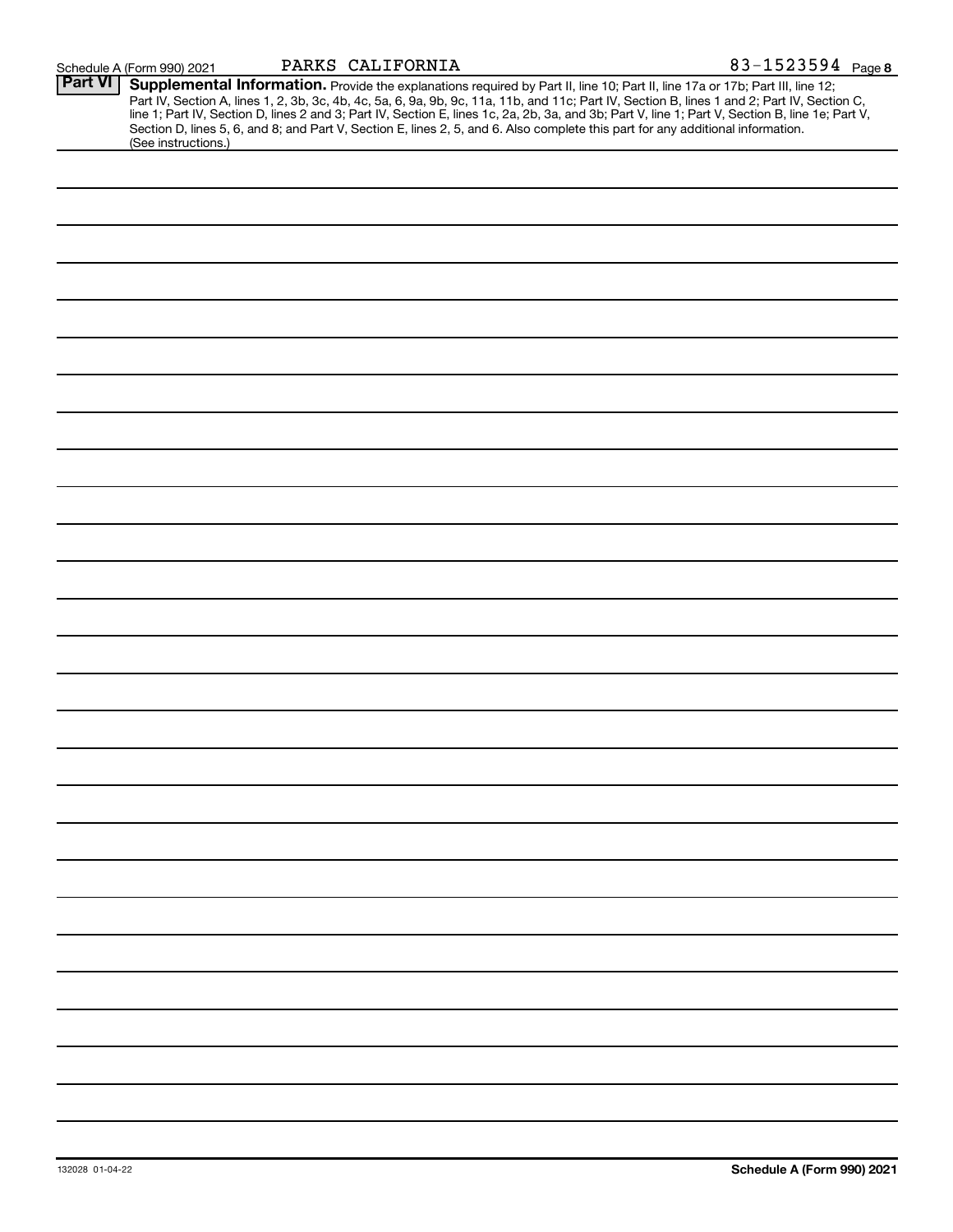Department of the Treasury Internal Revenue Service

Name of the organization

**Organization type** (check one):

## \*\* PUBLIC DISCLOSURE COPY \*\*

## **Schedule B Schedule of Contributors**

**(Form 990) | Attach to Form 990 or Form 990-PF. | Go to www.irs.gov/Form990 for the latest information.** OMB No. 1545-0047

**2021**

**Employer identification number**

| PARKS CALIFORNIA | -1523594<br>$83 - 1$ |
|------------------|----------------------|
|------------------|----------------------|

| Filers of:         | Section:                                                                           |
|--------------------|------------------------------------------------------------------------------------|
| Form 990 or 990-EZ | $\boxed{\textbf{X}}$ 501(c)( 3) (enter number) organization                        |
|                    | $4947(a)(1)$ nonexempt charitable trust <b>not</b> treated as a private foundation |
|                    | 527 political organization                                                         |
| Form 990-PF        | 501(c)(3) exempt private foundation                                                |
|                    | 4947(a)(1) nonexempt charitable trust treated as a private foundation              |
|                    | 501(c)(3) taxable private foundation                                               |

Check if your organization is covered by the General Rule or a Special Rule.

**Note:**  Only a section 501(c)(7), (8), or (10) organization can check boxes for both the General Rule and a Special Rule. See instructions.

## **General Rule**

**K** For an organization filing Form 990, 990-EZ, or 990-PF that received, during the year, contributions totaling \$5,000 or more (in money or property) from any one contributor. Complete Parts I and II. See instructions for determining a contributor's total contributions.

## **Special Rules**

 $\Box$ 

contributor, during the year, total contributions of the greater of (1) \$5,000; or (2) 2% of the amount on (i) Form 990, Part VIII, line 1h; For an organization described in section 501(c)(3) filing Form 990 or 990-EZ that met the 33 1/3% support test of the regulations under sections 509(a)(1) and 170(b)(1)(A)(vi), that checked Schedule A (Form 990), Part II, line 13, 16a, or 16b, and that received from any one or (ii) Form 990-EZ, line 1. Complete Parts I and II.  $\Box$ 

For an organization described in section 501(c)(7), (8), or (10) filing Form 990 or 990-EZ that received from any one contributor, during the year, total contributions of more than \$1,000 exclusively for religious, charitable, scientific, literary, or educational purposes, or for the prevention of cruelty to children or animals. Complete Parts I (entering "N/A" in column (b) instead of the contributor name and address), II, and III.  $\Box$ 

purpose. Don't complete any of the parts unless the General Rule applies to this organization because it received nonexclusively year, contributions exclusively for religious, charitable, etc., purposes, but no such contributions totaled more than \$1,000. If this box is checked, enter here the total contributions that were received during the year for an exclusively religious, charitable, etc., For an organization described in section 501(c)(7), (8), or (10) filing Form 990 or 990-EZ that received from any one contributor, during the religious, charitable, etc., contributions totaling \$5,000 or more during the year  $\ldots$  $\ldots$  $\ldots$  $\ldots$  $\ldots$  $\ldots$ 

Caution: An organization that isn't covered by the General Rule and/or the Special Rules doesn't file Schedule B (Form 990), but it must answer "No" on Part IV, line 2, of its Form 990; or check the box on line H of its Form 990-EZ or on its Form 990-PF, Part I, line 2, to certify that it doesn't meet the filing requirements of Schedule B (Form 990).

LHA For Paperwork Reduction Act Notice, see the instructions for Form 990, 990-EZ, or 990-PF. **Schell B (Form 990)** (2021)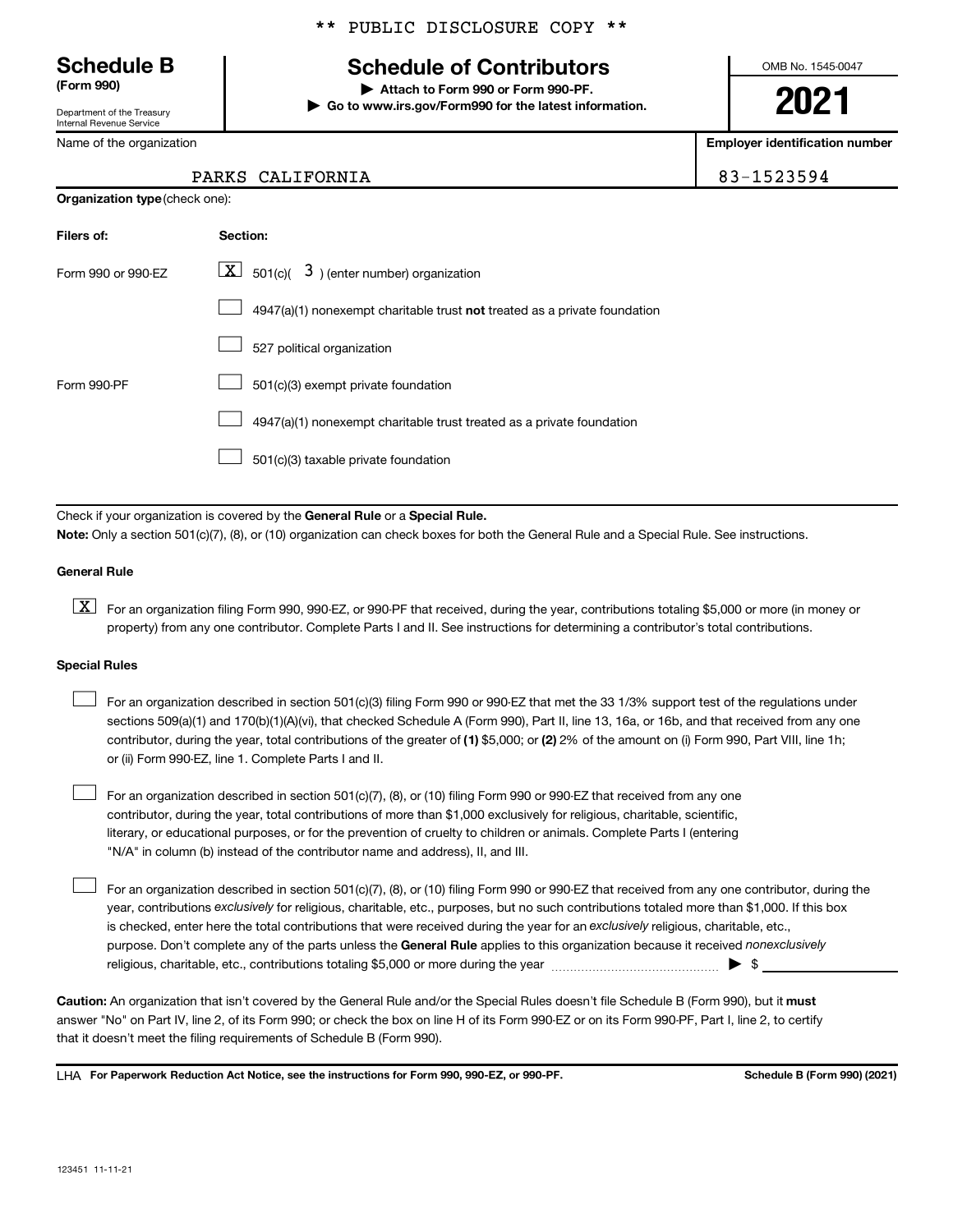| n |  |
|---|--|

| (a)<br>No.           | (b)<br>Name, address, and ZIP + 4 | (c)<br><b>Total contributions</b> | (d)<br>Type of contribution                                                                                                                 |
|----------------------|-----------------------------------|-----------------------------------|---------------------------------------------------------------------------------------------------------------------------------------------|
| 1                    |                                   | 7,500.<br>\$                      | $\overline{\text{X}}$<br>Person<br>Payroll<br>Noncash<br>(Complete Part II for<br>noncash contributions.)                                   |
| (a)<br>No.           | (b)<br>Name, address, and ZIP + 4 | (c)<br><b>Total contributions</b> | (d)<br>Type of contribution                                                                                                                 |
| 2                    |                                   | 5,000.<br>\$                      | $\overline{\text{X}}$<br>Person<br>Payroll<br>Noncash<br>(Complete Part II for<br>noncash contributions.)                                   |
| (a)<br>No.           | (b)<br>Name, address, and ZIP + 4 | (c)<br><b>Total contributions</b> | (d)<br>Type of contribution                                                                                                                 |
| 3                    |                                   | 5,000.<br>\$                      | $\overline{\text{X}}$<br>Person<br>Payroll<br><b>Noncash</b><br>(Complete Part II for<br>noncash contributions.)                            |
| (a)<br>No.           | (b)<br>Name, address, and ZIP + 4 | (c)<br><b>Total contributions</b> | (d)<br>Type of contribution                                                                                                                 |
| 4                    |                                   | 15,000.<br>\$                     | $\overline{\text{X}}$<br>Person<br>Payroll<br><b>Noncash</b><br>(Complete Part II for<br>noncash contributions.)                            |
| (a)<br>No.           | (b)<br>Name, address, and ZIP + 4 | (c)<br><b>Total contributions</b> | (d)<br>Type of contribution                                                                                                                 |
| 5                    |                                   | 485,000.<br>$\$$                  | $\overline{\mathbf{X}}$<br>Person<br>Payroll<br>Noncash<br>(Complete Part II for<br>noncash contributions.)                                 |
| (a)<br>No.           | (b)<br>Name, address, and ZIP + 4 | (c)<br><b>Total contributions</b> | (d)<br>Type of contribution                                                                                                                 |
| 6<br>123452 11-11-21 |                                   | 7,500.<br>\$                      | $\overline{\mathbf{X}}$<br>Person<br>Payroll<br>Noncash<br>(Complete Part II for<br>noncash contributions.)<br>Schedule B (Form 990) (2021) |

**Part I** Contributors (see instructions). Use duplicate copies of Part I if additional space is needed.

Name of organization

**Employer identification number**

## PARKS CALIFORNIA 83-1523594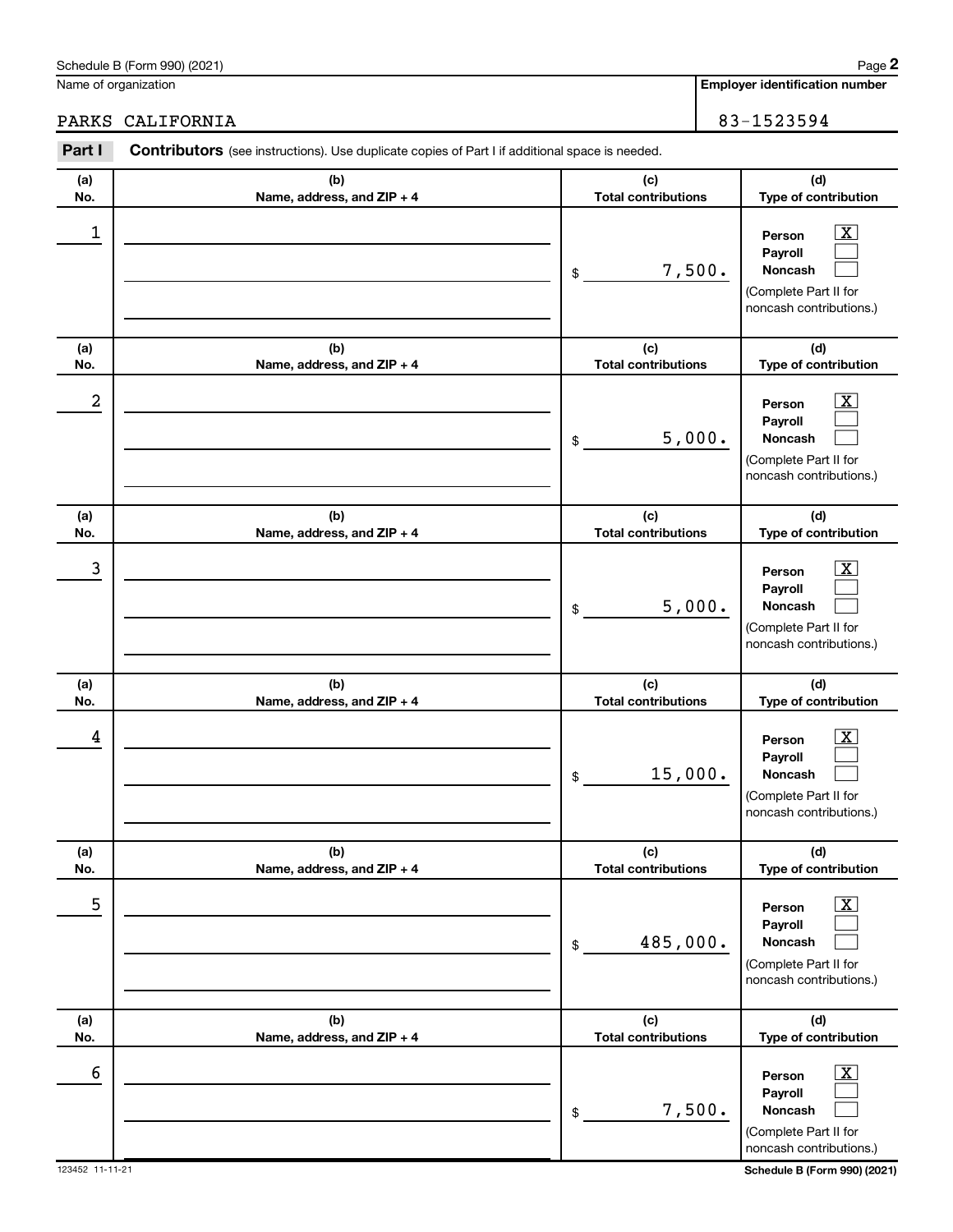| (a)                          | (b)                          | (c)                                          | (d)                                                                                                                                                            |
|------------------------------|------------------------------|----------------------------------------------|----------------------------------------------------------------------------------------------------------------------------------------------------------------|
| No.                          | Name, address, and ZIP + 4   | <b>Total contributions</b>                   | Type of contribution                                                                                                                                           |
| 7                            |                              | 5,000.<br>\$                                 | X<br>Person<br>Payroll<br>Noncash<br>(Complete Part II for<br>noncash contributions.)                                                                          |
| (a)                          | (b)                          | (c)                                          | (d)                                                                                                                                                            |
| No.                          | Name, address, and ZIP + 4   | <b>Total contributions</b>                   | Type of contribution                                                                                                                                           |
| 8                            |                              | 25,000.<br>\$                                | X.<br>Person<br>Payroll<br>Noncash<br>(Complete Part II for<br>noncash contributions.)                                                                         |
| (a)                          | (b)                          | (c)                                          | (d)                                                                                                                                                            |
| No.<br>9                     | Name, address, and ZIP + 4   | <b>Total contributions</b><br>11,005.<br>\$  | Type of contribution<br>X.<br>Person<br>Payroll<br>Noncash<br>(Complete Part II for<br>noncash contributions.)                                                 |
|                              |                              |                                              |                                                                                                                                                                |
| (a)                          | (b)                          | (c)                                          | (d)                                                                                                                                                            |
| No.<br>10                    | Name, address, and ZIP + 4   | <b>Total contributions</b><br>200,000.<br>\$ | Type of contribution<br>Person<br>Payroll<br><b>Noncash</b><br>(Complete Part II for<br>noncash contributions.)                                                |
| (a)                          | (b)                          | (c)                                          | (d)                                                                                                                                                            |
| No.<br>11                    | Name, address, and $ZIP + 4$ | <b>Total contributions</b><br>500,000.<br>\$ | Type of contribution<br>$\boxed{\text{X}}$<br>Person<br>Payroll<br>Noncash<br>(Complete Part II for<br>noncash contributions.)                                 |
| (a)                          | (b)                          | (c)                                          | (d)                                                                                                                                                            |
| No.<br>12<br>123452 11-11-21 | Name, address, and ZIP + 4   | <b>Total contributions</b><br>20,000.<br>\$  | Type of contribution<br>$\boxed{\text{X}}$<br>Person<br>Payroll<br>Noncash<br>(Complete Part II for<br>noncash contributions.)<br>Schedule B (Form 990) (2021) |

## PARKS CALIFORNIA 83-1523594

**Part I** Contributors (see instructions). Use duplicate copies of Part I if additional space is needed.

**Employer identification number**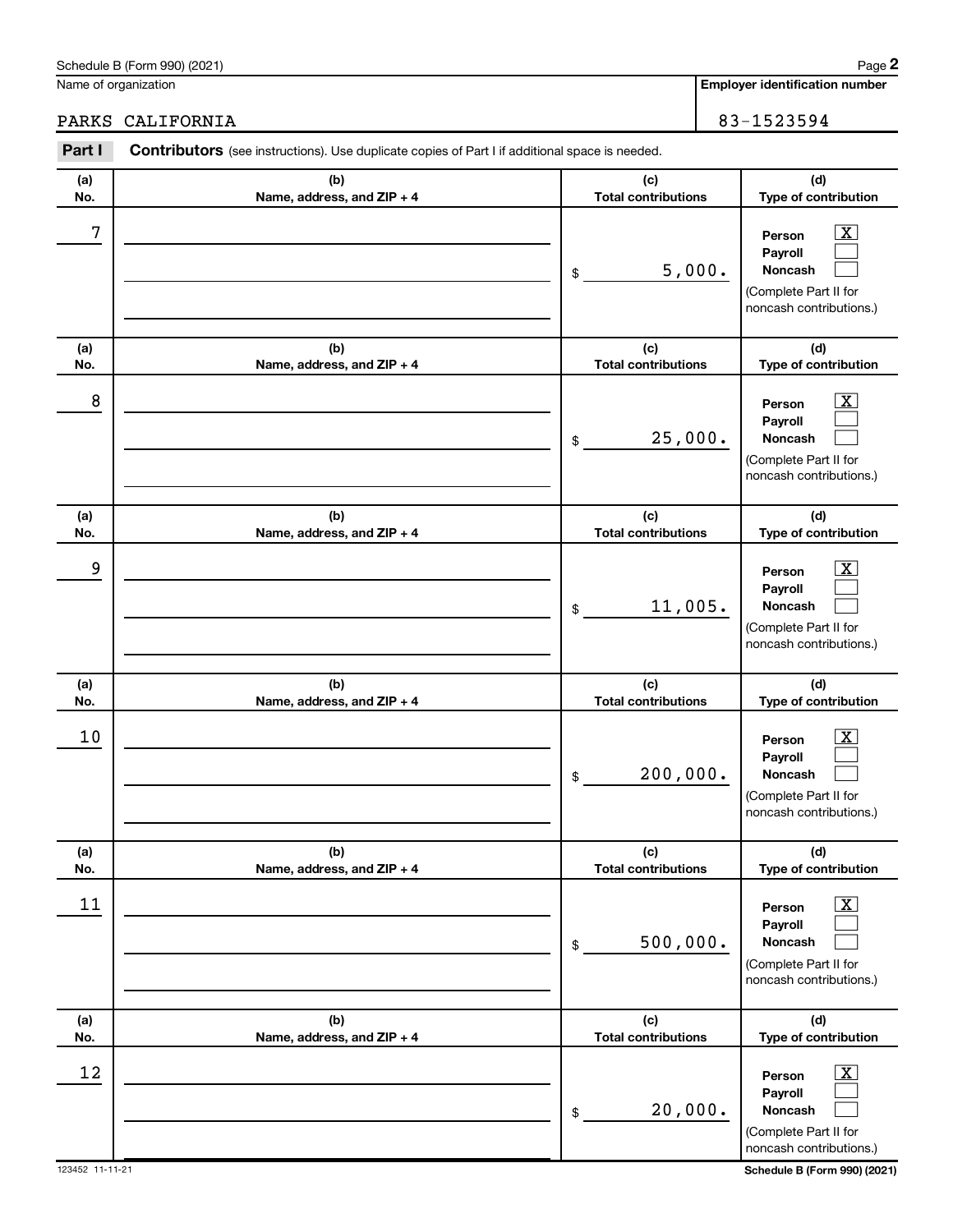(Complete Part II for noncash contributions.)

**(d) Type of contribution**

(Complete Part II for noncash contributions.)

| Part I     | <b>Contributors</b> (see instructions). Use duplicate copies of Part I if additional space is needed. |                                                                                                                |
|------------|-------------------------------------------------------------------------------------------------------|----------------------------------------------------------------------------------------------------------------|
| (a)<br>No. | (b)<br>Name, address, and ZIP + 4                                                                     | (d)<br>(c)<br><b>Total contributions</b><br>Type of contribution                                               |
| 13         |                                                                                                       | X.<br>Person<br>Payroll<br>10,000.<br><b>Noncash</b><br>\$<br>(Complete Part II for<br>noncash contributions.) |
| (a)<br>No. | (b)<br>Name, address, and ZIP + 4                                                                     | (c)<br>(d)<br><b>Total contributions</b><br>Type of contribution                                               |
| 14         |                                                                                                       | X.<br>Person<br>Payroll<br>10,000.<br>Noncash<br>\$<br>(Complete Part II for<br>noncash contributions.)        |
| (a)<br>No. | (b)<br>Name, address, and ZIP + 4                                                                     | (c)<br>(d)<br><b>Total contributions</b><br>Type of contribution                                               |
| 15         |                                                                                                       | Person<br>Payroll<br>25,000.<br>Noncash<br>\$<br>(Complete Part II for<br>noncash contributions.)              |
| (a)<br>No. | (b)<br>Name, address, and ZIP + 4                                                                     | (c)<br>(d)<br><b>Total contributions</b><br>Type of contribution                                               |
| 16         |                                                                                                       | Person<br>Payroll<br>16,500.<br>Noncash<br>\$<br>(Complete Part II for<br>noncash contributions.)              |
| (a)<br>No. | (b)<br>Name, address, and ZIP + 4                                                                     | (c)<br>(d)<br><b>Total contributions</b><br>Type of contribution                                               |
|            |                                                                                                       | Person<br>Payroll<br>Noncash<br>\$                                                                             |

**(b) Name, address, and ZIP + 4**

PARKS CALIFORNIA  $\begin{array}{|c|c|c|c|c|c|c|c|c|} \hline \end{array}$  83-1523594

**Employer identification number**

> $\Box$  $\Box$  $\Box$

**Person Payroll Noncash**

**(c) Total contributions**

\$

**(a) No.**

## Schedule B (Form 990) (2021) Name of organization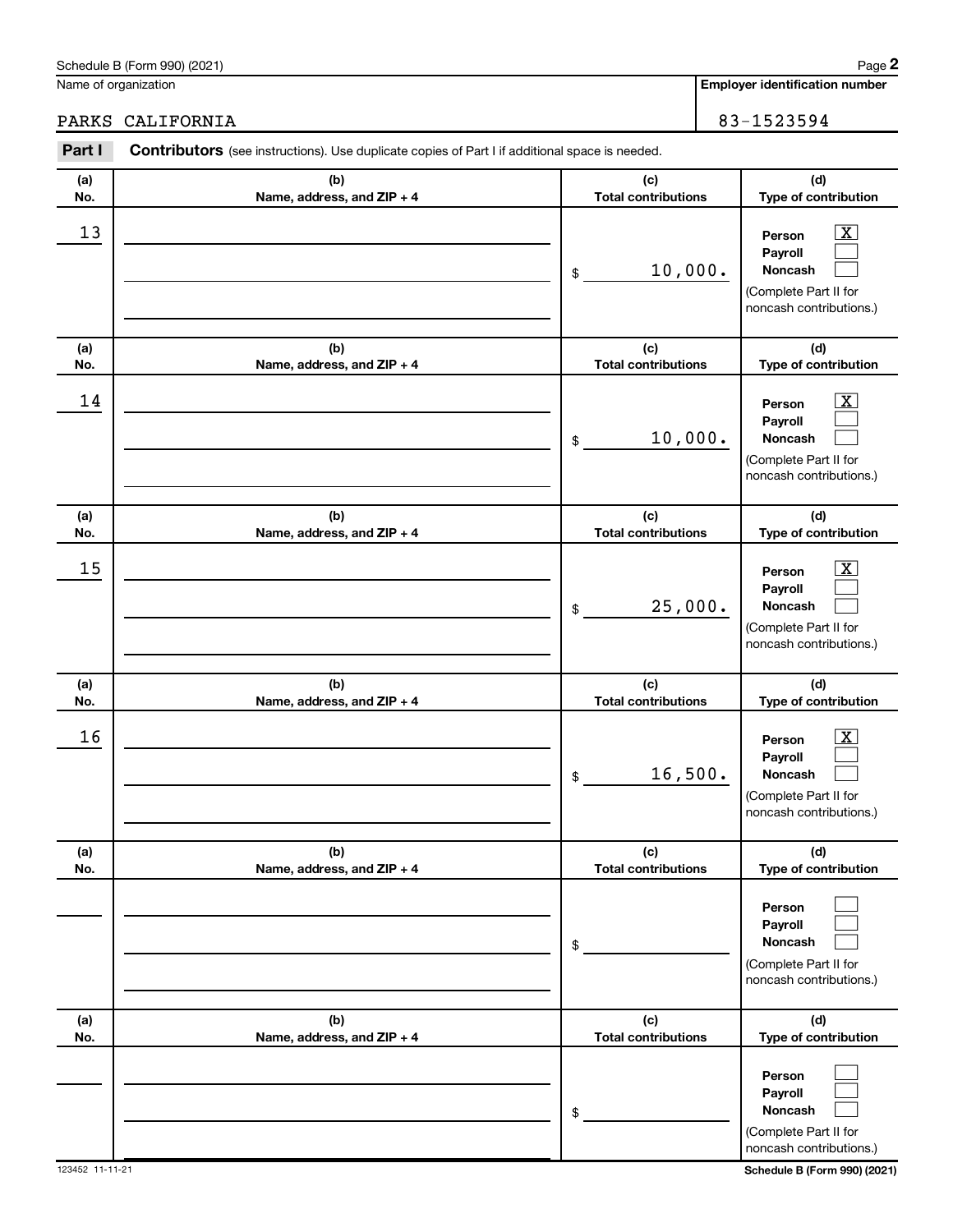| Part II                      | Noncash Property (see instructions). Use duplicate copies of Part II if additional space is needed. |                                                 |                      |
|------------------------------|-----------------------------------------------------------------------------------------------------|-------------------------------------------------|----------------------|
| (a)<br>No.<br>from<br>Part I | (b)<br>Description of noncash property given                                                        | (c)<br>FMV (or estimate)<br>(See instructions.) | (d)<br>Date received |
|                              |                                                                                                     | $$\circ$$                                       |                      |
| (a)<br>No.<br>from<br>Part I | (b)<br>Description of noncash property given                                                        | (c)<br>FMV (or estimate)<br>(See instructions.) | (d)<br>Date received |
|                              |                                                                                                     | $\frac{1}{2}$                                   |                      |
| (a)<br>No.<br>from<br>Part I | (b)<br>Description of noncash property given                                                        | (c)<br>FMV (or estimate)<br>(See instructions.) | (d)<br>Date received |
|                              |                                                                                                     | \$                                              |                      |
| (a)<br>No.<br>from<br>Part I | (b)<br>Description of noncash property given                                                        | (c)<br>FMV (or estimate)<br>(See instructions.) | (d)<br>Date received |
|                              |                                                                                                     | \$                                              |                      |
| (a)<br>No.<br>from<br>Part I | (b)<br>Description of noncash property given                                                        | (c)<br>FMV (or estimate)<br>(See instructions.) | (d)<br>Date received |
|                              |                                                                                                     | \$                                              |                      |
| (a)<br>No.<br>from<br>Part I | (b)<br>Description of noncash property given                                                        | (c)<br>FMV (or estimate)<br>(See instructions.) | (d)<br>Date received |
|                              |                                                                                                     | \$                                              |                      |

123453 11-11-21 **Schedule B (Form 990) (2021)**

Schedule B (Form 990) (2021) Name of organization

**Employer identification number**

PARKS CALIFORNIA 83-1523594

**3**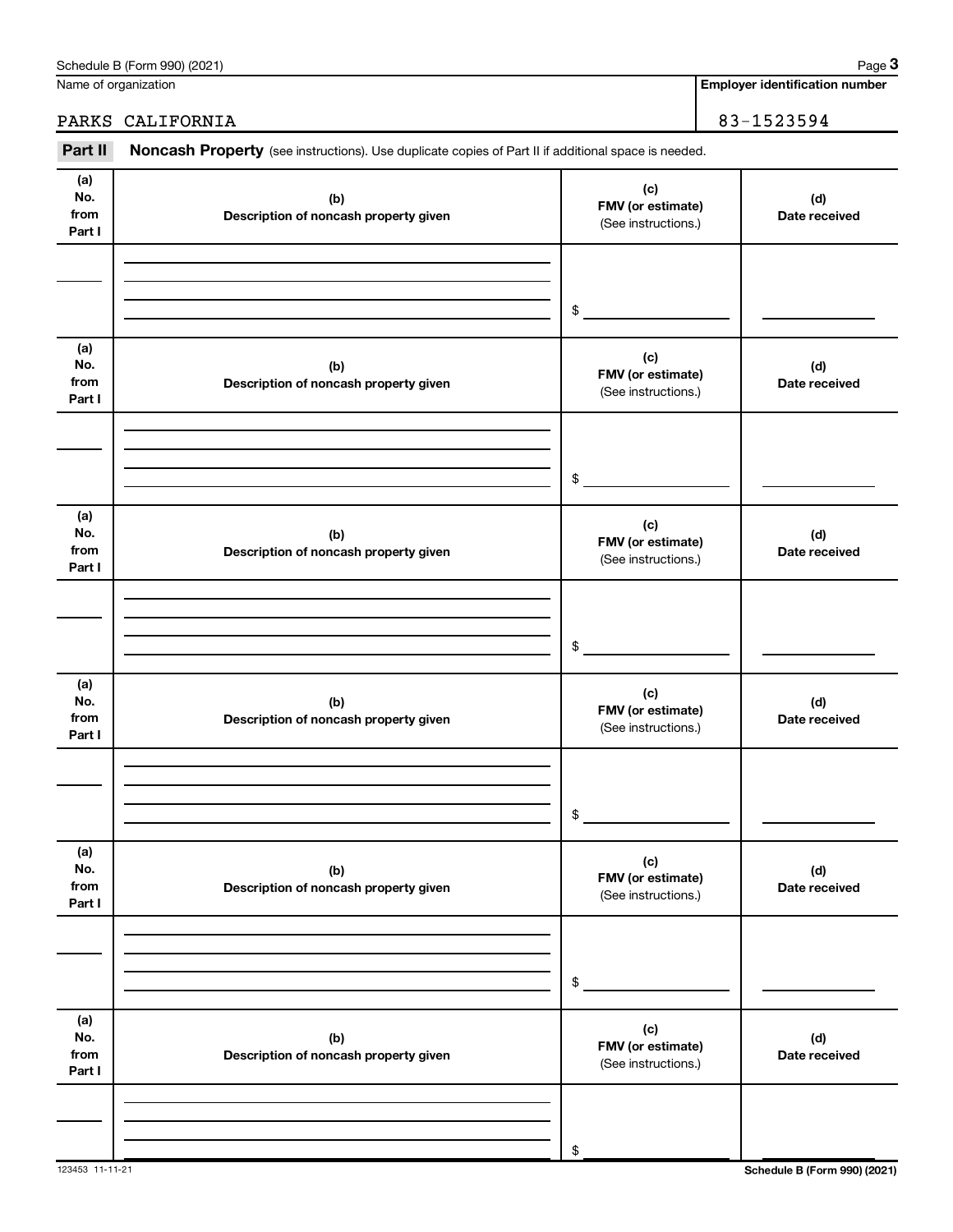| Name of organization      |                                                                                                                                                                                                                                                                                                                                                                                                                                                                                                                                      |                      | <b>Employer identification number</b>    |
|---------------------------|--------------------------------------------------------------------------------------------------------------------------------------------------------------------------------------------------------------------------------------------------------------------------------------------------------------------------------------------------------------------------------------------------------------------------------------------------------------------------------------------------------------------------------------|----------------------|------------------------------------------|
| PARKS                     | CALIFORNIA                                                                                                                                                                                                                                                                                                                                                                                                                                                                                                                           |                      | 83-1523594                               |
| Part III                  | Exclusively religious, charitable, etc., contributions to organizations described in section 501(c)(7), (8), or (10) that total more than \$1,000 for the year<br>from any one contributor. Complete columns (a) through (e) and the following line entry. For organizations<br>completing Part III, enter the total of exclusively religious, charitable, etc., contributions of \$1,000 or less for the year. (Enter this info. once.) $\blacktriangleright$ \$<br>Use duplicate copies of Part III if additional space is needed. |                      |                                          |
| (a) No.<br>from<br>Part I | (b) Purpose of gift                                                                                                                                                                                                                                                                                                                                                                                                                                                                                                                  | (c) Use of gift      | (d) Description of how gift is held      |
|                           |                                                                                                                                                                                                                                                                                                                                                                                                                                                                                                                                      |                      |                                          |
|                           |                                                                                                                                                                                                                                                                                                                                                                                                                                                                                                                                      | (e) Transfer of gift |                                          |
|                           | Transferee's name, address, and ZIP + 4                                                                                                                                                                                                                                                                                                                                                                                                                                                                                              |                      | Relationship of transferor to transferee |
| $(a)$ No.<br>from         |                                                                                                                                                                                                                                                                                                                                                                                                                                                                                                                                      |                      |                                          |
| Part I                    | (b) Purpose of gift                                                                                                                                                                                                                                                                                                                                                                                                                                                                                                                  | (c) Use of gift      | (d) Description of how gift is held      |
|                           |                                                                                                                                                                                                                                                                                                                                                                                                                                                                                                                                      | (e) Transfer of gift |                                          |
|                           | Transferee's name, address, and ZIP + 4                                                                                                                                                                                                                                                                                                                                                                                                                                                                                              |                      | Relationship of transferor to transferee |
|                           |                                                                                                                                                                                                                                                                                                                                                                                                                                                                                                                                      |                      |                                          |
| (a) No.<br>from<br>Part I | (b) Purpose of gift                                                                                                                                                                                                                                                                                                                                                                                                                                                                                                                  | (c) Use of gift      | (d) Description of how gift is held      |
|                           |                                                                                                                                                                                                                                                                                                                                                                                                                                                                                                                                      |                      |                                          |
|                           |                                                                                                                                                                                                                                                                                                                                                                                                                                                                                                                                      | (e) Transfer of gift |                                          |
|                           | Transferee's name, address, and ZIP + 4                                                                                                                                                                                                                                                                                                                                                                                                                                                                                              |                      | Relationship of transferor to transferee |
| (a) No.<br>from           | (b) Purpose of gift                                                                                                                                                                                                                                                                                                                                                                                                                                                                                                                  | (c) Use of gift      | (d) Description of how gift is held      |
| Part I                    |                                                                                                                                                                                                                                                                                                                                                                                                                                                                                                                                      |                      |                                          |
|                           |                                                                                                                                                                                                                                                                                                                                                                                                                                                                                                                                      | (e) Transfer of gift |                                          |
|                           | Transferee's name, address, and ZIP + 4                                                                                                                                                                                                                                                                                                                                                                                                                                                                                              |                      | Relationship of transferor to transferee |
|                           |                                                                                                                                                                                                                                                                                                                                                                                                                                                                                                                                      |                      |                                          |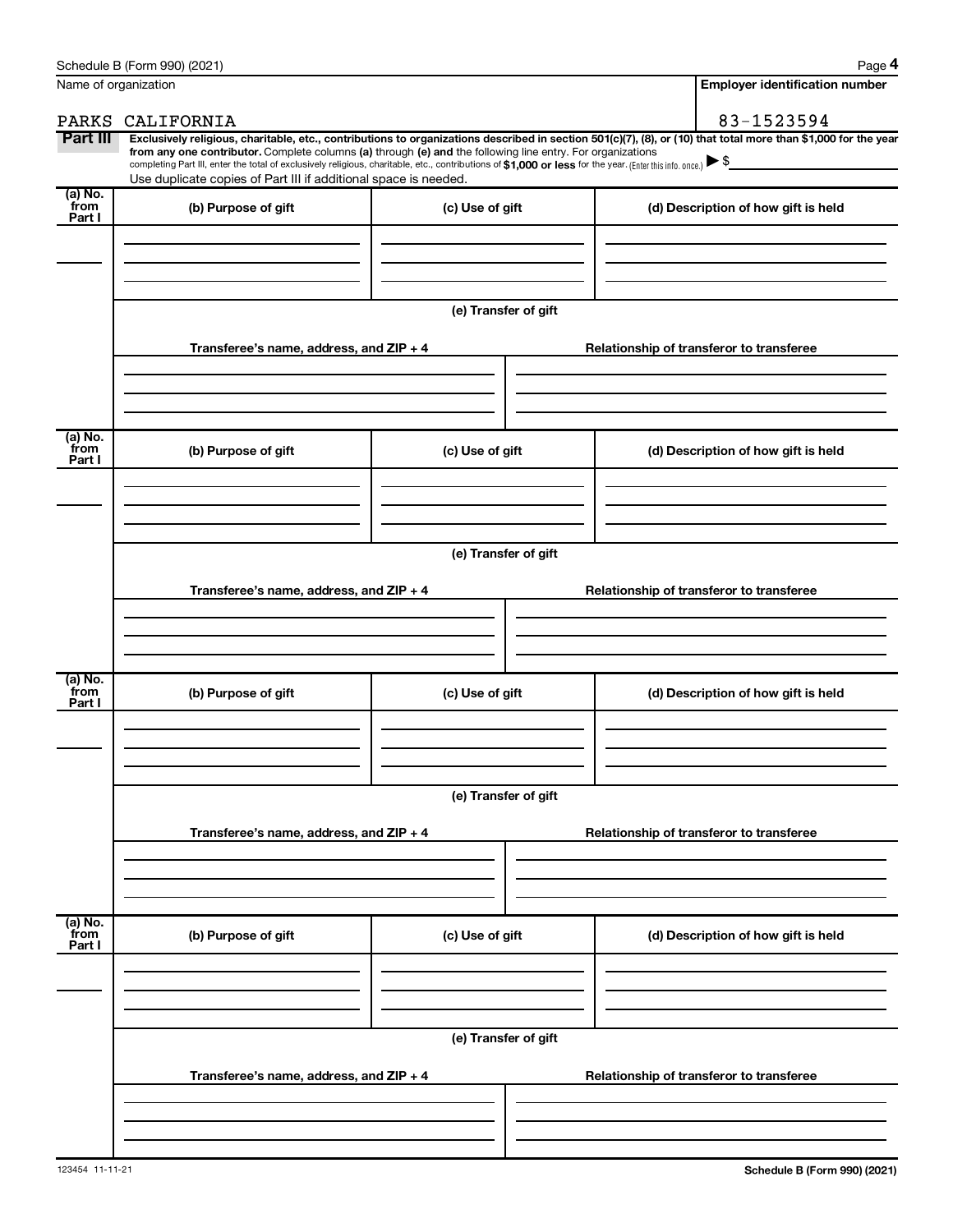Department of the Treasury Internal Revenue Service

| (Form 990) |
|------------|
|            |

**| Complete if the organization answered "Yes" on Form 990, Part IV, line 6, 7, 8, 9, 10, 11a, 11b, 11c, 11d, 11e, 11f, 12a, or 12b. SCHEDULE D Supplemental Financial Statements**<br> **Form 990 Example 5 2021**<br>
Part IV. line 6, 7, 8, 9, 10, 11a, 11b, 11c, 11d, 11e, 11f, 12a, or 12b.

**| Attach to Form 990. |Go to www.irs.gov/Form990 for instructions and the latest information.**

## PARKS CALIFORNIA

Name of the organization<br>
PARKS CALIFORNIA<br>
23594

| Part I       | Organizations Maintaining Donor Advised Funds or Other Similar Funds or Accounts. Complete if the<br>organization answered "Yes" on Form 990, Part IV, line 6.                          |                         |                                                    |
|--------------|-----------------------------------------------------------------------------------------------------------------------------------------------------------------------------------------|-------------------------|----------------------------------------------------|
|              |                                                                                                                                                                                         | (a) Donor advised funds | (b) Funds and other accounts                       |
| 1.           |                                                                                                                                                                                         |                         |                                                    |
| 2            | Aggregate value of contributions to (during year)                                                                                                                                       |                         |                                                    |
| з            | Aggregate value of grants from (during year)                                                                                                                                            |                         |                                                    |
| 4            |                                                                                                                                                                                         |                         |                                                    |
| 5            | Did the organization inform all donors and donor advisors in writing that the assets held in donor advised funds                                                                        |                         |                                                    |
|              |                                                                                                                                                                                         |                         | Yes<br>No                                          |
| 6            | Did the organization inform all grantees, donors, and donor advisors in writing that grant funds can be used only                                                                       |                         |                                                    |
|              | for charitable purposes and not for the benefit of the donor or donor advisor, or for any other purpose conferring                                                                      |                         |                                                    |
|              |                                                                                                                                                                                         |                         | Yes<br>No                                          |
| Part II      | Conservation Easements. Complete if the organization answered "Yes" on Form 990, Part IV, line 7.                                                                                       |                         |                                                    |
| 1            | Purpose(s) of conservation easements held by the organization (check all that apply).                                                                                                   |                         |                                                    |
|              | Preservation of land for public use (for example, recreation or education)                                                                                                              |                         | Preservation of a historically important land area |
|              | Protection of natural habitat                                                                                                                                                           |                         | Preservation of a certified historic structure     |
|              | Preservation of open space                                                                                                                                                              |                         |                                                    |
| 2            | Complete lines 2a through 2d if the organization held a qualified conservation contribution in the form of a conservation easement on the last                                          |                         |                                                    |
|              | day of the tax year.                                                                                                                                                                    |                         | Held at the End of the Tax Year                    |
| а            |                                                                                                                                                                                         |                         | 2a                                                 |
| b            |                                                                                                                                                                                         |                         | 2 <sub>b</sub>                                     |
| с            |                                                                                                                                                                                         |                         | 2c                                                 |
| d            | Number of conservation easements included in (c) acquired after 7/25/06, and not on a historic structure                                                                                |                         |                                                    |
|              |                                                                                                                                                                                         |                         | 2d                                                 |
| 3            | Number of conservation easements modified, transferred, released, extinguished, or terminated by the organization during the tax                                                        |                         |                                                    |
|              | year                                                                                                                                                                                    |                         |                                                    |
| 4<br>5       | Number of states where property subject to conservation easement is located ><br>Does the organization have a written policy regarding the periodic monitoring, inspection, handling of |                         |                                                    |
|              | violations, and enforcement of the conservation easements it holds?                                                                                                                     |                         | Yes<br>No                                          |
| 6            | Staff and volunteer hours devoted to monitoring, inspecting, handling of violations, and enforcing conservation easements during the year                                               |                         |                                                    |
|              |                                                                                                                                                                                         |                         |                                                    |
| 7            | Amount of expenses incurred in monitoring, inspecting, handling of violations, and enforcing conservation easements during the year                                                     |                         |                                                    |
|              | $\blacktriangleright$ s                                                                                                                                                                 |                         |                                                    |
| 8            | Does each conservation easement reported on line 2(d) above satisfy the requirements of section 170(h)(4)(B)(i)                                                                         |                         |                                                    |
|              |                                                                                                                                                                                         |                         | Yes<br>No                                          |
| 9            | In Part XIII, describe how the organization reports conservation easements in its revenue and expense statement and                                                                     |                         |                                                    |
|              | balance sheet, and include, if applicable, the text of the footnote to the organization's financial statements that describes the                                                       |                         |                                                    |
|              | organization's accounting for conservation easements.                                                                                                                                   |                         |                                                    |
|              | Organizations Maintaining Collections of Art, Historical Treasures, or Other Similar Assets.<br>Part III                                                                                |                         |                                                    |
|              | Complete if the organization answered "Yes" on Form 990, Part IV, line 8.                                                                                                               |                         |                                                    |
|              | 1a If the organization elected, as permitted under FASB ASC 958, not to report in its revenue statement and balance sheet works                                                         |                         |                                                    |
|              | of art, historical treasures, or other similar assets held for public exhibition, education, or research in furtherance of public                                                       |                         |                                                    |
|              | service, provide in Part XIII the text of the footnote to its financial statements that describes these items.                                                                          |                         |                                                    |
|              | <b>b</b> If the organization elected, as permitted under FASB ASC 958, to report in its revenue statement and balance sheet works of                                                    |                         |                                                    |
|              | art, historical treasures, or other similar assets held for public exhibition, education, or research in furtherance of public service,                                                 |                         |                                                    |
|              | provide the following amounts relating to these items:                                                                                                                                  |                         |                                                    |
|              |                                                                                                                                                                                         |                         | - \$                                               |
|              | (ii) Assets included in Form 990, Part X                                                                                                                                                |                         | $\blacktriangleright$ \$                           |
| $\mathbf{2}$ | If the organization received or held works of art, historical treasures, or other similar assets for financial gain, provide                                                            |                         |                                                    |
|              | the following amounts required to be reported under FASB ASC 958 relating to these items:                                                                                               |                         |                                                    |
|              |                                                                                                                                                                                         |                         | \$                                                 |
|              |                                                                                                                                                                                         |                         | $\blacktriangleright$ s                            |
|              | LHA For Paperwork Reduction Act Notice, see the Instructions for Form 990.                                                                                                              |                         | Schedule D (Form 990) 2021                         |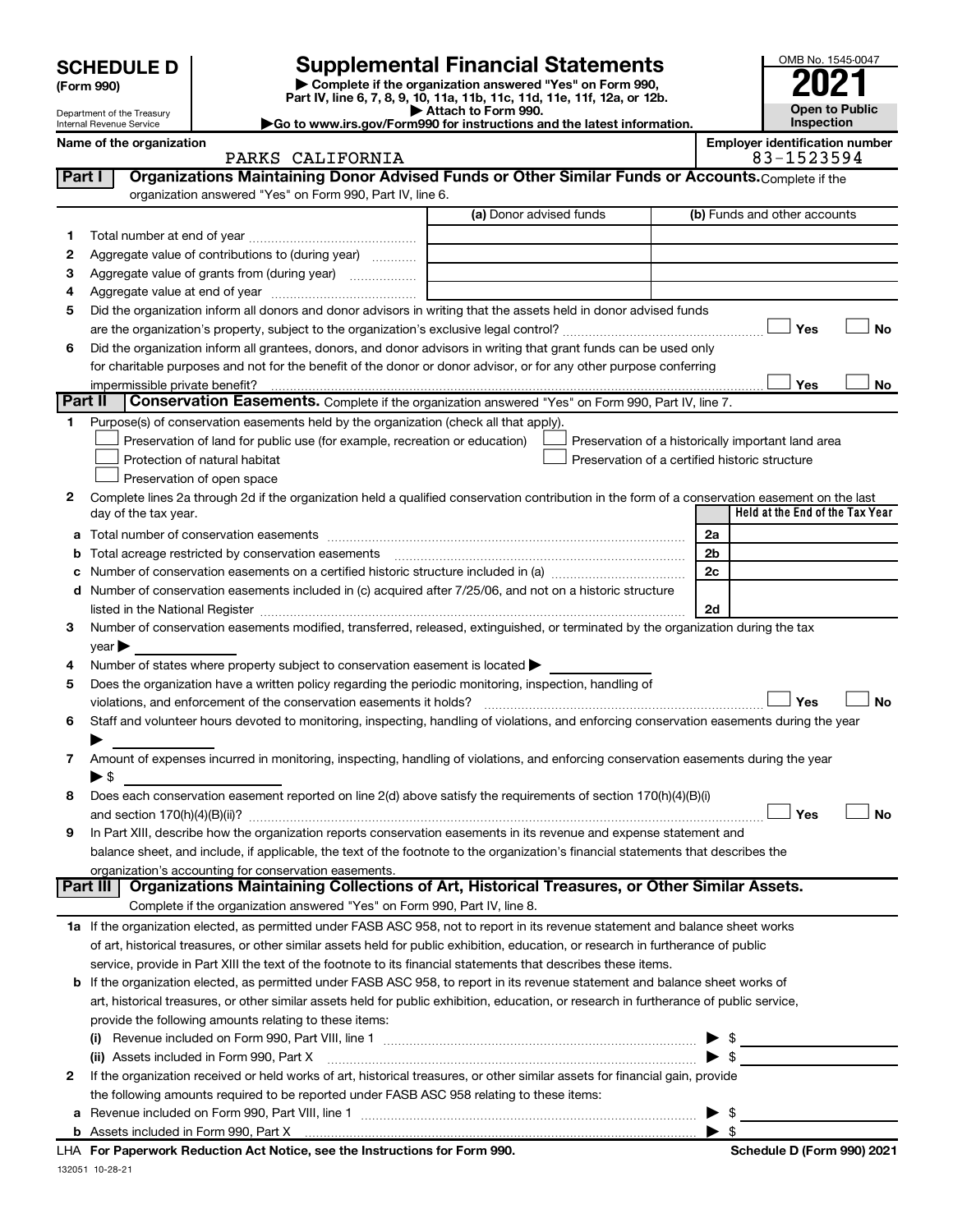|               | Schedule D (Form 990) 2021                                                                                                                                                                                                           | PARKS CALIFORNIA                        |                |                                                                                                                                                                                                                               |                                 |   | 83-1523594 Page 2 |         |           |
|---------------|--------------------------------------------------------------------------------------------------------------------------------------------------------------------------------------------------------------------------------------|-----------------------------------------|----------------|-------------------------------------------------------------------------------------------------------------------------------------------------------------------------------------------------------------------------------|---------------------------------|---|-------------------|---------|-----------|
|               | Part III   Organizations Maintaining Collections of Art, Historical Treasures, or Other Similar Assets (continued)                                                                                                                   |                                         |                |                                                                                                                                                                                                                               |                                 |   |                   |         |           |
| 3             | Using the organization's acquisition, accession, and other records, check any of the following that make significant use of its                                                                                                      |                                         |                |                                                                                                                                                                                                                               |                                 |   |                   |         |           |
|               | collection items (check all that apply):                                                                                                                                                                                             |                                         |                |                                                                                                                                                                                                                               |                                 |   |                   |         |           |
| a             | Public exhibition                                                                                                                                                                                                                    | d                                       |                | Loan or exchange program                                                                                                                                                                                                      |                                 |   |                   |         |           |
| b             | Scholarly research                                                                                                                                                                                                                   | e                                       |                | Other and the contract of the contract of the contract of the contract of the contract of the contract of the contract of the contract of the contract of the contract of the contract of the contract of the contract of the |                                 |   |                   |         |           |
| c             | Preservation for future generations                                                                                                                                                                                                  |                                         |                |                                                                                                                                                                                                                               |                                 |   |                   |         |           |
| 4             | Provide a description of the organization's collections and explain how they further the organization's exempt purpose in Part XIII.                                                                                                 |                                         |                |                                                                                                                                                                                                                               |                                 |   |                   |         |           |
| 5             | During the year, did the organization solicit or receive donations of art, historical treasures, or other similar assets                                                                                                             |                                         |                |                                                                                                                                                                                                                               |                                 |   |                   |         |           |
|               | <b>Part IV</b>                                                                                                                                                                                                                       |                                         |                |                                                                                                                                                                                                                               |                                 |   | Yes               |         | No        |
|               | <b>Escrow and Custodial Arrangements.</b> Complete if the organization answered "Yes" on Form 990, Part IV, line 9, or<br>reported an amount on Form 990, Part X, line 21.                                                           |                                         |                |                                                                                                                                                                                                                               |                                 |   |                   |         |           |
|               | 1a Is the organization an agent, trustee, custodian or other intermediary for contributions or other assets not included                                                                                                             |                                         |                |                                                                                                                                                                                                                               |                                 |   |                   |         |           |
|               |                                                                                                                                                                                                                                      |                                         |                |                                                                                                                                                                                                                               |                                 |   | Yes               |         | <b>No</b> |
|               | b If "Yes," explain the arrangement in Part XIII and complete the following table:                                                                                                                                                   |                                         |                |                                                                                                                                                                                                                               |                                 |   |                   |         |           |
|               |                                                                                                                                                                                                                                      |                                         |                |                                                                                                                                                                                                                               |                                 |   | Amount            |         |           |
|               | c Beginning balance <b>contract to the contract of the contract of the contract of the contract of the contract of the contract of the contract of the contract of the contract of the contract of the contract of the contract </b> |                                         |                |                                                                                                                                                                                                                               | 1c                              |   |                   |         |           |
|               |                                                                                                                                                                                                                                      |                                         |                |                                                                                                                                                                                                                               | 1d                              |   |                   |         |           |
|               | e Distributions during the year manufactured and continuum control of the control of the control of the control of the control of the control of the control of the control of the control of the control of the control of th       |                                         |                |                                                                                                                                                                                                                               | 1е                              |   |                   |         |           |
|               |                                                                                                                                                                                                                                      |                                         |                |                                                                                                                                                                                                                               | 1f                              |   |                   |         |           |
|               | 2a Did the organization include an amount on Form 990, Part X, line 21, for escrow or custodial account liability?                                                                                                                   |                                         |                |                                                                                                                                                                                                                               | .                               |   | Yes               |         | <b>No</b> |
|               | <b>b</b> If "Yes," explain the arrangement in Part XIII. Check here if the explanation has been provided on Part XIII                                                                                                                |                                         |                |                                                                                                                                                                                                                               |                                 |   |                   |         |           |
| <b>Part V</b> | Endowment Funds. Complete if the organization answered "Yes" on Form 990, Part IV, line 10.                                                                                                                                          |                                         |                |                                                                                                                                                                                                                               |                                 |   |                   |         |           |
|               |                                                                                                                                                                                                                                      | (a) Current year                        | (b) Prior year | (c) Two years back (d) Three years back (e) Four years back                                                                                                                                                                   |                                 |   |                   |         |           |
|               | 1a Beginning of year balance                                                                                                                                                                                                         |                                         |                |                                                                                                                                                                                                                               |                                 |   |                   |         |           |
|               |                                                                                                                                                                                                                                      |                                         |                |                                                                                                                                                                                                                               |                                 |   |                   |         |           |
|               | Net investment earnings, gains, and losses                                                                                                                                                                                           |                                         |                |                                                                                                                                                                                                                               |                                 |   |                   |         |           |
|               |                                                                                                                                                                                                                                      |                                         |                |                                                                                                                                                                                                                               |                                 |   |                   |         |           |
|               | e Other expenditures for facilities                                                                                                                                                                                                  |                                         |                |                                                                                                                                                                                                                               |                                 |   |                   |         |           |
|               | and programs                                                                                                                                                                                                                         |                                         |                |                                                                                                                                                                                                                               |                                 |   |                   |         |           |
|               | Administrative expenses                                                                                                                                                                                                              |                                         |                |                                                                                                                                                                                                                               |                                 |   |                   |         |           |
| g             |                                                                                                                                                                                                                                      |                                         |                |                                                                                                                                                                                                                               |                                 |   |                   |         |           |
| 2             | Provide the estimated percentage of the current year end balance (line 1g, column (a)) held as:                                                                                                                                      |                                         |                |                                                                                                                                                                                                                               |                                 |   |                   |         |           |
| а             | Board designated or quasi-endowment $\blacktriangleright$                                                                                                                                                                            |                                         | %              |                                                                                                                                                                                                                               |                                 |   |                   |         |           |
|               | <b>b</b> Permanent endowment $\blacktriangleright$                                                                                                                                                                                   | %<br>%                                  |                |                                                                                                                                                                                                                               |                                 |   |                   |         |           |
|               | $\mathbf c$ Term endowment $\blacktriangleright$<br>The percentages on lines 2a, 2b, and 2c should equal 100%.                                                                                                                       |                                         |                |                                                                                                                                                                                                                               |                                 |   |                   |         |           |
|               | 3a Are there endowment funds not in the possession of the organization that are held and administered for the organization                                                                                                           |                                         |                |                                                                                                                                                                                                                               |                                 |   |                   |         |           |
|               | by:                                                                                                                                                                                                                                  |                                         |                |                                                                                                                                                                                                                               |                                 |   |                   | Yes     | No        |
|               | (i)                                                                                                                                                                                                                                  |                                         |                |                                                                                                                                                                                                                               |                                 |   | 3a(i)             |         |           |
|               |                                                                                                                                                                                                                                      |                                         |                |                                                                                                                                                                                                                               |                                 |   | 3a(ii)            |         |           |
|               |                                                                                                                                                                                                                                      |                                         |                |                                                                                                                                                                                                                               |                                 |   | 3 <sub>b</sub>    |         |           |
| 4             | Describe in Part XIII the intended uses of the organization's endowment funds.                                                                                                                                                       |                                         |                |                                                                                                                                                                                                                               |                                 |   |                   |         |           |
|               | <b>Land, Buildings, and Equipment.</b><br><b>Part VI</b>                                                                                                                                                                             |                                         |                |                                                                                                                                                                                                                               |                                 |   |                   |         |           |
|               | Complete if the organization answered "Yes" on Form 990, Part IV, line 11a. See Form 990, Part X, line 10.                                                                                                                           |                                         |                |                                                                                                                                                                                                                               |                                 |   |                   |         |           |
|               | Description of property                                                                                                                                                                                                              | (a) Cost or other<br>basis (investment) |                | (b) Cost or other<br>basis (other)                                                                                                                                                                                            | (c) Accumulated<br>depreciation |   | (d) Book value    |         |           |
|               |                                                                                                                                                                                                                                      |                                         |                |                                                                                                                                                                                                                               |                                 |   |                   |         |           |
|               |                                                                                                                                                                                                                                      |                                         |                |                                                                                                                                                                                                                               |                                 |   |                   |         |           |
|               |                                                                                                                                                                                                                                      |                                         |                |                                                                                                                                                                                                                               |                                 |   |                   |         |           |
|               |                                                                                                                                                                                                                                      |                                         |                | 22,606.                                                                                                                                                                                                                       | 3,382.                          |   |                   | 19,224. |           |
|               |                                                                                                                                                                                                                                      |                                         |                |                                                                                                                                                                                                                               |                                 |   |                   |         |           |
|               | Total. Add lines 1a through 1e. (Column (d) must equal Form 990, Part X, column (B), line 10c.)                                                                                                                                      |                                         |                |                                                                                                                                                                                                                               |                                 | Þ |                   |         | 19,224.   |

**Schedule D (Form 990) 2021**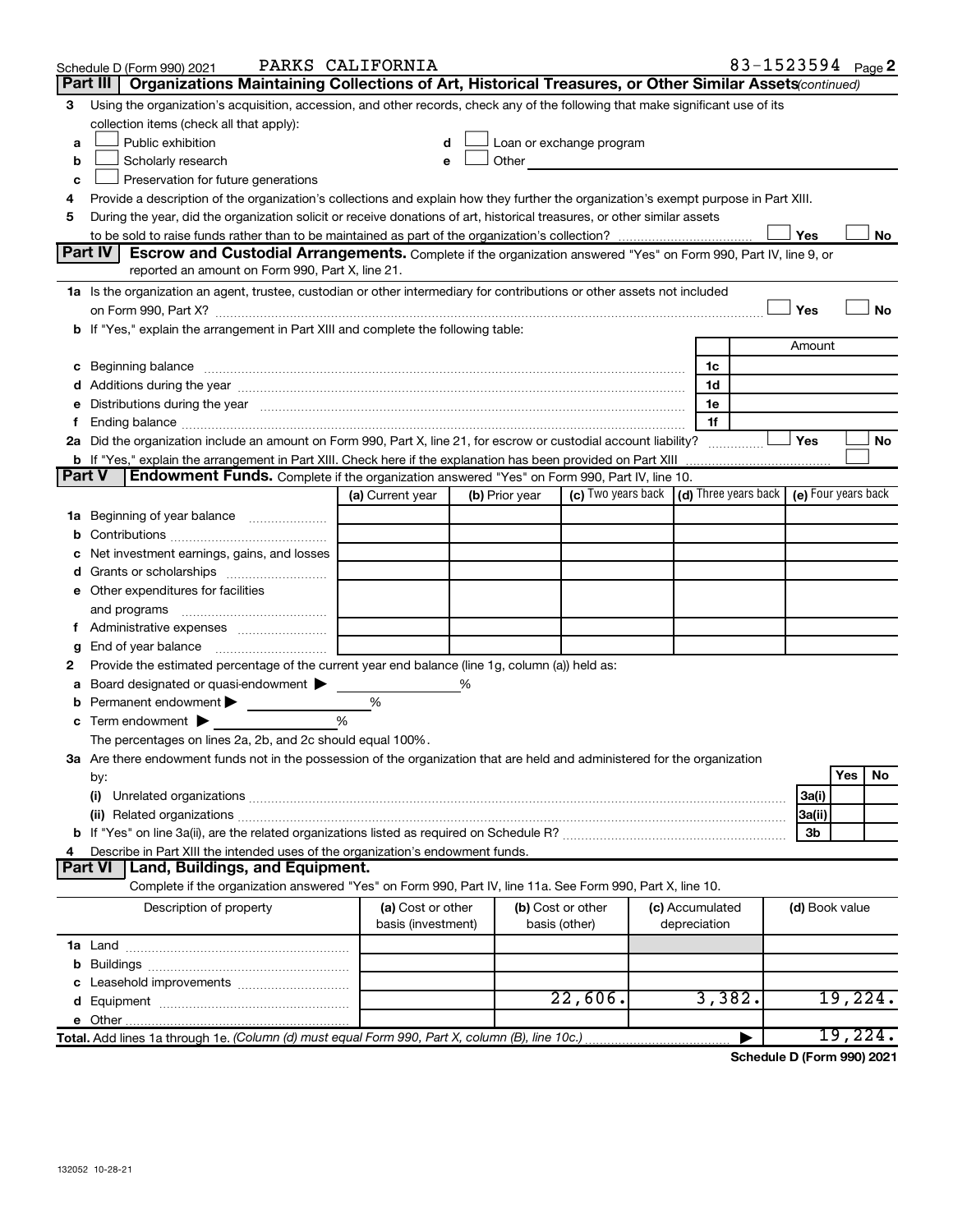| Schedule D (Form 990) 2021 |
|----------------------------|
|----------------------------|

Schedule D (Form 990) 2021 PARKS CALIFORNIA  $83-1523594$  Page

| Part VII Investments - Other Securities.                                                                                           |                                                                    |                                                           |                |
|------------------------------------------------------------------------------------------------------------------------------------|--------------------------------------------------------------------|-----------------------------------------------------------|----------------|
| Complete if the organization answered "Yes" on Form 990, Part IV, line 11b. See Form 990, Part X, line 12.                         |                                                                    |                                                           |                |
| (a) Description of security or category (including name of security)                                                               | (b) Book value                                                     | (c) Method of valuation: Cost or end-of-year market value |                |
| (1) Financial derivatives                                                                                                          |                                                                    |                                                           |                |
|                                                                                                                                    |                                                                    |                                                           |                |
| (3) Other                                                                                                                          |                                                                    |                                                           |                |
| (A)                                                                                                                                |                                                                    |                                                           |                |
| (B)                                                                                                                                |                                                                    |                                                           |                |
| (C)                                                                                                                                |                                                                    |                                                           |                |
| (D)                                                                                                                                |                                                                    |                                                           |                |
| (E)                                                                                                                                |                                                                    |                                                           |                |
| (F)                                                                                                                                |                                                                    |                                                           |                |
| (G)                                                                                                                                |                                                                    |                                                           |                |
| (H)                                                                                                                                |                                                                    |                                                           |                |
| Total. (Col. (b) must equal Form 990, Part X, col. (B) line 12.) $\blacktriangleright$<br>Part VIII Investments - Program Related. |                                                                    |                                                           |                |
| Complete if the organization answered "Yes" on Form 990, Part IV, line 11c. See Form 990, Part X, line 13.                         |                                                                    |                                                           |                |
| (a) Description of investment                                                                                                      | (b) Book value                                                     | (c) Method of valuation: Cost or end-of-year market value |                |
|                                                                                                                                    |                                                                    |                                                           |                |
| (1)                                                                                                                                |                                                                    |                                                           |                |
| (2)                                                                                                                                |                                                                    |                                                           |                |
| (3)                                                                                                                                |                                                                    |                                                           |                |
| (4)                                                                                                                                |                                                                    |                                                           |                |
| (5)                                                                                                                                |                                                                    |                                                           |                |
| (6)                                                                                                                                |                                                                    |                                                           |                |
| (7)                                                                                                                                |                                                                    |                                                           |                |
| (8)                                                                                                                                |                                                                    |                                                           |                |
| (9)                                                                                                                                |                                                                    |                                                           |                |
| Total. (Col. (b) must equal Form 990, Part X, col. (B) line 13.)<br>Part IX<br><b>Other Assets.</b>                                |                                                                    |                                                           |                |
| Complete if the organization answered "Yes" on Form 990, Part IV, line 11d. See Form 990, Part X, line 15.                         |                                                                    |                                                           |                |
|                                                                                                                                    | (a) Description                                                    |                                                           | (b) Book value |
| (1)                                                                                                                                |                                                                    |                                                           |                |
| (2)                                                                                                                                |                                                                    |                                                           |                |
| (3)                                                                                                                                |                                                                    |                                                           |                |
| (4)                                                                                                                                |                                                                    |                                                           |                |
| (5)                                                                                                                                |                                                                    |                                                           |                |
| (6)                                                                                                                                |                                                                    |                                                           |                |
| (7)                                                                                                                                |                                                                    |                                                           |                |
| (8)                                                                                                                                |                                                                    |                                                           |                |
| (9)                                                                                                                                |                                                                    |                                                           |                |
| Total. (Column (b) must equal Form 990, Part X, col. (B) line 15.)                                                                 |                                                                    |                                                           |                |
| <b>Other Liabilities.</b><br>Part X                                                                                                |                                                                    |                                                           |                |
| Complete if the organization answered "Yes" on Form 990, Part IV, line 11e or 11f. See Form 990, Part X, line 25.                  |                                                                    |                                                           |                |
| (a) Description of liability<br>1.                                                                                                 |                                                                    |                                                           | (b) Book value |
| Federal income taxes<br>(1)                                                                                                        |                                                                    |                                                           |                |
| (2)                                                                                                                                |                                                                    |                                                           |                |
| (3)                                                                                                                                |                                                                    |                                                           |                |
| (4)                                                                                                                                |                                                                    |                                                           |                |
| (5)                                                                                                                                |                                                                    |                                                           |                |
| (6)                                                                                                                                |                                                                    |                                                           |                |
| (7)                                                                                                                                |                                                                    |                                                           |                |
| (8)                                                                                                                                |                                                                    |                                                           |                |
| (9)                                                                                                                                |                                                                    |                                                           |                |
|                                                                                                                                    | Total. (Column (b) must equal Form 990, Part X, col. (B) line 25.) |                                                           |                |

**2.** Liability for uncertain tax positions. In Part XIII, provide the text of the footnote to the organization's financial statements that reports the organization's liability for uncertain tax positions under FASB ASC 740. Check here if the text of the footnote has been provided in Part XIII.

 $\perp$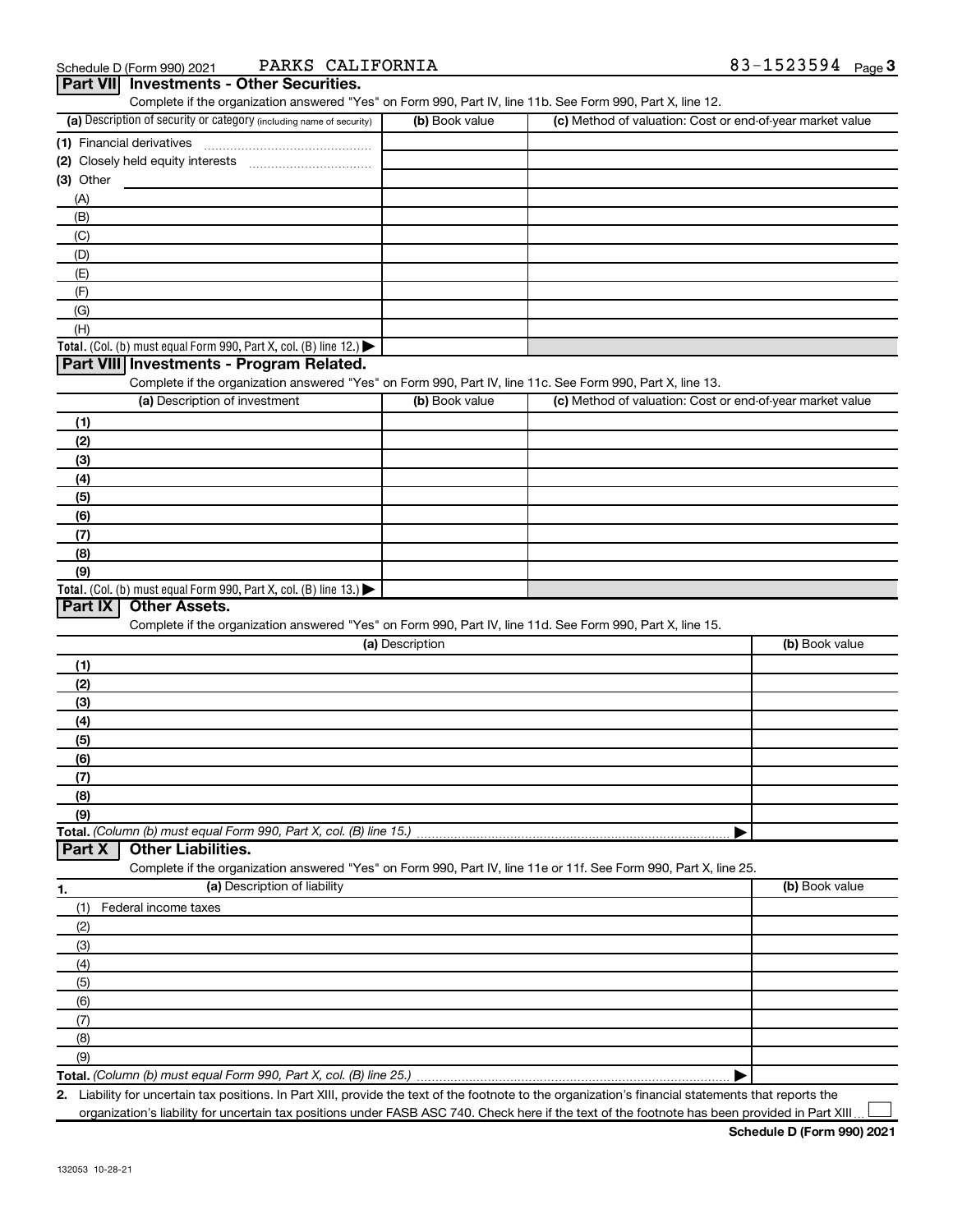|    | PARKS CALIFORNIA<br>Schedule D (Form 990) 2021                                                                |                |          |                | 83-1523594 Page 4 |
|----|---------------------------------------------------------------------------------------------------------------|----------------|----------|----------------|-------------------|
|    | Reconciliation of Revenue per Audited Financial Statements With Revenue per Return.<br><b>Part XI</b>         |                |          |                |                   |
|    | Complete if the organization answered "Yes" on Form 990, Part IV, line 12a.                                   |                |          |                |                   |
| 1  | Total revenue, gains, and other support per audited financial statements [[[[[[[[[[[[[[[[[[[[[[[[]]]]]]]]]]]] |                |          | $\blacksquare$ | 1,977,142.        |
| 2  | Amounts included on line 1 but not on Form 990, Part VIII, line 12:                                           |                |          |                |                   |
| a  |                                                                                                               | 2a             |          |                |                   |
| b  |                                                                                                               | 2 <sub>b</sub> | 477,540. |                |                   |
| c  |                                                                                                               | 2c             |          |                |                   |
| d  | Other (Describe in Part XIII.)                                                                                | 2d             |          |                |                   |
| е  |                                                                                                               |                |          | <b>2e</b>      | 477,540.          |
| з  |                                                                                                               |                |          | 3              | 1,499,602.        |
|    | Amounts included on Form 990, Part VIII, line 12, but not on line 1:                                          |                |          |                |                   |
| a  | Investment expenses not included on Form 990, Part VIII, line 7b [                                            | 4a             |          |                |                   |
| b  |                                                                                                               | 4 <sub>h</sub> |          |                |                   |
| C. | Add lines 4a and 4b                                                                                           |                |          | 4с             | υ.                |
| 5. |                                                                                                               |                |          | $\overline{5}$ | 1,499,602.        |
|    | Part XII   Reconciliation of Expenses per Audited Financial Statements With Expenses per Return.              |                |          |                |                   |
|    | Complete if the organization answered "Yes" on Form 990, Part IV, line 12a.                                   |                |          |                |                   |
| 1  |                                                                                                               |                |          | $\mathbf{1}$   | 3,692,283.        |
| 2  | Amounts included on line 1 but not on Form 990, Part IX, line 25:                                             |                |          |                |                   |
| a  |                                                                                                               | 2a             | 477,540. |                |                   |
| b  |                                                                                                               | 2 <sub>b</sub> |          |                |                   |
| c  |                                                                                                               | 2 <sub>c</sub> |          |                |                   |
| d  |                                                                                                               | 2d             |          |                |                   |
| е  | Add lines 2a through 2d <b>[10]</b> [10] <b>Adding the Second Lines</b> 2a through 2d <b>[10] html</b>        |                |          | <b>2e</b>      | 477,540.          |
| з  |                                                                                                               |                |          | 3              | 3, 214, 743.      |
| 4  | Amounts included on Form 990, Part IX, line 25, but not on line 1:                                            |                |          |                |                   |
| a  |                                                                                                               | 4a             |          |                |                   |
|    |                                                                                                               | 4b             |          |                |                   |
|    | Add lines 4a and 4b                                                                                           |                |          | 4с             |                   |
|    |                                                                                                               |                |          |                |                   |
|    | Part XIII Supplemental Information.                                                                           |                |          | 5              | 3, 214, 743       |

Provide the descriptions required for Part II, lines 3, 5, and 9; Part III, lines 1a and 4; Part IV, lines 1b and 2b; Part V, line 4; Part X, line 2; Part XI, lines 2d and 4b; and Part XII, lines 2d and 4b. Also complete this part to provide any additional information.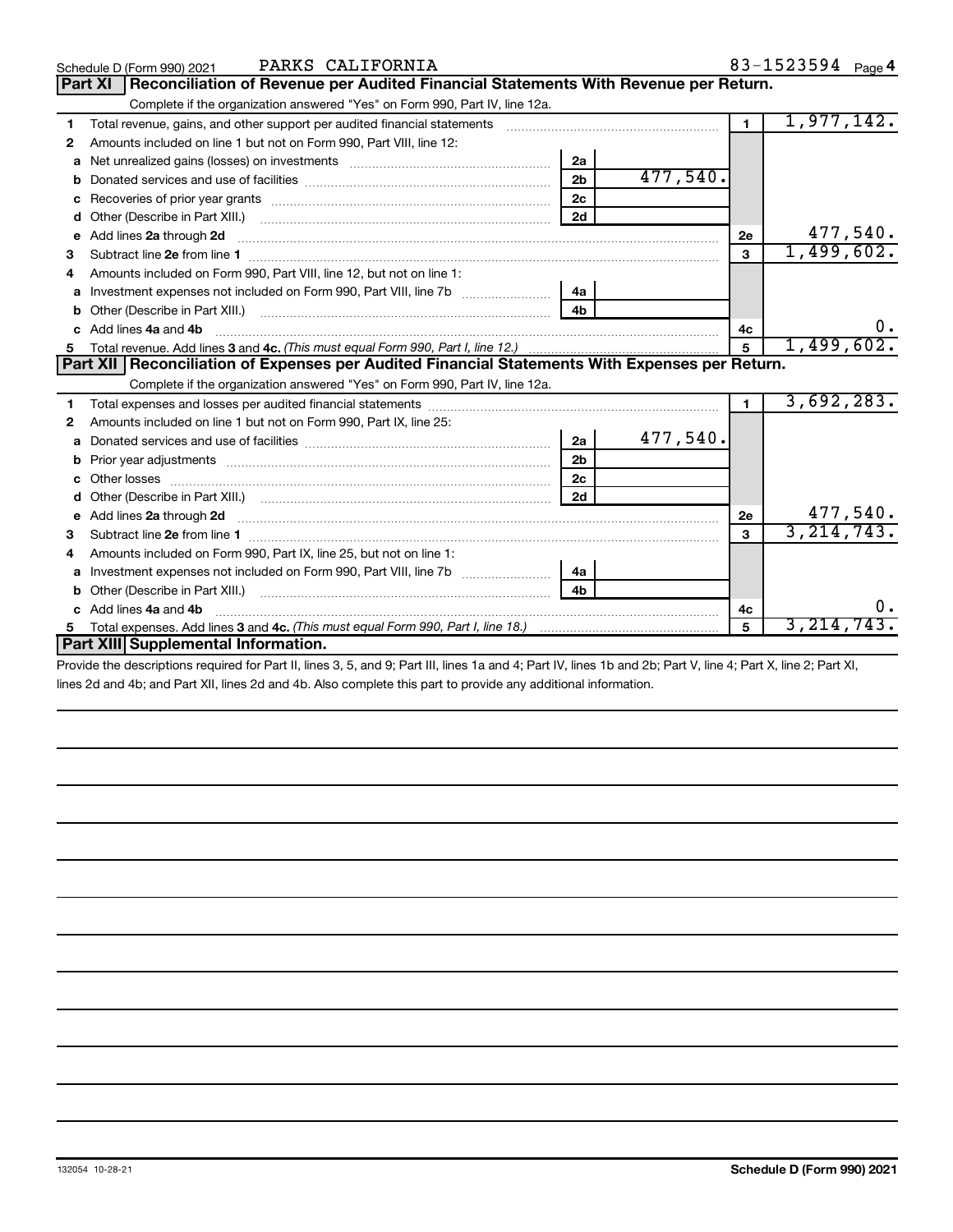| <b>SCHEDULE I</b><br>(Form 990)                                                                                                                                                                                                                                                               |                         | <b>Grants and Other Assistance to Organizations,</b><br>Governments, and Individuals in the United States |                             |                                        |                                                                |                                          | OMB No. 1545-0047<br>2021                                                            |  |  |
|-----------------------------------------------------------------------------------------------------------------------------------------------------------------------------------------------------------------------------------------------------------------------------------------------|-------------------------|-----------------------------------------------------------------------------------------------------------|-----------------------------|----------------------------------------|----------------------------------------------------------------|------------------------------------------|--------------------------------------------------------------------------------------|--|--|
| Complete if the organization answered "Yes" on Form 990, Part IV, line 21 or 22.<br>Attach to Form 990.<br><b>Open to Public</b><br>Department of the Treasury                                                                                                                                |                         |                                                                                                           |                             |                                        |                                                                |                                          |                                                                                      |  |  |
| Internal Revenue Service<br>Inspection<br>Go to www.irs.gov/Form990 for the latest information.                                                                                                                                                                                               |                         |                                                                                                           |                             |                                        |                                                                |                                          |                                                                                      |  |  |
| Name of the organization<br>PARKS CALIFORNIA                                                                                                                                                                                                                                                  |                         |                                                                                                           |                             |                                        |                                                                |                                          | <b>Employer identification number</b><br>83-1523594                                  |  |  |
| Part I<br><b>General Information on Grants and Assistance</b>                                                                                                                                                                                                                                 |                         |                                                                                                           |                             |                                        |                                                                |                                          |                                                                                      |  |  |
| 1 Does the organization maintain records to substantiate the amount of the grants or assistance, the grantees' eligibility for the grants or assistance, and the selection<br>2 Describe in Part IV the organization's procedures for monitoring the use of grant funds in the United States. |                         |                                                                                                           |                             |                                        |                                                                |                                          | $ \mathbf{X} $ Yes<br>No T                                                           |  |  |
| Grants and Other Assistance to Domestic Organizations and Domestic Governments. Complete if the organization answered "Yes" on Form 990, Part IV, line 21, for any<br>Part II<br>recipient that received more than \$5,000. Part II can be duplicated if additional space is needed.          |                         |                                                                                                           |                             |                                        |                                                                |                                          |                                                                                      |  |  |
| <b>1 (a)</b> Name and address of organization<br>or government                                                                                                                                                                                                                                | $(b)$ EIN               | (c) IRC section<br>(if applicable)                                                                        | (d) Amount of<br>cash grant | (e) Amount of<br>noncash<br>assistance | (f) Method of<br>valuation (book,<br>FMV, appraisal,<br>other) | (g) Description of<br>noncash assistance | (h) Purpose of grant<br>or assistance                                                |  |  |
| CALIFORNIA STATE PARKS, DEPARTMENT<br>OF PARKS AND RECREATION - P.O. BOX<br>942896 - SACRAMENTO, CA 94296                                                                                                                                                                                     | 68-0303606              | <b>GOVERNMENT</b>                                                                                         | 55,290.                     |                                        | COST AT FAIR<br>11,194. MARKET VALUE                           | SOFTWARE AND<br>EOUIPMENT                | SUPPORT TO CA STATE PARKS<br>FOR WILDFIRE RELIEF                                     |  |  |
| GOLDEN GATE NATIONAL PARK<br>CONSERVANCY - 201 FORT MASON, 3RD<br>FLOOR - SAN FRANCISCO, CA 94123                                                                                                                                                                                             | $94-2781708$ 501 C(3)   |                                                                                                           | 249,038,                    |                                        | COST AT FAIR<br>0. MARKET VALUE                                |                                          | STEWARDSHIP 2021: SHAPING<br>THE FUTURE OF<br>LANDSCAPE-SCALE<br>STEWARDSHIP AND NRD |  |  |
| SAVE THE REDWOODS LEAGUE<br>111 SUTTER STREET, 11TH FLOOR<br>SAN FRANCISCO, CA 94104                                                                                                                                                                                                          | 94-0843915              | 501 C(3)                                                                                                  | 84,893.                     |                                        | COST AT FAIR<br>0. MARKET VALUE                                |                                          | <b>FOREST MANAGEMENT</b><br>STRATEGY                                                 |  |  |
| COMPUTER USING EDUCATORS<br>877 YGNACIO VALLEY RD.<br>WALNUT CREEK, CA 94596                                                                                                                                                                                                                  | 94-2737190              | 501 C(3)                                                                                                  | 81,000                      |                                        | COST AT FAIR<br>0. MARKET VALUE                                |                                          | RE-IMAGINING THE SCHOOL<br>FIELD TRIP GRANT                                          |  |  |
| LITERACY FOR ENVIRONMENTAL JUSTICE<br>PO BOX 170039<br>SAN FRANCISCO, CA 94132                                                                                                                                                                                                                | 01-0777856              | 501 $C(3)$                                                                                                | 30,000.                     |                                        | COST AT FAIR<br>0. MARKET VALUE                                |                                          | NATURAL RESOURCE<br>STEWARDSHIP CAREER<br>PATHWAYS GRANT                             |  |  |
| <b>JUSTICE OUTSIDE</b><br>436 14TH STREET, SUITE 1209<br>OAKLAND, CA 94612                                                                                                                                                                                                                    | $80 - 0565914$ 501 C(3) |                                                                                                           | 30,000.                     |                                        | COST AT FAIR<br>0. MARKET VALUE                                |                                          | ROUTE TO PARKS GRANT                                                                 |  |  |
| Enter total number of section 501(c)(3) and government organizations listed in the line 1 table<br>$\mathbf{2}$                                                                                                                                                                               |                         |                                                                                                           |                             |                                        |                                                                |                                          | 30.                                                                                  |  |  |

**For Paperwork Reduction Act Notice, see the Instructions for Form 990. Schedule I (Form 990) 2021** LHA

SEE PART IV FOR COLUMN (H) DESCRIPTIONS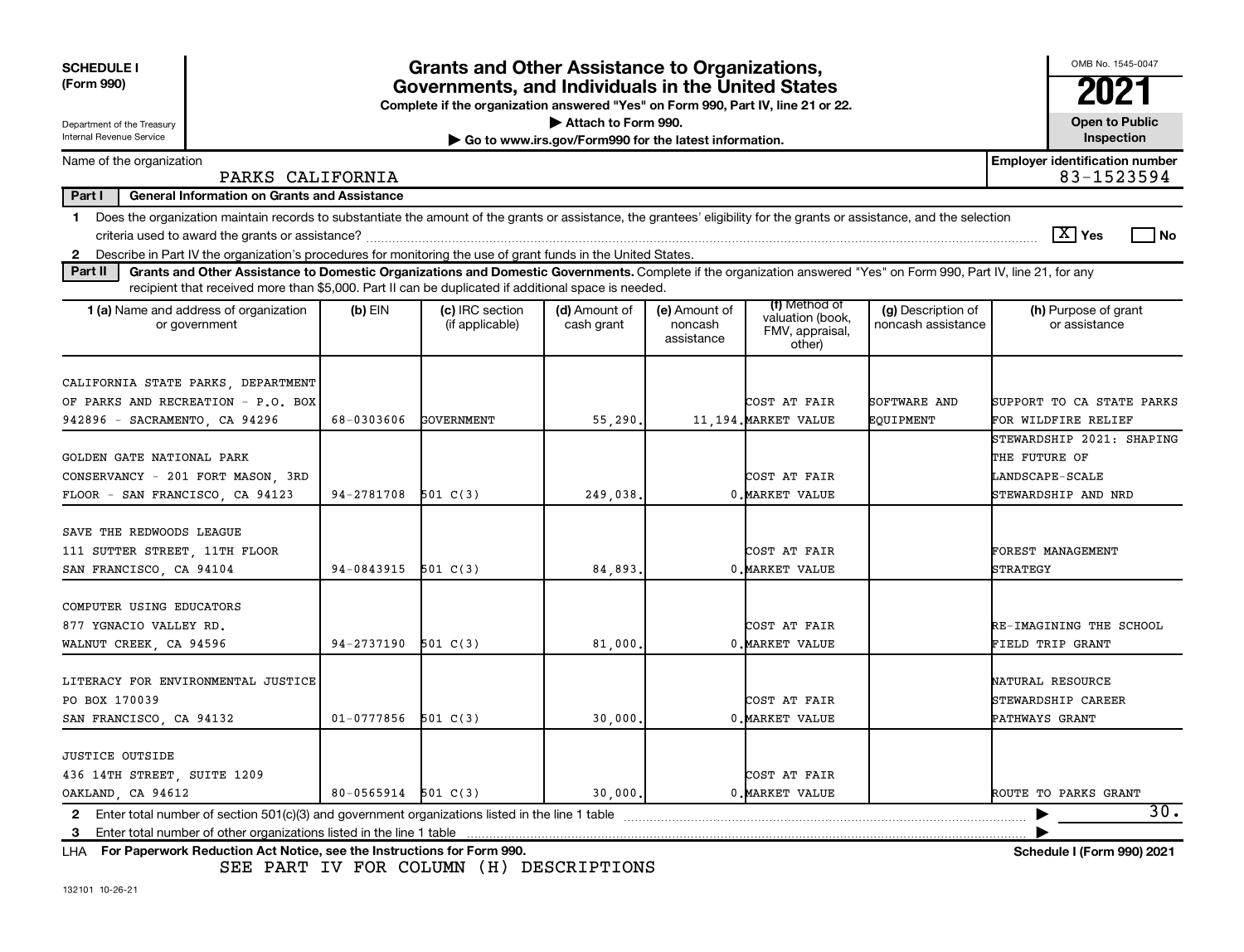| PARKS CALIFORNIA<br>Schedule I (Form 990)                                                                                                   |                         |                                  |                             |                                        |                                                                |                                           | 83-1523594                            | Page 1 |
|---------------------------------------------------------------------------------------------------------------------------------------------|-------------------------|----------------------------------|-----------------------------|----------------------------------------|----------------------------------------------------------------|-------------------------------------------|---------------------------------------|--------|
| Continuation of Grants and Other Assistance to Domestic Organizations and Domestic Governments (Schedule I (Form 990), Part II.)<br>Part II |                         |                                  |                             |                                        |                                                                |                                           |                                       |        |
| (a) Name and address of<br>organization or government                                                                                       | $(b)$ EIN               | (c) IRC section<br>if applicable | (d) Amount of<br>cash grant | (e) Amount of<br>noncash<br>assistance | (f) Method of<br>valuation<br>(book, FMV,<br>appraisal, other) | (g) Description of<br>non-cash assistance | (h) Purpose of grant<br>or assistance |        |
| CRYSTAL COVE CONSERVANCY                                                                                                                    |                         |                                  |                             |                                        |                                                                |                                           | NATURAL RESOURCE                      |        |
| #5 CRYSTAL COVE                                                                                                                             |                         |                                  |                             |                                        | COST AT FAIR                                                   |                                           | STEWARDSHIP CAREER                    |        |
| NEWPORT COAST, CA 92657                                                                                                                     | $33-0878633$ 501 C(3)   |                                  | 30,000.                     |                                        | 0. MARKET VALUE                                                |                                           | PATHWAYS GRANT                        |        |
|                                                                                                                                             |                         |                                  |                             |                                        |                                                                |                                           |                                       |        |
| SIERRA INSTITUTE FOR COMMUNITY &                                                                                                            |                         |                                  |                             |                                        |                                                                |                                           | NATURAL RESOURCE                      |        |
| ENVIRONMENT - PO BOX 11 -                                                                                                                   |                         |                                  |                             |                                        | COST AT FAIR                                                   |                                           | STEWARDSHIP CAREER                    |        |
| TAYLORSVILLE, CA 95983                                                                                                                      | $91 - 1818166$ 501 C(3) |                                  | 25,000                      |                                        | 0. MARKET VALUE                                                |                                           | PATHWAYS GRANT                        |        |
| AMAH MUTSUN LAND TRUST                                                                                                                      |                         |                                  |                             |                                        |                                                                |                                           | NATURAL RESOURCE                      |        |
| PO BOX 6915                                                                                                                                 |                         |                                  |                             |                                        | COST AT FAIR                                                   |                                           | STEWARDSHIP CAREER                    |        |
| ALBANY, CA 94706                                                                                                                            | $32 - 0447436$ 501 C(3) |                                  | 25,000                      |                                        | 0. MARKET VALUE                                                |                                           | PATHWAYS GRANT                        |        |
|                                                                                                                                             |                         |                                  |                             |                                        |                                                                |                                           |                                       |        |
| NATURETRACK FOUNDATION                                                                                                                      |                         |                                  |                             |                                        |                                                                |                                           |                                       |        |
| P.O. BOX 953                                                                                                                                |                         |                                  |                             |                                        | COST AT FAIR                                                   |                                           |                                       |        |
| LOS OLIVOS, CA 93441                                                                                                                        | $45 - 3040646$ 501 C(3) |                                  | 23,000                      |                                        | 0. MARKET VALUE                                                |                                           | ROUTE TO PARKS GRANT                  |        |
|                                                                                                                                             |                         |                                  |                             |                                        |                                                                |                                           |                                       |        |
| COMMUNITY NATURE CONNECTION                                                                                                                 |                         |                                  |                             |                                        |                                                                |                                           |                                       |        |
| P.O. BOX 31187                                                                                                                              |                         |                                  |                             |                                        | COST AT FAIR                                                   |                                           |                                       |        |
| LOS ANGELES, CA 90031                                                                                                                       | $95 - 4316388$ 501 C(3) |                                  | 21,483                      |                                        | 0. MARKET VALUE                                                |                                           | ROUTE TO PARKS GRANT                  |        |
|                                                                                                                                             |                         |                                  |                             |                                        |                                                                |                                           |                                       |        |
| YOUTH MENTORING ACTION NETWORK                                                                                                              |                         |                                  |                             |                                        |                                                                |                                           |                                       |        |
| P.O. BOX 1633                                                                                                                               |                         |                                  |                             |                                        | COST AT FAIR                                                   |                                           |                                       |        |
| CLAREMONT, CA 91711                                                                                                                         | $27-4560912$ 501 C(3)   |                                  | 20,892.                     |                                        | 0. MARKET VALUE                                                |                                           | ROUTE TO PARKS GRANT                  |        |
|                                                                                                                                             |                         |                                  |                             |                                        |                                                                |                                           |                                       |        |
| STEWARDS OF THE COAST AND REDWOODS                                                                                                          |                         |                                  |                             |                                        |                                                                |                                           | NATURAL RESOURCE                      |        |
| P.O. BOX 2                                                                                                                                  |                         |                                  |                             |                                        | COST AT FAIR                                                   |                                           | STEWARDSHIP CAREER                    |        |
| DUNCAN MILLS, CA 95430                                                                                                                      | $94-3039895$ 501 C(3)   |                                  | 20,842                      |                                        | 0. MARKET VALUE                                                |                                           | PATHWAYS GRANT                        |        |
|                                                                                                                                             |                         |                                  |                             |                                        |                                                                |                                           |                                       |        |
| STUDENT CONSERVATION ASSOCIATION                                                                                                            |                         |                                  |                             |                                        |                                                                |                                           | NATURAL RESOURCE                      |        |
| 18860 MELVIN AVENUE                                                                                                                         |                         |                                  |                             |                                        | COST AT FAIR                                                   |                                           | STEWARDSHIP CAREER                    |        |
| SONOMA, CA 95476                                                                                                                            | $91 - 0880684$ 501 C(3) |                                  | 20,382.                     |                                        | 0. MARKET VALUE                                                |                                           | PATHWAYS GRANT                        |        |
| POINT LOBOS FOUNDATION                                                                                                                      |                         |                                  |                             |                                        |                                                                |                                           |                                       |        |

MONTEREY, CA 93940 94-2546064 501 C(3) 20,075. 0.MARKET VALUE I ROUTE TO PARKS GRANT

80 GARDEN COURT, SUITE 106 COST AT FAIR

**Schedule I (Form 990)**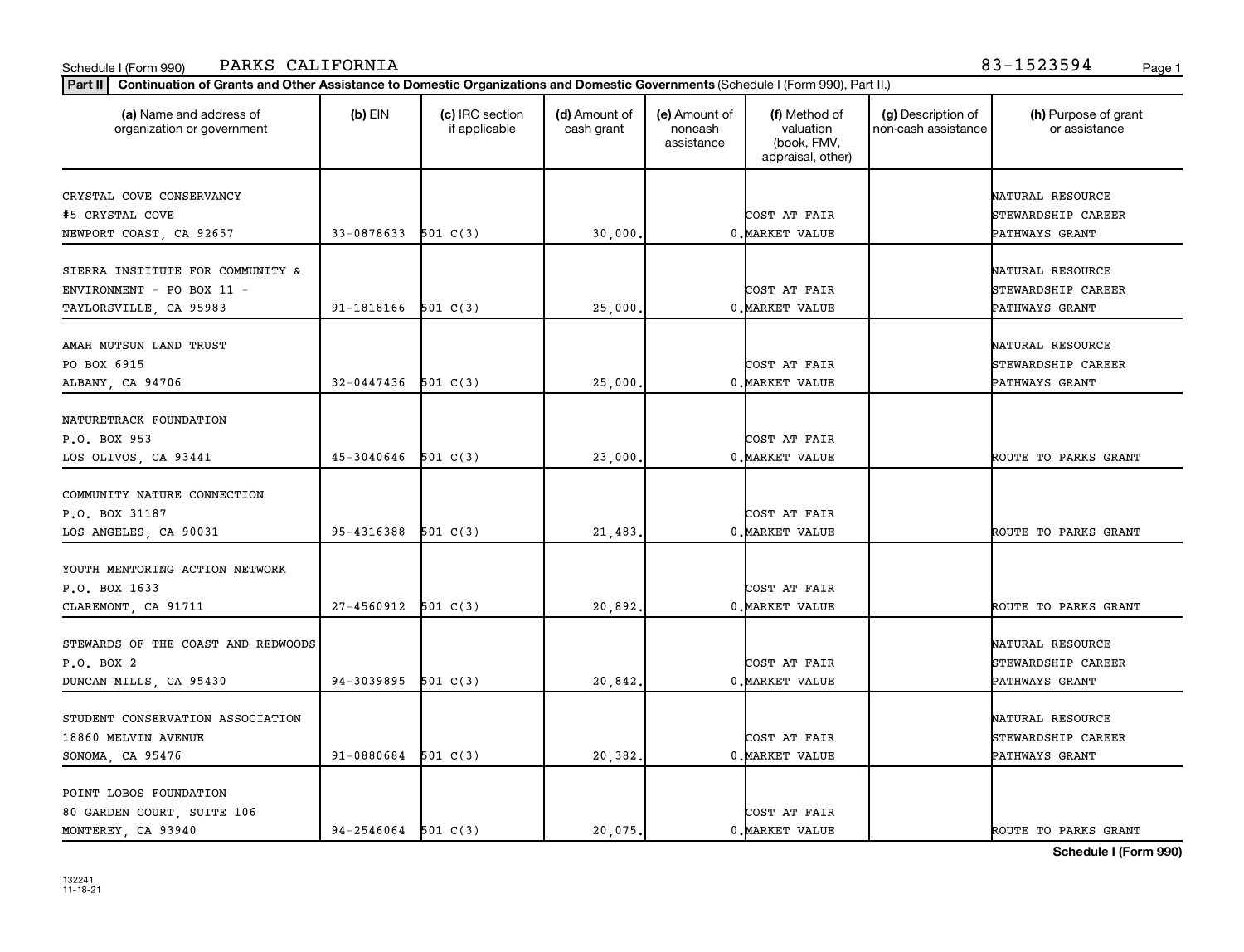| PARKS CALIFORNIA<br>Schedule I (Form 990)                                                                                                   |                         |                                  |                             |                                        |                                                                |                                           | 83-1523594<br>Page 1                  |
|---------------------------------------------------------------------------------------------------------------------------------------------|-------------------------|----------------------------------|-----------------------------|----------------------------------------|----------------------------------------------------------------|-------------------------------------------|---------------------------------------|
| Continuation of Grants and Other Assistance to Domestic Organizations and Domestic Governments (Schedule I (Form 990), Part II.)<br>Part II |                         |                                  |                             |                                        |                                                                |                                           |                                       |
| (a) Name and address of<br>organization or government                                                                                       | $(b)$ EIN               | (c) IRC section<br>if applicable | (d) Amount of<br>cash grant | (e) Amount of<br>noncash<br>assistance | (f) Method of<br>valuation<br>(book, FMV,<br>appraisal, other) | (g) Description of<br>non-cash assistance | (h) Purpose of grant<br>or assistance |
| LOS ANGELES RIVER STATE PARK<br>PARTNERS - 1799 BAKER STREET - LOS                                                                          |                         |                                  |                             |                                        | COST AT FAIR                                                   |                                           |                                       |
| ANGELES, CA 90012                                                                                                                           | $82 - 1364477$ 501 C(3) |                                  | 20,000.                     |                                        | 0. MARKET VALUE                                                |                                           | SPONSORSHIP                           |
| BIG CITY MOUNTAINEERS<br>710 10TH STREET, SUITE 120                                                                                         |                         |                                  |                             |                                        | COST AT FAIR                                                   |                                           |                                       |
| GOLDEN, CO 80401                                                                                                                            | 65-0200163              | 501 C(3)                         | 16,052                      |                                        | 0. MARKET VALUE                                                |                                           | ROUTE TO PARKS GRANT                  |
| PUKUU CULTURAL COMMUNITY SERVICES<br>1019 2ND STREET                                                                                        |                         |                                  |                             |                                        | COST AT FAIR                                                   |                                           |                                       |
| SAN FERNANDO, CA 91340                                                                                                                      | $95 - 4657130$ 501 C(3) |                                  | 15,334.                     |                                        | 0. MARKET VALUE                                                |                                           | ROUTE TO PARKS GRANT                  |
| UNITED AMERICAN INDIAN<br>INVOLVEMENT, INC. - 1125 W 6TH ST,                                                                                |                         |                                  |                             |                                        | COST AT FAIR                                                   |                                           |                                       |
| STE 103 - LOS ANGELES, CA 90017                                                                                                             | 95-2917933 501 C(3)     |                                  | 15,000                      |                                        | 0. MARKET VALUE                                                |                                           | ROUTE TO PARKS GRANT                  |
| SONOMA ECOLOGY CENTER<br>PO BOX 1486<br>ELDRIDGE, CA 95431                                                                                  | 94-3136500              | 501 C(3)                         | 15,000                      |                                        | COST AT FAIR<br>0. MARKET VALUE                                |                                           | ROUTE TO PARKS GRANT                  |
| REDWOOD COMMUNITY ACTION AGENCY<br>904 G STREET                                                                                             |                         |                                  |                             |                                        | COST AT FAIR                                                   |                                           |                                       |
| EUREKA, CA 95501                                                                                                                            | 94-2646370              | 501 C(3)                         | 15,000                      |                                        | 0. MARKET VALUE                                                |                                           | ROUTE TO PARKS GRANT                  |
| OUTDOOR OUTREACH<br>5275 MARKET ST. #21<br>SAN DIEGO, CA 92114                                                                              | 33-0860449              | 501 C(3)                         | 15,000                      |                                        | COST AT FAIR<br>0. MARKET VALUE                                |                                           | ROUTE TO PARKS GRANT                  |
| NATURE FOR ALL<br>201 W. GARVEY AVE., STE. 102-503<br>MONTEREY PARK, CA 91754                                                               | $83 - 1265253$ 501 C(3) |                                  | 15,000.                     |                                        | COST AT FAIR<br>0. MARKET VALUE                                |                                           | ROUTE TO PARKS GRANT                  |
| MARINE SCIENCE INSTITUTE                                                                                                                    |                         |                                  |                             |                                        |                                                                |                                           |                                       |

REDWOOD CITY, CA 94063 94-1719649 501 C(3) 15,000. 0.MARKET VALUE | ROUTE TO PARKS GRANT

500 DISCOVERY PARKWAY **COST AT FAIR** 

**Schedule I (Form 990)**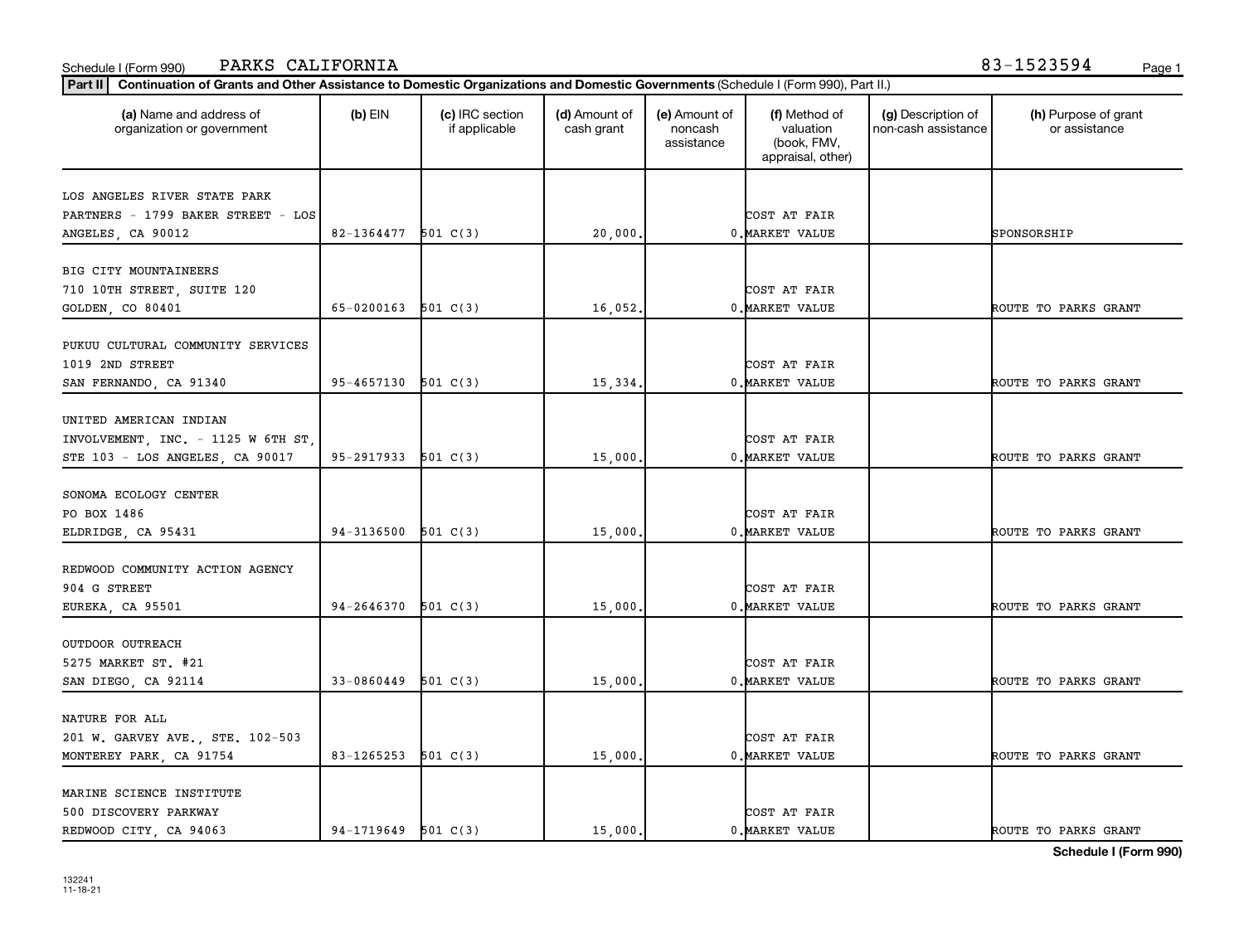| 42433 BUCKEYE RD                  |                       |          |         | COST AT FAIR    |                      |
|-----------------------------------|-----------------------|----------|---------|-----------------|----------------------|
| OAKHURST, CA 93644                | $47-1579462$ 501 C(3) |          | 15,000. | 0. MARKET VALUE | ROUTE TO PARKS GRANT |
| SANTA BARBARA POLICE ACTIVITIES   |                       |          |         |                 |                      |
| LEAGUE - P.O. BOX 91121 - SANTA   |                       |          |         | COST AT FAIR    |                      |
| BARBARA, CA 93190                 | $77-0523426$ 501 C(3) |          | 14,660. | 0. MARKET VALUE | ROUTE TO PARKS GRANT |
| MEWATER FOUNDATION                |                       |          |         |                 |                      |
| 4018 PACHECO STREET               |                       |          |         | COST AT FAIR    |                      |
| SAN FRANCISCO, CA 94116           | 47-4924647            | 501 C(3) | 14,000. | 0. MARKET VALUE | ROUTE TO PARKS GRANT |
| THE LEAP INSTITUTE                |                       |          |         |                 |                      |
| PO BOX 1497                       |                       |          |         | COST AT FAIR    |                      |
| HURON, CA 93234                   | $84-3403967$ 501 C(3) |          | 13,636. | 0. MARKET VALUE | ROUTE TO PARKS GRANT |
| CITY OF LA HABRA - COMMUNITY      |                       |          |         |                 |                      |
| SERVICES - 110 E. LA HABRA BLVD - |                       |          |         | COST AT FAIR    |                      |
| LA HABRA, CA 90631                | 95-6000730            | 501 C(3) | 12,000. | 0. MARKET VALUE | ROUTE TO PARKS GRANT |
|                                   |                       |          |         |                 |                      |
|                                   |                       |          |         |                 |                      |
|                                   |                       |          |         |                 |                      |
|                                   |                       |          |         |                 |                      |
|                                   |                       |          |         |                 |                      |
|                                   |                       |          |         |                 |                      |
|                                   |                       |          |         |                 |                      |
|                                   |                       |          |         |                 |                      |
|                                   |                       |          |         |                 | ------               |

**Part II Continuation of Grants and Other Assistance to Domestic Organizations and Domestic Governments**  (Schedule I (Form 990), Part II.)

if applicable

 $(b)$  EIN  $(c)$  IRC section

P.O. BOX 24037 COST AT FAIR

**(a) (b) (c) (d) (e) (f) (g) (h)** Name and address of

(d) Amount of cash grant

SAN FRANCISCO, CA 94124 20-0719899 501 C(3) 15,000. 10. MARKET VALUE | ROUTE TO PARKS GRANT

(e) Amount of noncash assistance

(f) Method of valuation (book, FMV, appraisal, other)

## Schedule I (Form 990) PARKS CALIFORNIA 83-1523594 <sub>Page 1</sub>

organization or government

CITY OF DREAMS

ADVENTURE RISK CHALLENGE

(h) Purpose of grant or assistance

(g) Description of non-cash assistance

**Schedule I (Form 990)**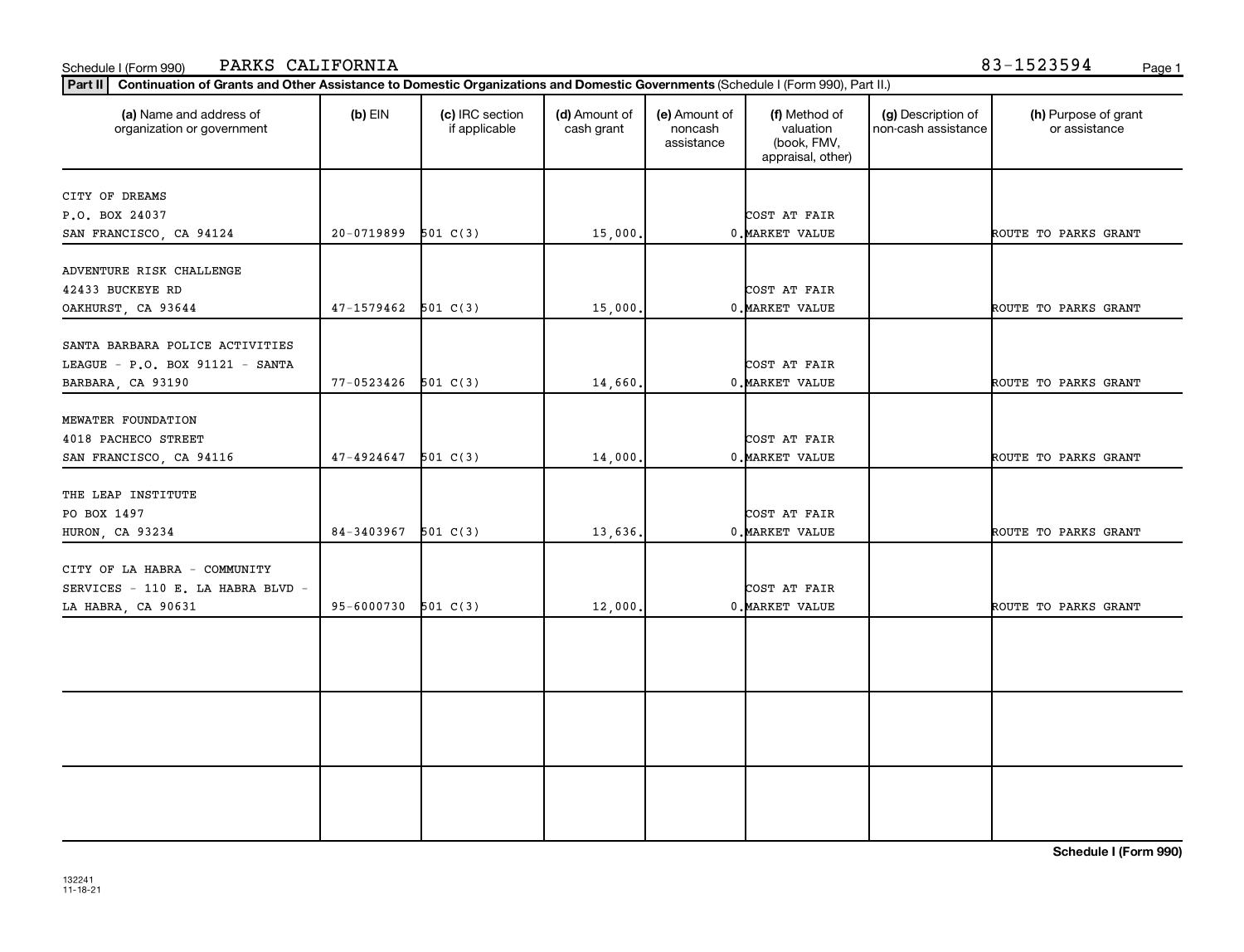Schedule I (Form 990) 2021 PARKS CALIFORNIA Page (Schedule I (Form 990) 2021 Page

**2**

**Part III | Grants and Other Assistance to Domestic Individuals.** Complete if the organization answered "Yes" on Form 990, Part IV, line 22. Part III can be duplicated if additional space is needed.

| (a) Type of grant or assistance                                                                                                                      | (b) Number of<br>recipients | (c) Amount of<br>cash grant | (d) Amount of non-<br>cash assistance | (e) Method of valuation<br>(book, FMV, appraisal, other) | (f) Description of noncash assistance |  |  |  |
|------------------------------------------------------------------------------------------------------------------------------------------------------|-----------------------------|-----------------------------|---------------------------------------|----------------------------------------------------------|---------------------------------------|--|--|--|
|                                                                                                                                                      |                             |                             |                                       |                                                          |                                       |  |  |  |
|                                                                                                                                                      |                             |                             |                                       |                                                          |                                       |  |  |  |
|                                                                                                                                                      |                             |                             |                                       |                                                          |                                       |  |  |  |
|                                                                                                                                                      |                             |                             |                                       |                                                          |                                       |  |  |  |
|                                                                                                                                                      |                             |                             |                                       |                                                          |                                       |  |  |  |
|                                                                                                                                                      |                             |                             |                                       |                                                          |                                       |  |  |  |
|                                                                                                                                                      |                             |                             |                                       |                                                          |                                       |  |  |  |
|                                                                                                                                                      |                             |                             |                                       |                                                          |                                       |  |  |  |
|                                                                                                                                                      |                             |                             |                                       |                                                          |                                       |  |  |  |
|                                                                                                                                                      |                             |                             |                                       |                                                          |                                       |  |  |  |
| Part IV<br>Supplemental Information. Provide the information required in Part I, line 2; Part III, column (b); and any other additional information. |                             |                             |                                       |                                                          |                                       |  |  |  |
| PART I, LINE 2:                                                                                                                                      |                             |                             |                                       |                                                          |                                       |  |  |  |

A GRANT APPLICATION FORM IS USED FOR ANY INTERESTED ENTITIES SEEKING

ASSISTANCE CONSISTENT WITH THE INTENT OF GRANT AWARDS SOLICITATION. IF ANY

APPLICATIONS WERE SELECTED FOR GRANT AWARDS, THEN THE APPLICANT SIGNS A

CONTRACT WITH SPECIFIC TERMS AND CONDITIONS TO ENSURE THE GRANTEE FULFILLS

ITS OBLIGATIONS AS OUTLINED IN THE GRANT APPLICATION SOLICITATION AND

DESCRIBED IN THEIR PROPOSAL. REGULAR REPORTING, CHECK-IN CALLS OR ONSITE

VISITS ARE METHODS USED FOR ENSURING GRANT MONIES ARE UTILIZED FOR INTENDED

PURPOSE.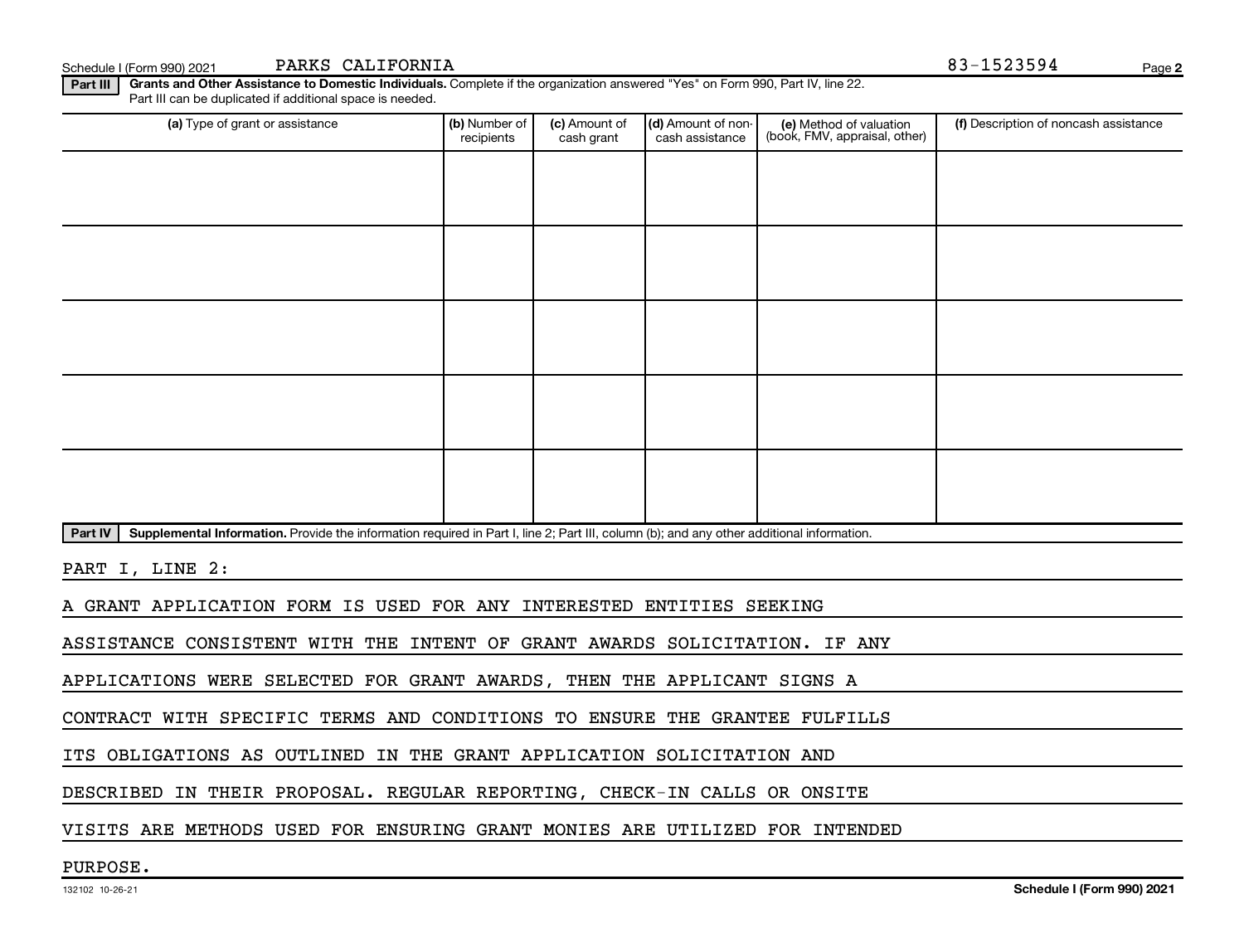PART II, LINE 1, COLUMN (H):

NAME OF ORGANIZATION OR GOVERNMENT: GOLDEN GATE NATIONAL PARK CONSERVANCY

(H) PURPOSE OF GRANT OR ASSISTANCE: STEWARDSHIP 2021: SHAPING THE FUTURE

OF LANDSCAPE-SCALE STEWARDSHIP AND NRD DEFERRED MAINTENANCE & DATA

PRIORITIES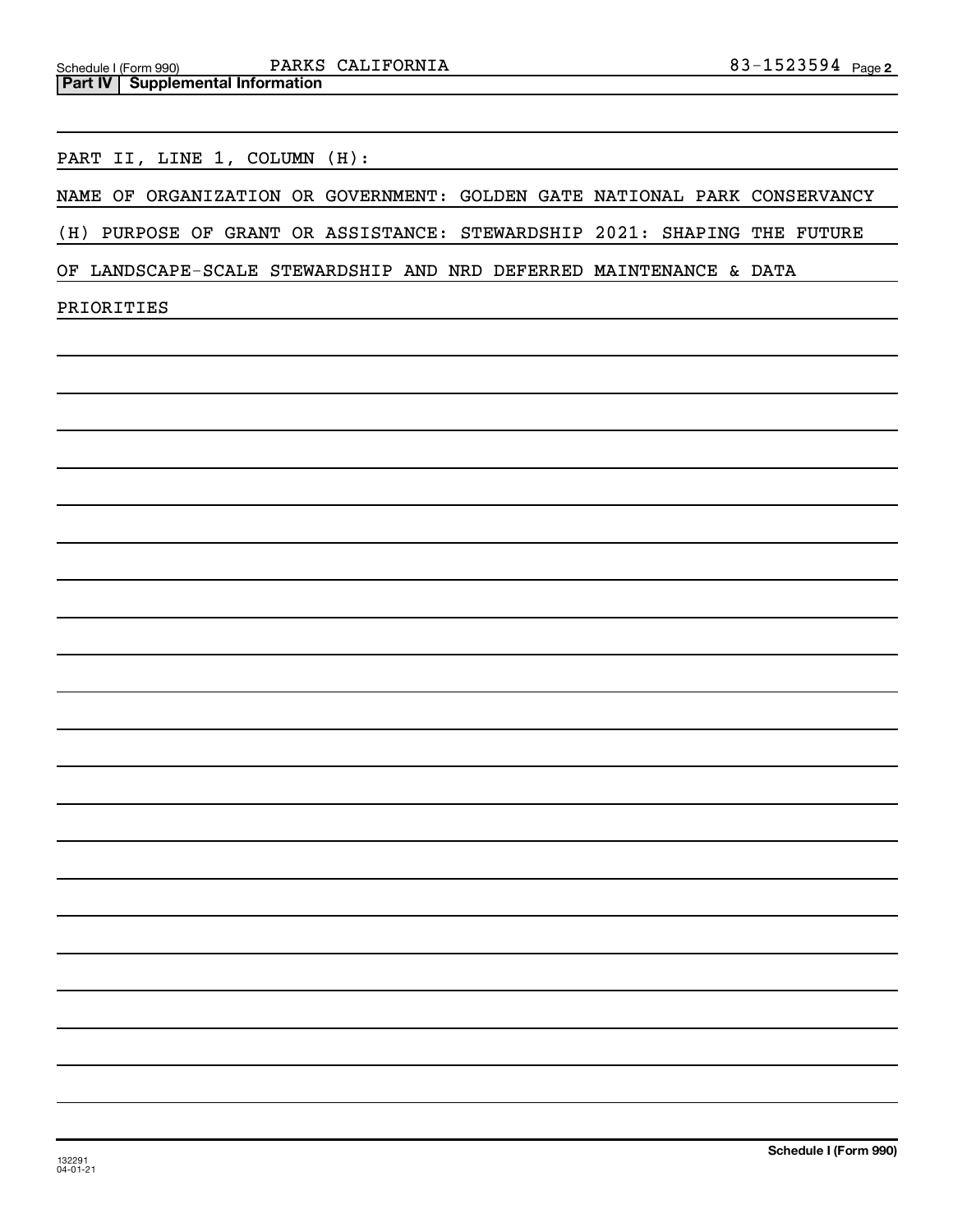|        | <b>Compensation Information</b><br><b>SCHEDULE J</b>                                                                                                                                                 | OMB No. 1545-0047                     |            |                         |  |
|--------|------------------------------------------------------------------------------------------------------------------------------------------------------------------------------------------------------|---------------------------------------|------------|-------------------------|--|
|        | (Form 990)<br>For certain Officers, Directors, Trustees, Key Employees, and Highest                                                                                                                  |                                       |            |                         |  |
|        | <b>Compensated Employees</b><br>Complete if the organization answered "Yes" on Form 990, Part IV, line 23.                                                                                           |                                       | 2027       |                         |  |
|        | Attach to Form 990.<br>Department of the Treasury                                                                                                                                                    | <b>Open to Public</b>                 |            |                         |  |
|        | Go to www.irs.gov/Form990 for instructions and the latest information.<br>Internal Revenue Service                                                                                                   |                                       | Inspection |                         |  |
|        | Name of the organization                                                                                                                                                                             | <b>Employer identification number</b> |            |                         |  |
|        | PARKS CALIFORNIA                                                                                                                                                                                     | 83-1523594                            |            |                         |  |
| Part I | <b>Questions Regarding Compensation</b>                                                                                                                                                              |                                       |            |                         |  |
|        |                                                                                                                                                                                                      |                                       | Yes        | No                      |  |
| 1a     | Check the appropriate box(es) if the organization provided any of the following to or for a person listed on Form 990,                                                                               |                                       |            |                         |  |
|        | Part VII, Section A, line 1a. Complete Part III to provide any relevant information regarding these items.                                                                                           |                                       |            |                         |  |
|        | First-class or charter travel<br>Housing allowance or residence for personal use                                                                                                                     |                                       |            |                         |  |
|        | Travel for companions<br>Payments for business use of personal residence                                                                                                                             |                                       |            |                         |  |
|        | Tax indemnification and gross-up payments<br>Health or social club dues or initiation fees                                                                                                           |                                       |            |                         |  |
|        | Discretionary spending account<br>Personal services (such as maid, chauffeur, chef)                                                                                                                  |                                       |            |                         |  |
|        |                                                                                                                                                                                                      |                                       |            |                         |  |
| b      | If any of the boxes on line 1a are checked, did the organization follow a written policy regarding payment or                                                                                        |                                       |            |                         |  |
|        |                                                                                                                                                                                                      | 1b                                    |            |                         |  |
| 2      | Did the organization require substantiation prior to reimbursing or allowing expenses incurred by all directors,                                                                                     |                                       |            |                         |  |
|        | trustees, and officers, including the CEO/Executive Director, regarding the items checked on line 1a?                                                                                                | $\mathbf{2}$                          |            |                         |  |
|        |                                                                                                                                                                                                      |                                       |            |                         |  |
| з      | Indicate which, if any, of the following the organization used to establish the compensation of the organization's                                                                                   |                                       |            |                         |  |
|        | CEO/Executive Director. Check all that apply. Do not check any boxes for methods used by a related organization to<br>establish compensation of the CEO/Executive Director, but explain in Part III. |                                       |            |                         |  |
|        | $\mathbf{X}$<br>Written employment contract<br>Compensation committee                                                                                                                                |                                       |            |                         |  |
|        | $\underline{\textbf{X}}$ Independent compensation consultant<br>Compensation survey or study                                                                                                         |                                       |            |                         |  |
|        | $X$ Form 990 of other organizations<br>Approval by the board or compensation committee                                                                                                               |                                       |            |                         |  |
|        |                                                                                                                                                                                                      |                                       |            |                         |  |
| 4      | During the year, did any person listed on Form 990, Part VII, Section A, line 1a, with respect to the filing                                                                                         |                                       |            |                         |  |
|        | organization or a related organization:                                                                                                                                                              |                                       |            |                         |  |
|        | Receive a severance payment or change-of-control payment?                                                                                                                                            | 4a                                    |            | X                       |  |
| b      | Participate in or receive payment from a supplemental nonqualified retirement plan?                                                                                                                  | 4b                                    |            | $\overline{\text{x}}$   |  |
| с      | Participate in or receive payment from an equity-based compensation arrangement?                                                                                                                     |                                       |            |                         |  |
|        | If "Yes" to any of lines 4a-c, list the persons and provide the applicable amounts for each item in Part III.                                                                                        |                                       |            |                         |  |
|        |                                                                                                                                                                                                      |                                       |            |                         |  |
|        | Only section 501(c)(3), 501(c)(4), and 501(c)(29) organizations must complete lines 5-9.                                                                                                             |                                       |            |                         |  |
|        | For persons listed on Form 990, Part VII, Section A, line 1a, did the organization pay or accrue any compensation                                                                                    |                                       |            |                         |  |
|        | contingent on the revenues of:                                                                                                                                                                       |                                       |            |                         |  |
|        | a The organization? <b>Constitution</b> and the organization?                                                                                                                                        | 5а                                    |            | х                       |  |
|        |                                                                                                                                                                                                      | 5b                                    |            | $\overline{\mathbf{x}}$ |  |
|        | If "Yes" on line 5a or 5b, describe in Part III.                                                                                                                                                     |                                       |            |                         |  |
| 6      | For persons listed on Form 990, Part VII, Section A, line 1a, did the organization pay or accrue any compensation                                                                                    |                                       |            |                         |  |
|        | contingent on the net earnings of:                                                                                                                                                                   |                                       |            |                         |  |
|        |                                                                                                                                                                                                      | 6а                                    |            | х                       |  |
|        |                                                                                                                                                                                                      | 6b                                    |            | $\overline{\mathtt{x}}$ |  |
|        | If "Yes" on line 6a or 6b, describe in Part III.                                                                                                                                                     |                                       |            |                         |  |
|        | 7 For persons listed on Form 990, Part VII, Section A, line 1a, did the organization provide any nonfixed payments                                                                                   |                                       |            |                         |  |
|        |                                                                                                                                                                                                      | 7                                     |            | х                       |  |
| 8      | Were any amounts reported on Form 990, Part VII, paid or accrued pursuant to a contract that was subject to the                                                                                      |                                       |            |                         |  |
|        |                                                                                                                                                                                                      | 8                                     |            | х                       |  |
| 9      | If "Yes" on line 8, did the organization also follow the rebuttable presumption procedure described in                                                                                               |                                       |            |                         |  |
|        |                                                                                                                                                                                                      | 9                                     |            |                         |  |
|        | LHA For Paperwork Reduction Act Notice, see the Instructions for Form 990.                                                                                                                           | Schedule J (Form 990) 2021            |            |                         |  |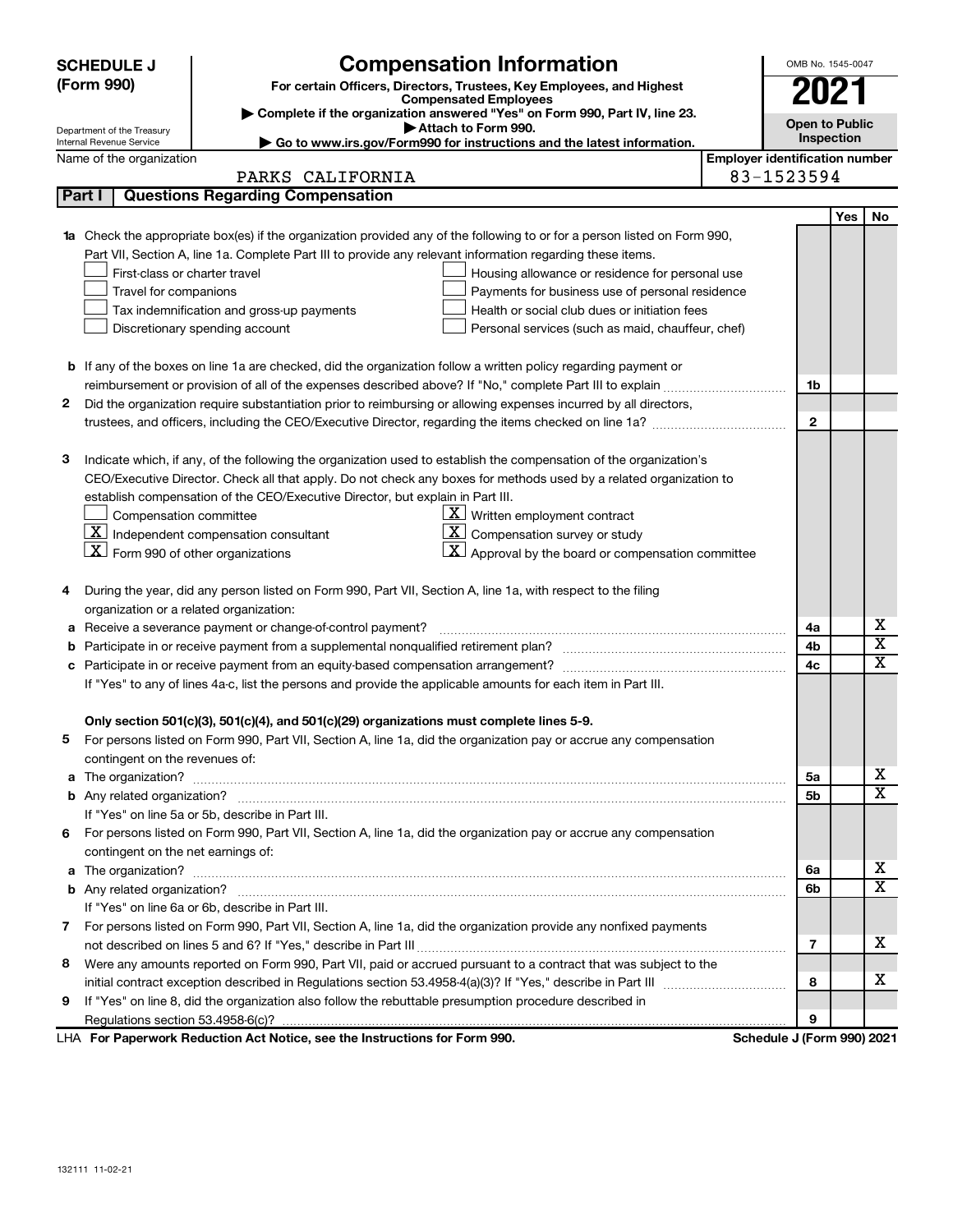### Part II | Officers, Directors, Trustees, Key Employees, and Highest Compensated Employees. Use duplicate copies if additional space is needed.

For each individual whose compensation must be reported on Schedule J, report compensation from the organization on row (i) and from related organizations, described in the instructions, on row (ii). Do not list any individuals that aren't listed on Form 990, Part VII.

Note: The sum of columns (B)(i)-(iii) for each listed individual must equal the total amount of Form 990, Part VII, Section A, line 1a, applicable column (D) and (E) amounts for that individual.

|                                 |      |                           | compensation                              |                                           | (B) Breakdown of W-2 and/or 1099-MISC and/or 1099-NEC (C) Retirement and<br>other deferred | (D) Nontaxable<br>benefits | (E) Total of columns<br>$(B)(i)-(D)$ | (F) Compensation<br>in column (B)         |
|---------------------------------|------|---------------------------|-------------------------------------------|-------------------------------------------|--------------------------------------------------------------------------------------------|----------------------------|--------------------------------------|-------------------------------------------|
| (A) Name and Title              |      | (i) Base<br>compensation  | (ii) Bonus &<br>incentive<br>compensation | (iii) Other<br>reportable<br>compensation | compensation                                                                               |                            |                                      | reported as deferred<br>on prior Form 990 |
| KINDLEY WALSH LAWLOR<br>(1)     | (i)  | 233,306.                  | 10,000.                                   | 0.                                        | 7,077.                                                                                     | 22,375.                    | 272,758.                             | $0$ .                                     |
| BOARD DIRECTOR, PRESIDENT & CEO | (ii) | $\overline{0}$ .          | $\overline{0}$ .                          | 0.                                        | $\overline{0}$ .                                                                           | $\overline{0}$ .           | $\overline{0}$                       | $\overline{0}$ .                          |
| HEANA CHUNG<br>(2)              | (i)  | 172,444.                  | 2,000.                                    | $\overline{0}$ .                          | 8,722.                                                                                     | 10,026.                    | 193, 192.                            | $\overline{0}$ .                          |
| VP OF OPERATIONS & FINANCE      | (ii) | $\overline{0}$ .          | 0.                                        | $\overline{0}$ .                          | 0.                                                                                         | 0.                         | $\overline{0}$ .                     | $\overline{0}$ .                          |
| GEOFF KISH<br>(3)               | (i)  | 159,583.                  | 2,000.                                    | $\overline{0}$ .                          | 7,979.                                                                                     | 1,233.                     | 170,795.                             | $\overline{0}$ .                          |
| VICE PRESIDENT OF PROGRAMS      | (ii) | $\overline{\mathbf{0}}$ . | 0.                                        | $\overline{0}$ .                          | 0.                                                                                         | 0.                         | $\overline{\mathfrak{o}}$ .          | $\overline{0}$ .                          |
| MYRIAN SOLIS CARONEL<br>(4)     | (i)  | 133,898.                  | 1,750.                                    | $\overline{0}$ .                          | 6,782.                                                                                     | 9,440                      | 151,870.                             | $\overline{0}$ .                          |
| DIR. OF COMMUNITY ENGAGEMENT    | (ii) | $\overline{\mathbf{0}}$ . | 0.                                        | 0.                                        | $\overline{0}$ .                                                                           | $\mathbf 0$ .              | 0.                                   | $\overline{0}$ .                          |
|                                 | (i)  |                           |                                           |                                           |                                                                                            |                            |                                      |                                           |
|                                 | (ii) |                           |                                           |                                           |                                                                                            |                            |                                      |                                           |
|                                 | (i)  |                           |                                           |                                           |                                                                                            |                            |                                      |                                           |
|                                 | (ii) |                           |                                           |                                           |                                                                                            |                            |                                      |                                           |
|                                 | (i)  |                           |                                           |                                           |                                                                                            |                            |                                      |                                           |
|                                 | (ii) |                           |                                           |                                           |                                                                                            |                            |                                      |                                           |
|                                 | (i)  |                           |                                           |                                           |                                                                                            |                            |                                      |                                           |
|                                 | (ii) |                           |                                           |                                           |                                                                                            |                            |                                      |                                           |
|                                 | (i)  |                           |                                           |                                           |                                                                                            |                            |                                      |                                           |
|                                 | (ii) |                           |                                           |                                           |                                                                                            |                            |                                      |                                           |
|                                 | (i)  |                           |                                           |                                           |                                                                                            |                            |                                      |                                           |
|                                 | (ii) |                           |                                           |                                           |                                                                                            |                            |                                      |                                           |
|                                 | (i)  |                           |                                           |                                           |                                                                                            |                            |                                      |                                           |
|                                 | (ii) |                           |                                           |                                           |                                                                                            |                            |                                      |                                           |
|                                 | (i)  |                           |                                           |                                           |                                                                                            |                            |                                      |                                           |
|                                 | (ii) |                           |                                           |                                           |                                                                                            |                            |                                      |                                           |
|                                 | (i)  |                           |                                           |                                           |                                                                                            |                            |                                      |                                           |
|                                 | (ii) |                           |                                           |                                           |                                                                                            |                            |                                      |                                           |
|                                 | (i)  |                           |                                           |                                           |                                                                                            |                            |                                      |                                           |
|                                 | (ii) |                           |                                           |                                           |                                                                                            |                            |                                      |                                           |
|                                 | (i)  |                           |                                           |                                           |                                                                                            |                            |                                      |                                           |
|                                 | (ii) |                           |                                           |                                           |                                                                                            |                            |                                      |                                           |
|                                 | (i)  |                           |                                           |                                           |                                                                                            |                            |                                      |                                           |
|                                 | (ii) |                           |                                           |                                           |                                                                                            |                            |                                      |                                           |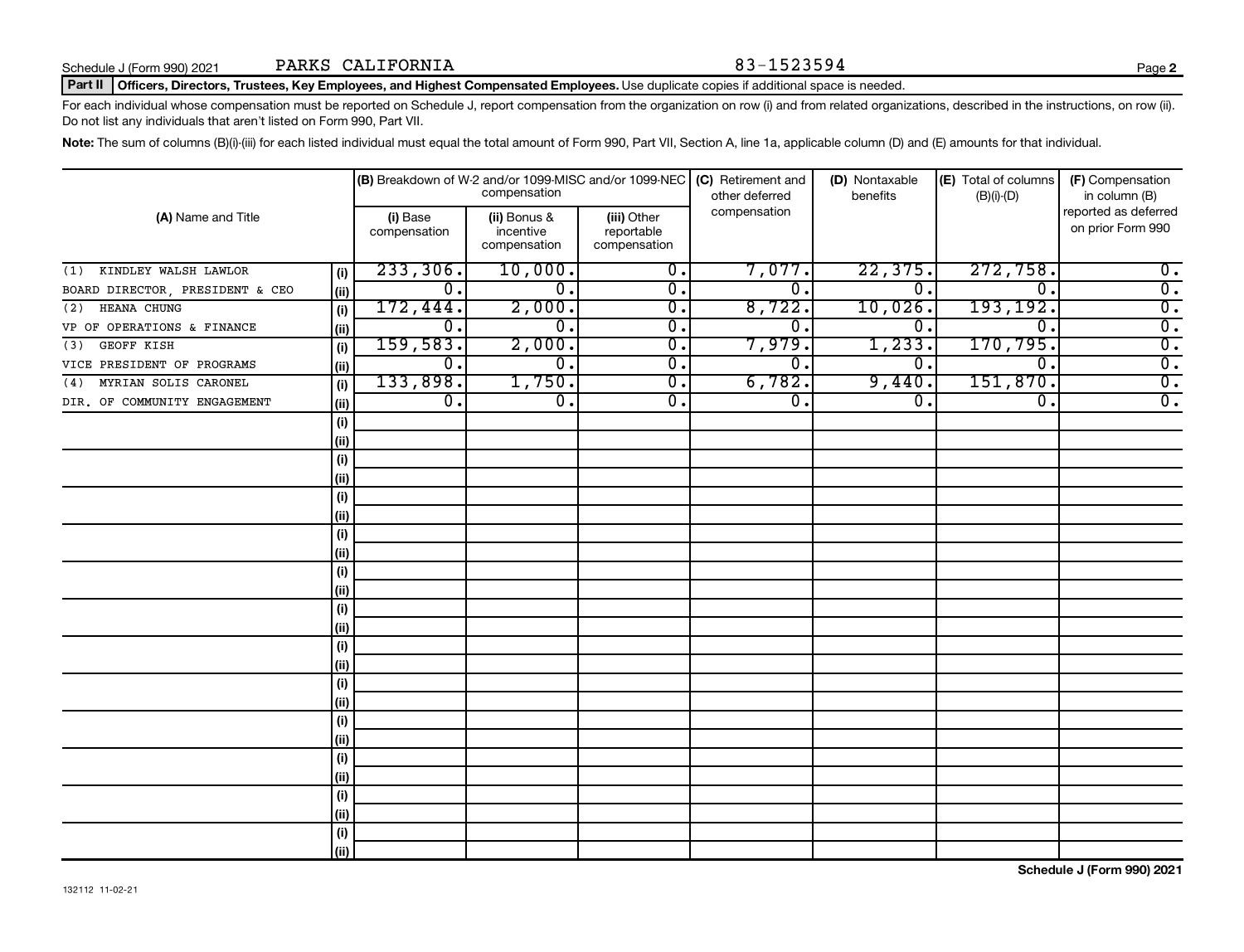**Part III Supplemental Information**

Provide the information, explanation, or descriptions required for Part I, lines 1a, 1b, 3, 4a, 4b, 4c, 5a, 5b, 6a, 6b, 7, and 8, and for Part II. Also complete this part for any additional information.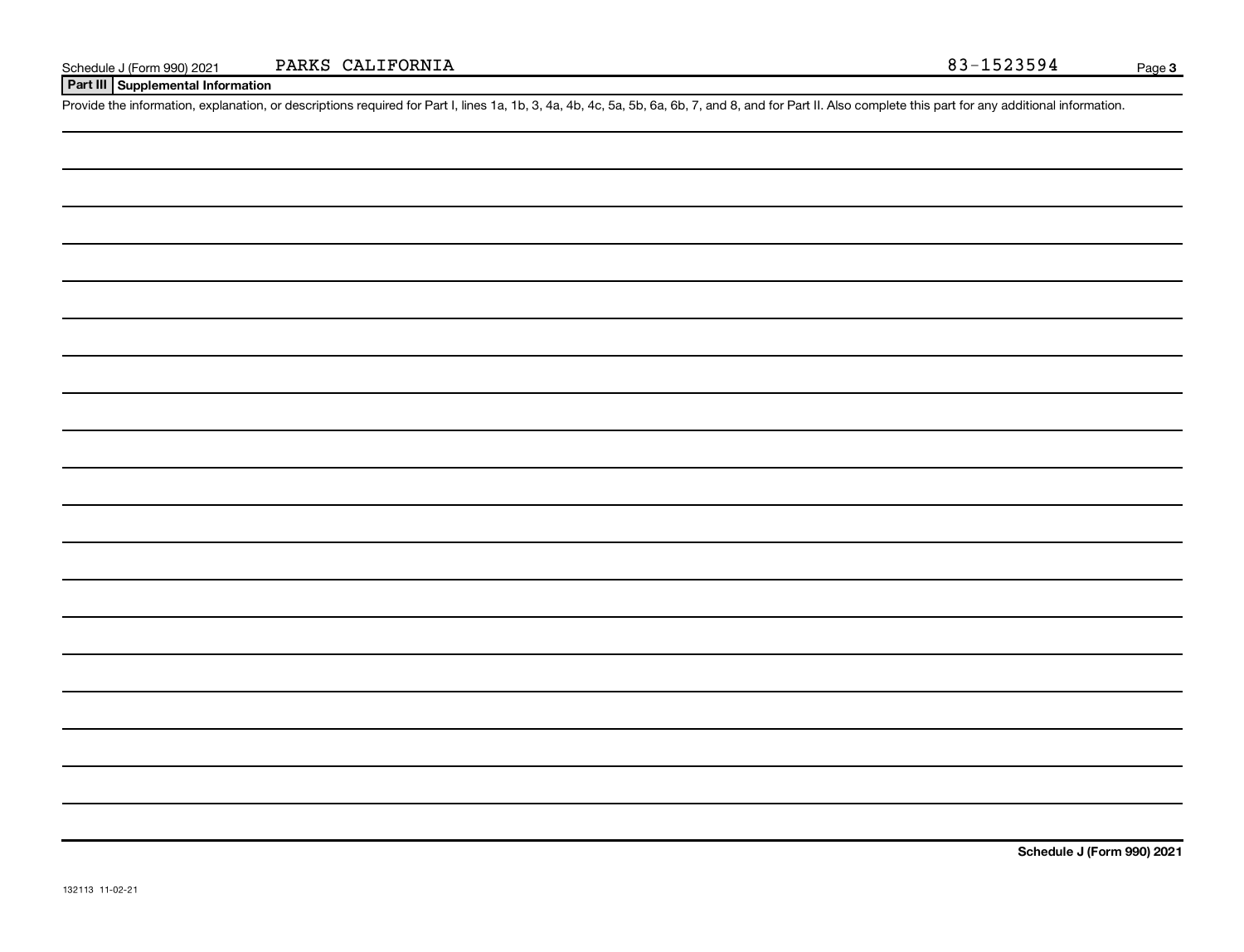**(Form 990)**

Department of the Treasury Internal Revenue Service

Name of the organization

**Complete to provide information for responses to specific questions on Form 990 or 990-EZ or to provide any additional information. | Attach to Form 990 or Form 990-EZ. SCHEDULE O Supplemental Information to Form 990 or 990-EZ**  $\frac{100000}{2}$ 

**| Go to www.irs.gov/Form990 for the latest information.**

OMB No. 1545-0047 **Open to Public Inspection**

PARKS CALIFORNIA  $\vert$  83-1523594

**Employer identification number**

FORM 990, PART III, LINE 4A, PROGRAM SERVICE ACCOMPLISHMENTS:

INNOVATING THE STATE PARK FIELD TRIP WITH PASSPORTS:

WHEN IN-PERSON FIELD TRIPS FOR STUDENTS WERE LIMITED AS A RESULT OF THE

COVID-19 PANDEMIC, PARKS CALIFORNIA PARTNERED WITH PASSPORTS TO OFFER

VIRTUAL AND IN-PERSON FIELD TRIPS THAT INCREASE EQUITABLE AND

SUSTAINABLE ACCESS TO CALIFORNIA STATE PARKS FOR K-12 STUDENTS AND

TEACHERS.

-DESPITE COVID-19 RESTRICTIONS IN 2021, 2,600 STUDENTS SIGNED FOR

PASSPORTS FIELD TRIPS IN 2022

-4500 ONLINE PORTS SESSIONS WERE BOOKED IN 2021 USING THE NEW LOGISTICS

SOFTWARE, REACHING APPROX. 112,500 STUDENTS

-THE PARTNERSHIP CONTINUES TO OFFER GRANT FUNDING FOR EDUCATORS EAGER

TO HOST FIELD TRIPS THAT SUPPORT STUDENT LEARNING ABOUT ENVIRONMENTAL,

SCIENTIFIC, CULTURAL, AND HISTORICAL ELEMENTS OF CALIFORNIA.

EXPANDING PROGRAMS IN URBAN PARKS:

DID YOU KNOW THAT FOR TWO-THIRDS OF CALIFORNIA'S POPULATION, THEIR

FIRST EXPERIENCE WITH NATURE IS LIKELY IN AN URBAN PARK NEAR WHERE THEY

LIVE? AS A NEW FOCUS IN 2021, PARKS CALIFORNIA MADE GRANTS TO PROJECTS

AND NONPROFITS IN SAN FRANCISCO, LOS ANGELES, AND SAN DIEGO TO INCREASE

COMMUNITY-DRIVEN PARK PROGRAMMING IN HIGH-DENSITY AREAS.

## -IN SAN FRANCISCO'S CANDLESTICK POINT STATE RECREATION AREA, WE

CONVENED A GROUP OF NONPROFIT AND COMMUNITY PARTNERS TO CONNECT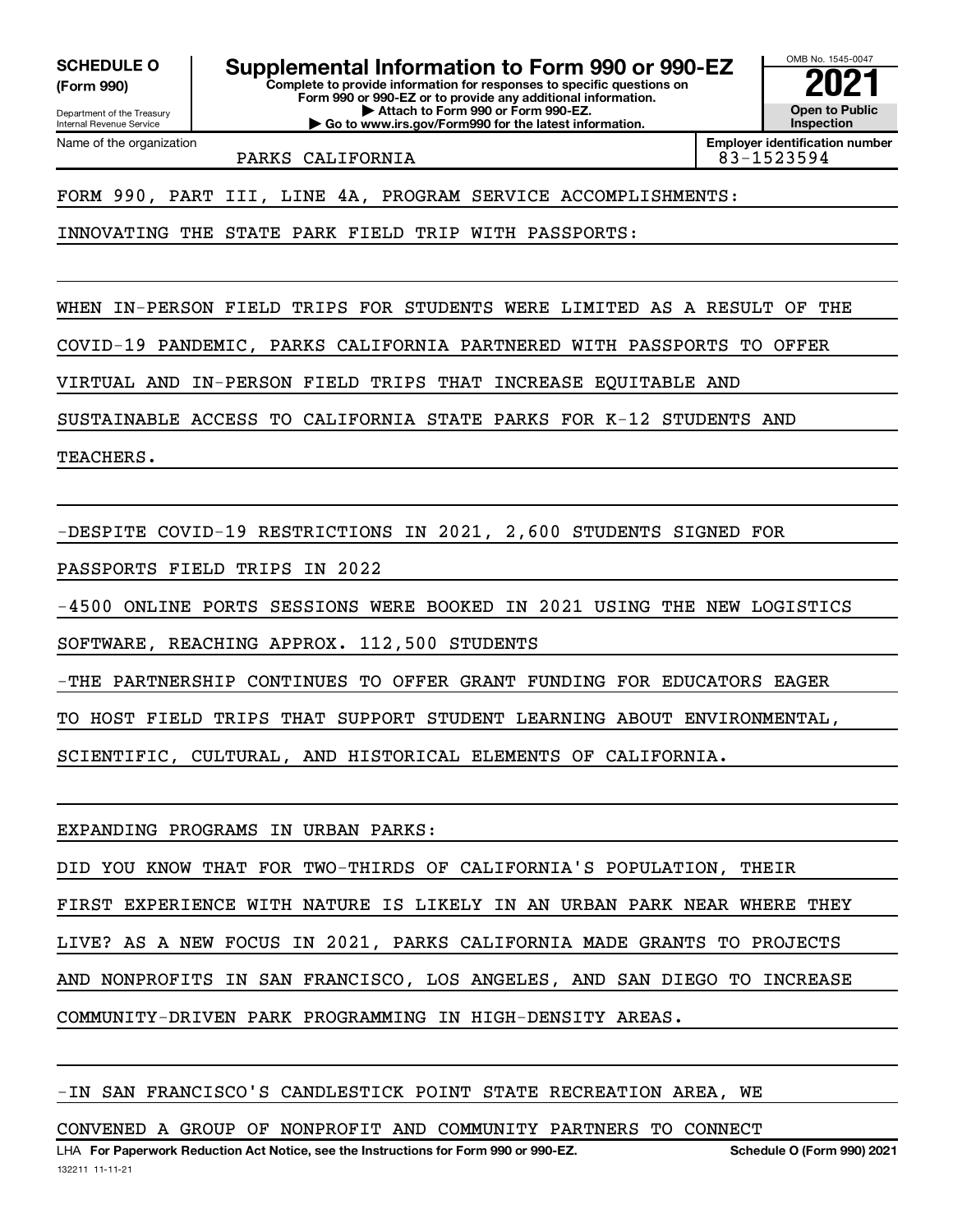| Schedule O (Form 990) 2021                                              | Page 2                                              |
|-------------------------------------------------------------------------|-----------------------------------------------------|
| Name of the organization<br>PARKS CALIFORNIA                            | <b>Employer identification number</b><br>83-1523594 |
| SURROUNDING NEIGHBORHOODS TO THE PARK AND FUND ART AND SUMMER CAMP      |                                                     |
| PROGRAMS                                                                |                                                     |
| -IN LOS ANGELES STATE HISTORIC PARK AND THE BOWTIE PROJECT, THE BOWTIE  |                                                     |
| YOUTH COUNCIL FACILITATED DISCUSSIONS FROM 2020 TO 2021 ABOUT THE       |                                                     |
| DEVELOPMENT OF THE FUTURE BOWTIE PARK. AFTER PRESENTING THEIR FINDINGS  |                                                     |
| AND POLICY DEMANDS, CALIFORNIA STATE PARKS RESPONDED WITH THESE         |                                                     |
| COMMITMENTS                                                             |                                                     |
| -BORDER FIELD STATE PARK (LOCATED AT THE SAN DIEGO-TIJUANA              |                                                     |
| INTERNATIONAL BORDER) CREATED THE DIVIDED TOGETHER PODCAST SERIES ALONG |                                                     |
| WITH A MOBILE AND WEB APP THAT ALLOWS USERS TO TAKE A SELF-GUIDED       |                                                     |
| VIRTUAL TOUR THROUGH THE PARK. IT OFFERS A UNIQUE PERSPECTIVE THAT TIES |                                                     |
| THE LAND TO ITS PEOPLE, INCLUDING STORIES FROM THE KUMEYAAY PEOPLE -    |                                                     |
| THE FIRST PEOPLE OF THIS AREA.                                          |                                                     |
|                                                                         |                                                     |
| REIMAGINING A SUSTAINABLE FUTURE FOR PARKS:                             |                                                     |
| AFTER THE WILDFIRES OF 2020, CALIFORNIA'S FIRST AND OLDEST PARK, BIG    |                                                     |
| BASIN REDWOODS STATE PARK, WAS DEVASTATED. THE COLLABORATIVE            |                                                     |
| REIMAGINING BIG BASIN PROJECT EXPLORES CRITICAL QUESTIONS THAT ALL      |                                                     |
| PARKS FACE, SUCH AS, "HOW WILL PARKS NEED TO EVOLVE AND CHANGE OVER THE |                                                     |
| NEXT 100 YEARS TO BE CLIMATE-READY AND ACCESSIBLE TO ALL? HOW CAN WE    |                                                     |
| PRIORITIZE DIVERSE STORIES AND VISITOR EXPERIENCES SO THAT ALL FEEL     |                                                     |
| WELCOMED IN OUR STATE PARKS?"                                           |                                                     |
| -PARKS CALIFORNIA CONTINUES TO PROVIDE CLIMATE ADAPTATION AND WILDFIRE  |                                                     |
| RESILIENCE PLANNING AND RECOVERY SUPPORT SERVICES TO BIG BASIN REDWOODS |                                                     |

STATE PARK

-THIS PROJECT REMAINS AN OPPORTUNITY TO THINK HOLISTICALLY ABOUT

132212 11-11-21 CALIFORNIA'S TREASURED REDWOOD ECOSYSTEM, AND HOW TO BEST BALANCE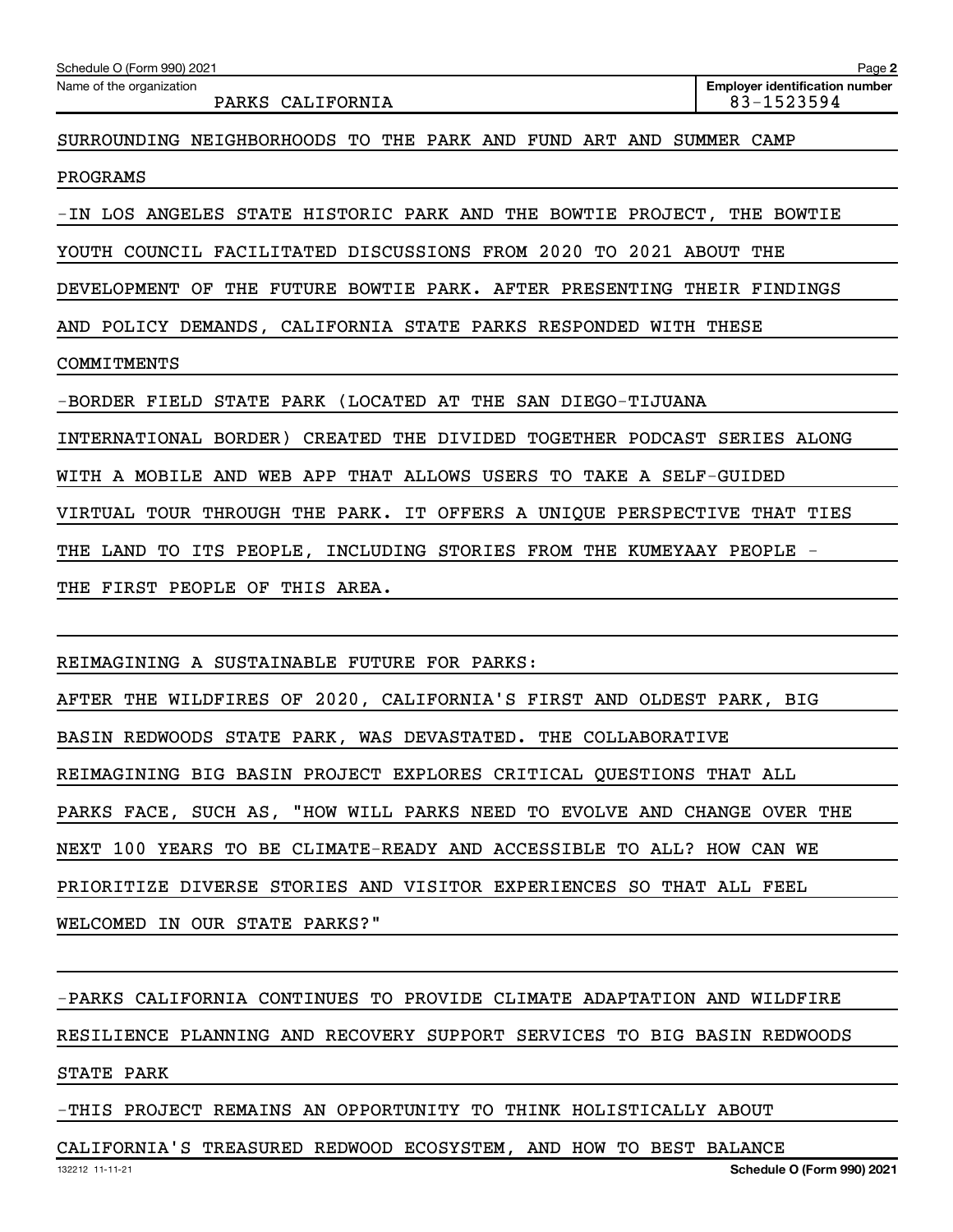| Schedule O (Form 990) 2021<br>Name of the organization                | Page 2<br><b>Employer identification number</b> |
|-----------------------------------------------------------------------|-------------------------------------------------|
| PARKS CALIFORNIA                                                      | 83-1523594                                      |
| PROTECTING THESE MAGNIFICENT PLACES WHILE ENSURING ALL PEOPLE GET THE |                                                 |
| CHANCE TO EXPERIENCE THEM                                             |                                                 |

-WHILE THE WILDFIRES WERE TRAGIC, REIMAGINING BIG BASIN IS AN ONGOING

OPPORTUNITY TO MODEL INNOVATIVE CLIMATE RESILIENCE AND CREATE AN

APPROACH THAT ALLOWS NOT ONLY BIG BASIN, BUT ALL PARKS, TO FOCUS ON

SUSTAINABILITY FOR THE LONG TERM.

EXPANDING CAREER DEVELOPMENT OPPORTUNITIES IN THE OUTDOORS:

ONE OF THE BEST WAYS TO ENSURE PARKS ARE CARED FOR CENTURIES TO COME IS

TO NURTURE A MORE DIVERSE AND INCLUSIVE WORKFORCE WITHIN CALIFORNIA

STATE PARKS. THE PARKS CALIFORNIA NATURAL RESOURCE STEWARDSHIP CAREER

PATHWAYS GRANT INVESTS IN THE NEXT GENERATION OF PEOPLE CARING FOR AND

PROTECTING OUTDOOR SPACES BY PROVIDING JOB TRAINING SKILLS, MENTORSHIP,

AND CAREER EXPOSURE IN THE NATURAL RESOURCES FIELD.

-TO SUPPORT PATHWAYS FOR A MORE DIVERSE AND INCLUSIVE WORKFORCE, PARKS CALIFORNIA ANNOUNCED SIX INAUGURAL RECIPIENTS OF THE GRANTS IN 2021. EACH GRANTEE RECEIVED UP TO \$30K AND WILL RECEIVE RENEWED FUNDING FOR A SECOND YEAR IN 2022 TO FOSTER GREATER PEER LEARNING, NONPROFIT TO STATE LEARNING

-WITH AN INTENTION TO PROVIDE PROGRAMMING TO TRADITIONALLY

UNDERREPRESENTED COMMUNITIES, WE'RE PROUD THAT 83% OF OUR GRANTEES

IDENTIFIED AS BLACK, INDIGENOUS AND PEOPLE OF COLOR

-ALL GRANTEES REPORTED STRENGTHENED RELATIONSHIPS WITH CALIFORNIA STATE

PARKS - INCLUDING 80% OF GRANTEES WHO SHARED EXAMPLES OF FINDING

POSITIONS WITH CALIFORNIA STATE PARKS, THE GRANTEE ORGANIZATION OR

OTHER ORGANIZATIONS WITHIN THEIR REGIONAL NETWORKS AFTER THE 2021

TRAINING PROGRAM.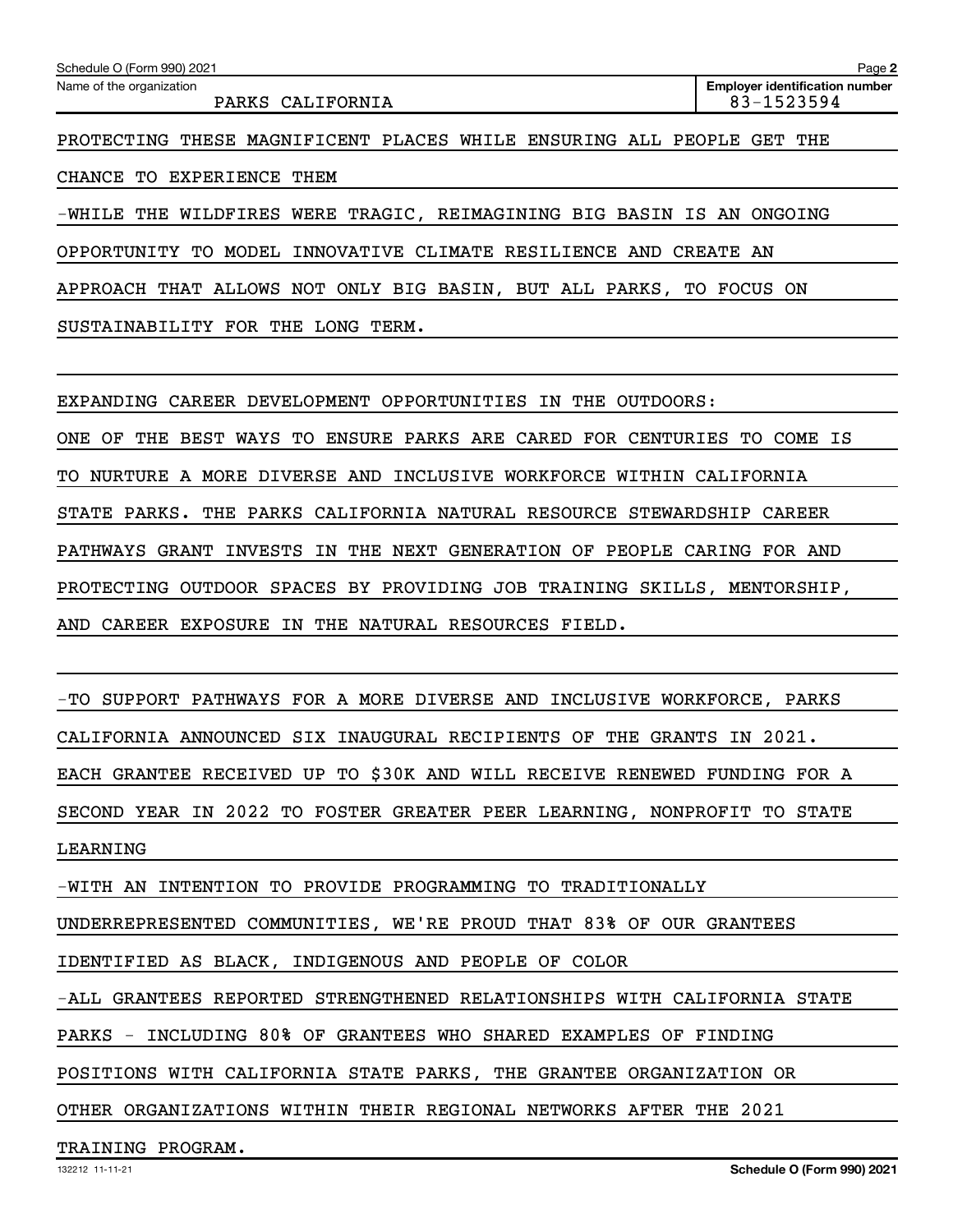| Schedule O (Form 990) 2021 | Page 2                                |
|----------------------------|---------------------------------------|
| Name of the organization   | <b>Employer identification number</b> |
| PARKS<br>CALIFORNIA        | 83-1523594                            |

UPLIFTING UNTOLD STORIES OF PUBLIC LANDS:

CALIFORNIA STATE PARKS REPRESENT AN ARRAY OF NATURAL, HISTORICAL, AND CULTURAL LANDS, EACH WITH THEIR OWN BEAUTIFUL TAPESTRY OF HISTORY AND STORIES - MANY OF WHICH ONLY CAPTURE THE EUROPEAN-SETTLER PERSPECTIVE. THIS OMISSION LEAVES BEHIND NARRATIVES OF PEOPLE WHO STOOD IN THESE PLACES LONG BEFORE THEY BECAME THE PLACES THEY'RE KNOWN FOR TODAY. PARKS CALIFORNIA'S UNTOLD STORIES INITIATIVE INCREASES THE REPRESENTATION OF THESE LAYERED HISTORIES, AMPLIFIES THEIR CONTRIBUTIONS, AND USES THEM AS ENGAGEMENT OPPORTUNITIES TO MAKE PARKS MORE WELCOMING AND INCLUSIVE.

-PARKS CALIFORNIA, IN COLLABORATION WITH THE INTERNATIONAL COALITION OF SITES OF CONSCIENCE, SUPPORTS PARK INTERPRETATIVE STAFF TO ENSURE THEY FEEL EQUIPPED TO GREET VISITORS WITH DYNAMIC TOOLS TO NAVIGATE DIFFICULT HISTORIES, FOSTER DIALOGUE, AND SPARK CIVIC ACTION -IN PARTNERSHIP WITH THE YUROK TRIBE, WE CELEBRATED THE RENAMING OF PATRICK'S POINT STATE PARK TO ITS HISTORICALLY-CORRECT NAME, SUE-MEG STATE PARK. THE PROFOUND VIRTUAL EVENT CENTERED THE VOICES OF TRIBAL COMMUNITIES WHO SPOKE ABOUT INDIGENOUS LAND RIGHTS AND THE YUROK TRIBE'S LONG-STANDING HISTORY SUE-MEG STATE PARK -WE'RE PREPARING TO ROLL OUT THE CALIFORNIA STATE PARKS ADVENTURER APP TO PROVIDE VISITORS WITH THE OPPORTUNITY TO EXPLORE INTERACTIVE MAPS, PARK TOURS, VIRTUAL ENACTMENTS AND REALISTIC RENDERINGS OF HISTORICAL PARK ELEMENTS.

### REDUCING TRANSPORTATION BARRIERS TO PARKS:

EVERY PERSON IN CALIFORNIA DESERVES THE OPPORTUNITY TO GROW A LIFELONG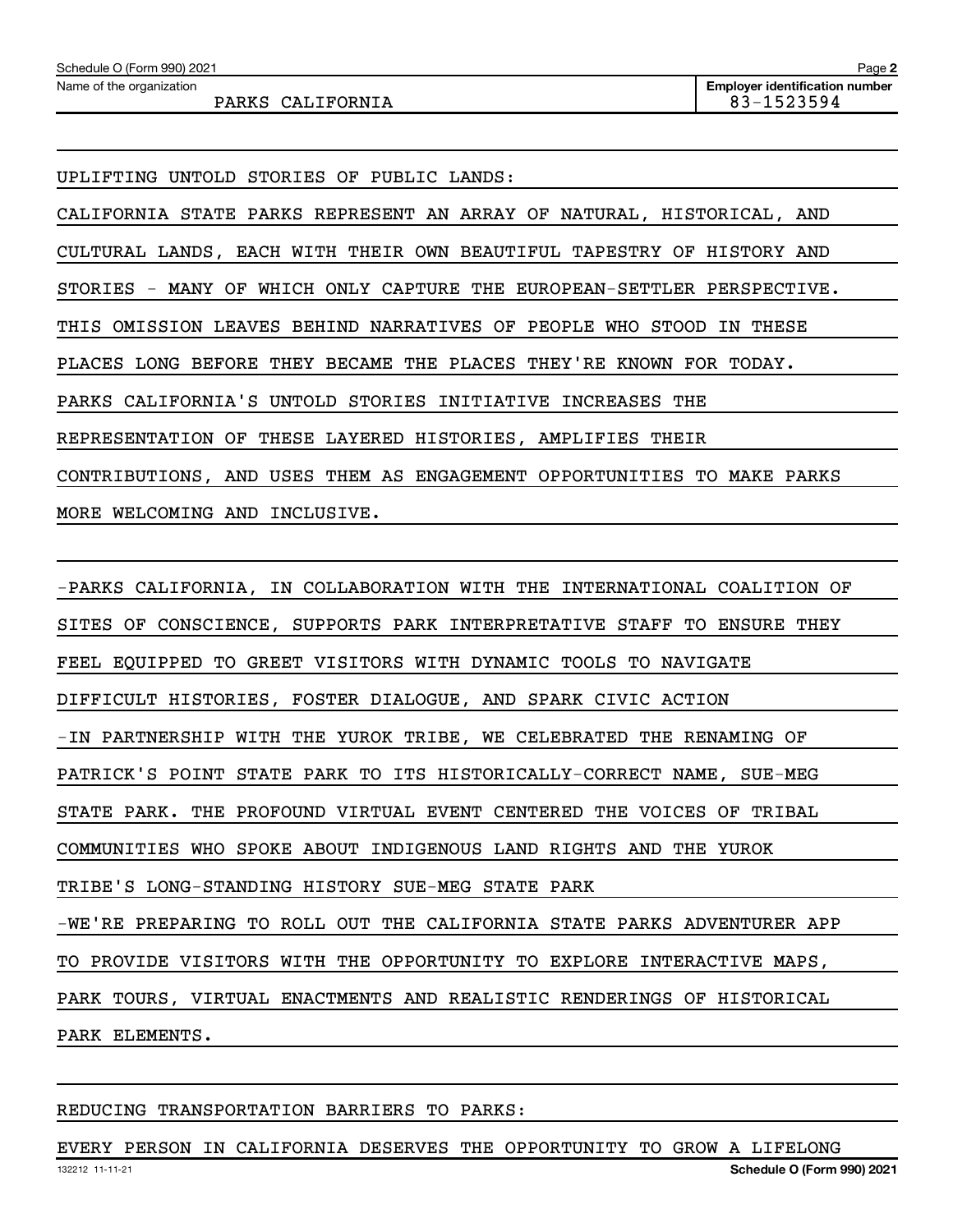|                                                                            | <b>Employer identification number</b> |
|----------------------------------------------------------------------------|---------------------------------------|
| Name of the organization<br>PARKS CALIFORNIA                               | 83-1523594                            |
|                                                                            |                                       |
| CONNECTION WITH NATURE. THE PARKS CALIFORNIA ROUTE TO PARKS GRANTS         |                                       |
| PROGRAM SUPPORTS COMMUNITY-BASED ORGANIZATIONS REDUCING TRANSPORTATION     |                                       |
| ENSURING MORE PEOPLE GET<br>TO EXPERIENCE<br><b>BARRIERS AND</b><br>THE    | JOY OF                                |
| CALIFORNIA STATE PARKS.                                                    |                                       |
|                                                                            |                                       |
| COMPLETED ITS SECOND GRANT CYCLE IN OCTOBER 2021,<br>-ROUTE TO PARKS       |                                       |
| AWARDING AN ADDITIONAL 20 GRANTEES \$15,000 ON AVERAGE FOR 2022. THIS      |                                       |
|                                                                            |                                       |
| SUPPORT PROGRAMS THAT INCREASE VISITS TO AND PARTICIPATION<br>FUNDING WILL |                                       |
| IN STATE PARKS FOR FAMILIES FACING FINANCIAL HARDSHIP                      |                                       |
| -THESE PROGRAMS, LOCATED STATEWIDE, ARE EXPECTED TO SERVE MORE THAN        |                                       |

LASTING IMPACT ON THE COMMUNITY:

-48% OF PARTICIPANTS VISITED THE PARK FOR THE FIRST-TIME

-69% EXPRESSED A HIGH INTEREST IN SPENDING MORE TIME IN PARKS, AND

-83% OF SURVEYED PARTICIPANTS STATED THEIR INTEREST IN VISITING

ADDITIONAL PARKS.

INVESTING IN OPPORTUNITIES TO PROTECT NATURAL RESOURCES: CALIFORNIA STATE PARKS INCLUDES 1.6 MILLION ACRES, MORE THAN 280 MILES OF COASTLINE (THAT'S 1/4 OF CALIFORNIA'S COASTLINE!) AND 625 MILES OF LAKE AND RIVER FRONTAGE - AND HOW WE CARE FOR THESE SPACES TODAY WILL HAVE RIPPLE EFFECTS FOR GENERATIONS TO COME. IN COLLABORATION WITH THE CALIFORNIA STATE PARK'S NATURAL RESOURCES DIVISION AND PARTNERSHIPS ACROSS THE STATE, OUR PROGRAMS HAVE INITIATED THE AMBITIOUS TASK OF ACCELERATING AND SCALING RESOURCE STEWARDSHIP TO MATCH CHALLENGES SUCH AS CLIMATE CHANGE, URBANIZATION, INVASIVE SPECIES, POPULATION

## INCREASES, AND MORE.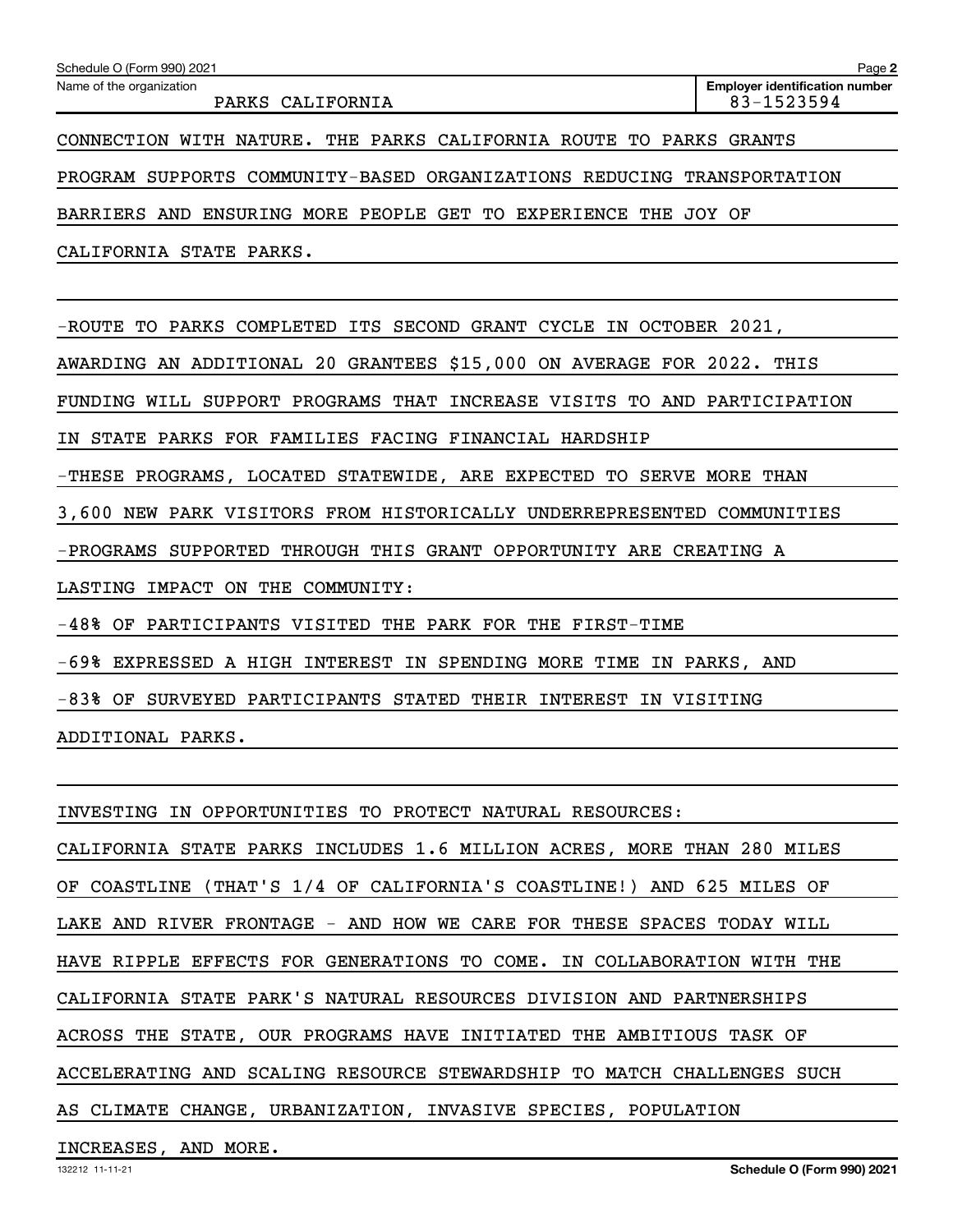-PARKS CALIFORNIA PARTNERED ON THE LAUNCH OF CALIFORNIA STATE PARKS'

SEA LEVEL RISE ADAPTATION STRATEGY - A SET OF SCALABLE, STATEWIDE TOOLS

TO ADDRESS SEA-LEVEL RISE AND PROTECT RESOURCES AND PUBLIC ACCESS FOR

TREASURED PARKS

-THROUGH VARIOUS TOOLS AND COMMUNITY SCIENCE EVENTS, WE SET UP WILDLIFE

MONITORING TO IDENTIFY SPECIES WITHIN PARKS, WHICH IN TURN ALLOWS PARK

SCIENTISTS TO BETTER UNDERSTAND WILDLIFE POPULATIONS AND BEHAVIOR - AND

HOW TO BEST CARE FOR THEM.

-OUR PARTNERSHIP LED TO THE DEVELOPMENT OF THE EARLY DETECTION RAPID

RESPONSE TOOLS FOR TACKLING INVASIVE SPECIES. NOW, PARKS CALIFORNIA

OFFERS TRAINING TO PARKS ACROSS THE STATE TO SUPPORT THE MANAGEMENT OF

INVASIVE SPECIES THAT CAN BE HARMFUL TO CALIFORNIA'S NATURAL

ENVIRONMENT.

FORM 990, PART VI, SECTION A, LINE 8B:

THERE IS NO SUCH COMMITTEE WITH THE AUTHORITY TO ACT ON BEHALF OF THE GOVERNING BODY.

FORM 990, PART VI, SECTION B, LINE 11B:

AUDIT COMMITTEE WILL REVIEW THE FORM 990 BEFORE IT IS FILED WITH THE IRS.

FORM 990, PART VI, SECTION B, LINE 12C:

THE CONFLICT OF INTEREST POLICY IS MONITORED AND ENFORCED. WHILE THE

CONFLICT OF INTEREST POLICY IS APPLIED TO PARKS CALIFORNIA STAFF, IT IS

APPLIED TO THE BOARD WITH GREATER SCRUTINY. VP,OPERATIONS & FINANCE

MONITORS THE BOARD ACTIVITIES AND BRINGS THOSE ACTIVITIES THAT FALL WITHIN

132212 11-11-21 **Schedule O (Form 990) 2021** THE CONFLICTS COVERED BY THE POLICY TO THE ATTENTION OF THOSE BOARD MEMBERS